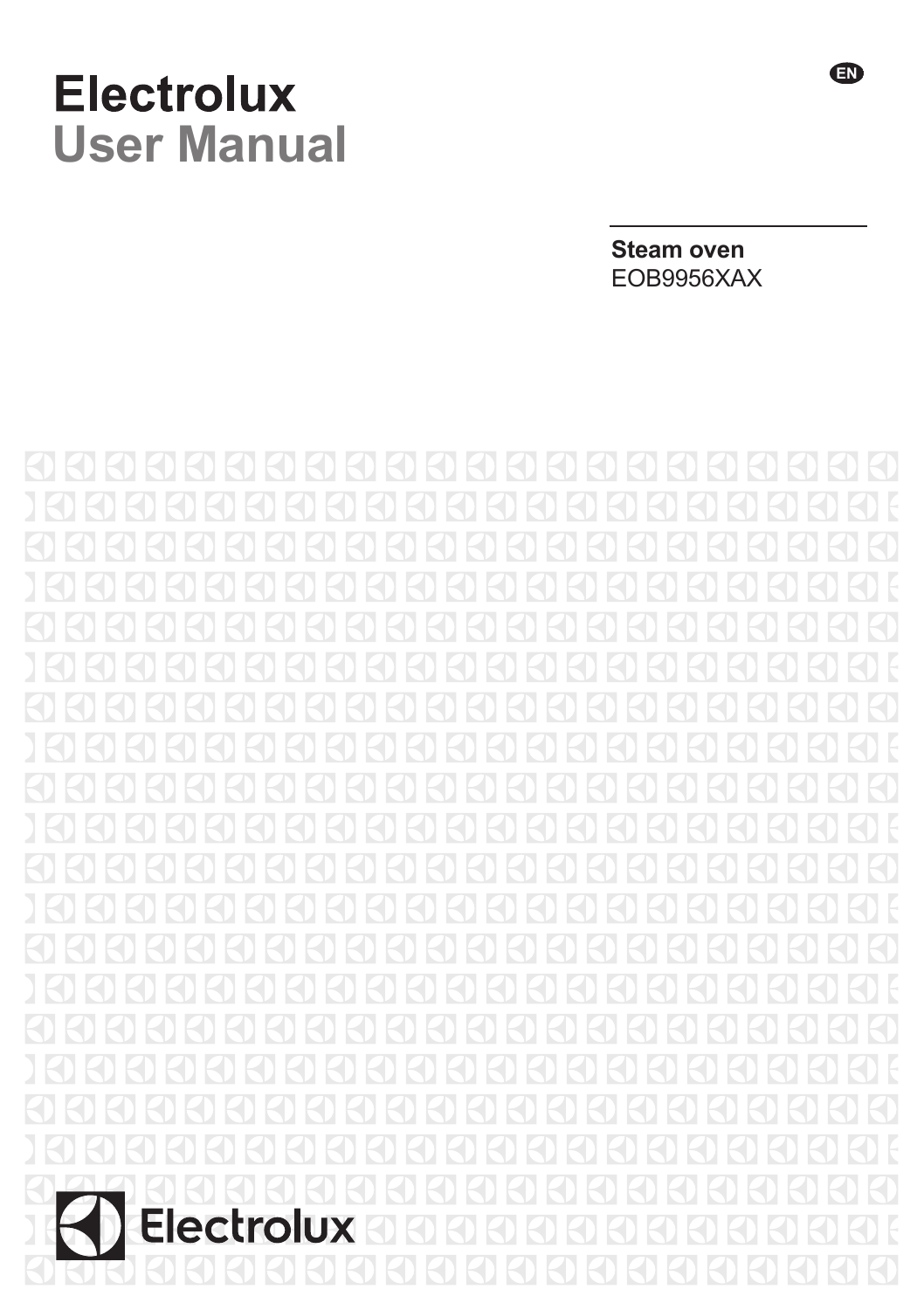## **CONTENTS**

|                             | 3   |
|-----------------------------|-----|
|                             |     |
|                             |     |
|                             |     |
|                             |     |
|                             |     |
|                             |     |
|                             | -23 |
|                             |     |
|                             |     |
|                             |     |
|                             |     |
| <b>13. TROUBLESHOOTING.</b> |     |
|                             | 61  |
|                             |     |

## WE'RE THINKING OF YOU

Thank you for purchasing an Electrolux appliance. You've chosen a product that brings with it decades of professional experience and innovation. Ingenious and stylish, it has been designed with you in mind. So whenever you use it, you can be safe in the knowledge that you'll get great results every time. Welcome to Electrolux.

#### **Visit our website for:**



Get usage advice, brochures, trouble shooter, service information: **www.electrolux.com/webselfservice**

Register your product for better service: **www.registerelectrolux.com**

Buy Accessories, Consumables and Original spare parts for your appliance: **www.electrolux.com/shop**

## CUSTOMER CARE AND SERVICE

Always use original spare parts.

When contacting our Authorised Service Centre, ensure that you have the following data available: Model, PNC, Serial Number. The information can be found on the rating plate.

- $\triangle$  Warning / Caution-Safety information
- General information and tips
- $\boxed{\mathscr{B}}$  Fnvironmental information

Subject to change without notice.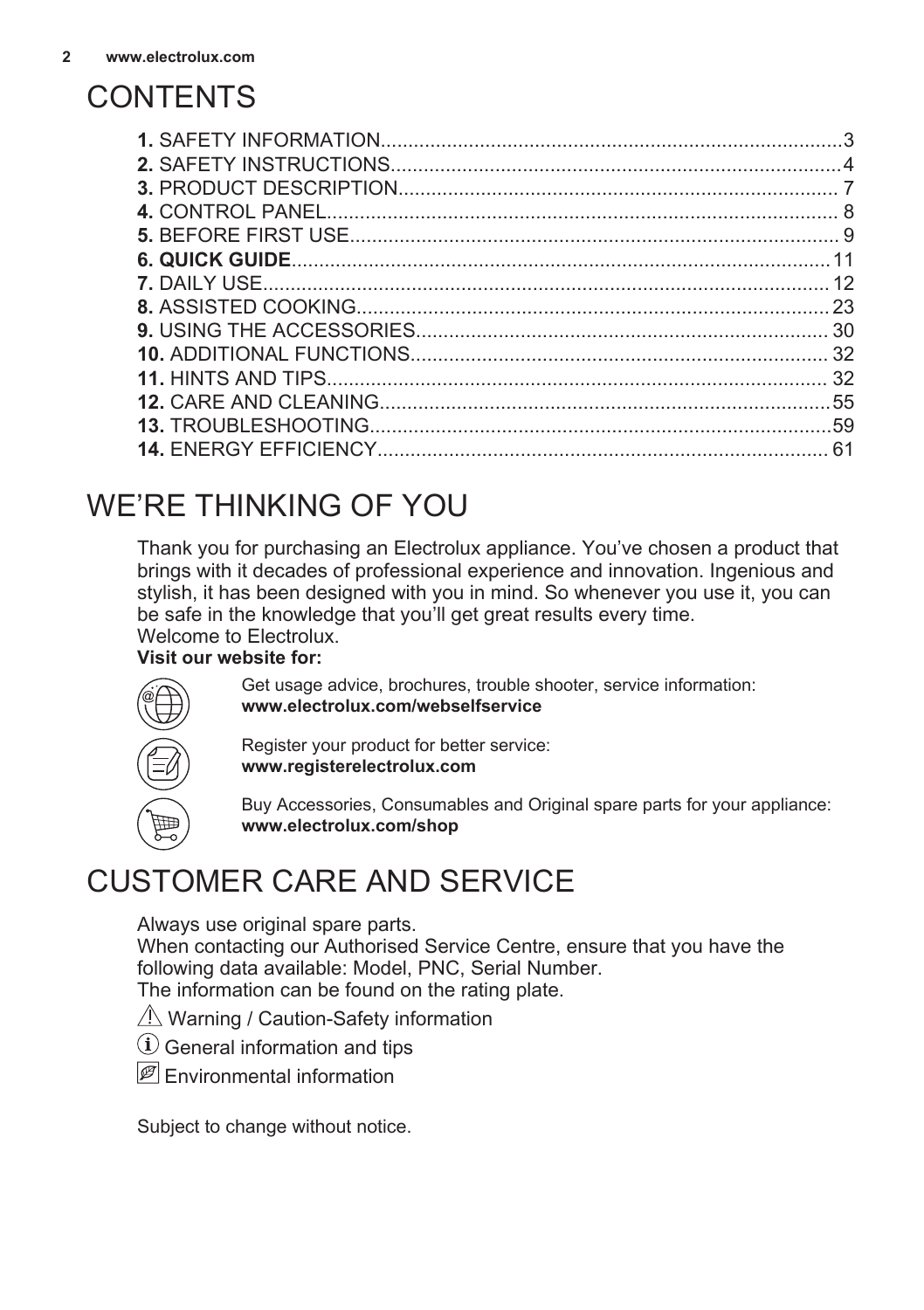## <span id="page-2-0"></span>**1.** SAFETY INFORMATION

Before the installation and use of the appliance, carefully read the supplied instructions. The manufacturer is not responsible for any injuries or damages that are the result of incorrect installation or usage. Always keep the instructions in a safe and accessible location for future reference.

## **1.1** Children and vulnerable people safety

- This appliance can be used by children aged from 8 years and above and persons with reduced physical, sensory or mental capabilities or lack of experience and knowledge if they have been given supervision or instruction concerning the use of the appliance in a safe way and understand the hazards involved.
- Children between 3 and 8 years of age and persons with very extensive and complex disabilities shall be kept away unless continuously supervised.
- Children of less than 3 years of age should be kept away unless continuously supervised.
- Do not let children play with the appliance.
- Keep all packaging away from children and dispose of it appropriately.
- Keep children and pets away from the appliance when it operates or when it cools down. Accessible parts are hot.
- If the appliance has a child safety device, it should be activated.
- Children shall not carry out cleaning and user maintenance of the appliance without supervision.

## **1.2** General Safety

- Only a qualified person must install this appliance and replace the cable.
- WARNING: The appliance and its accessible parts become hot during use. Care should be taken to avoid touching heating elements.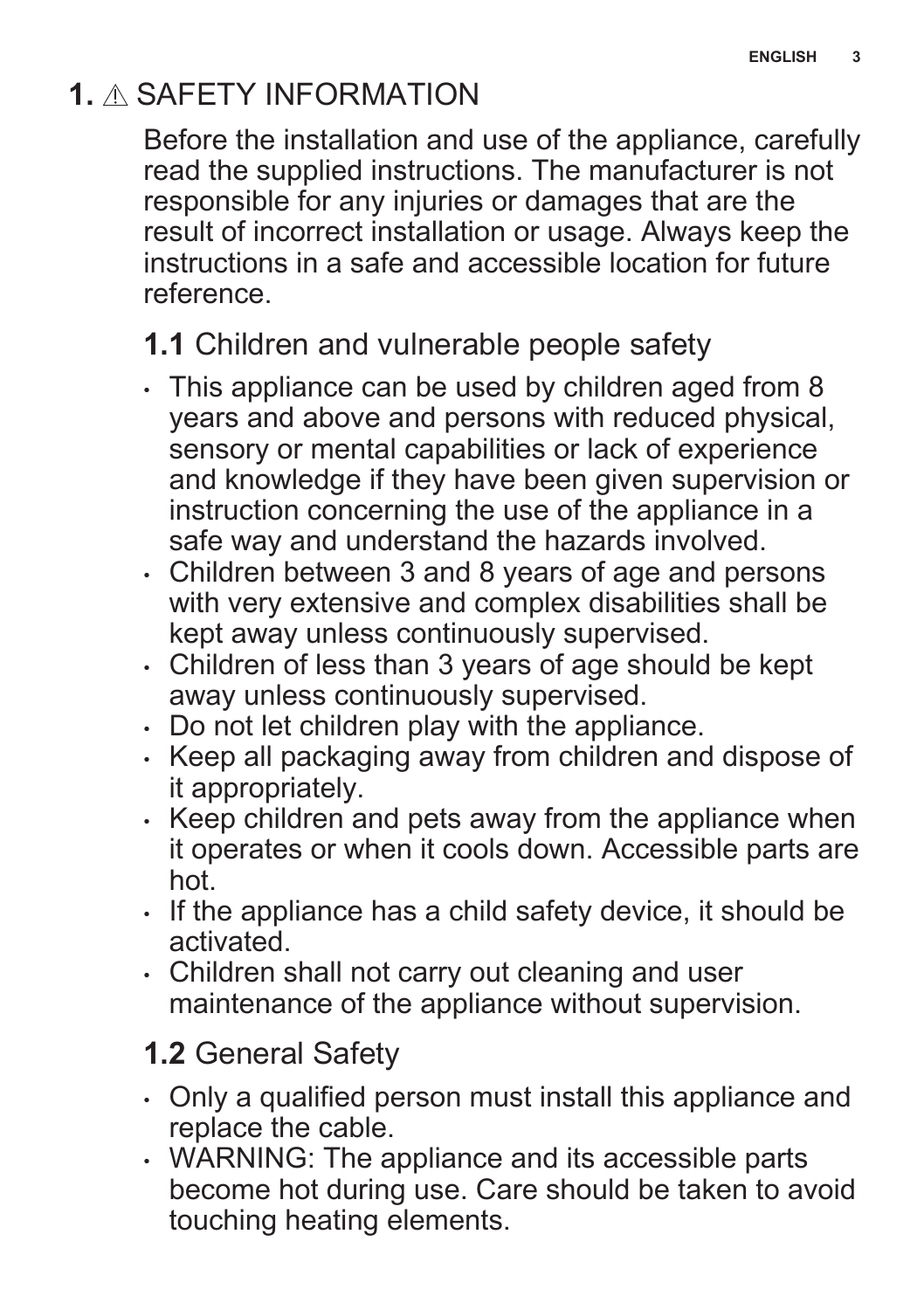- <span id="page-3-0"></span>• Always use oven gloves to remove or put in accessories or ovenware.
- Before carrying out any maintenance, disconnect the appliance from the power supply.
- Ensure that the appliance is switched off before replacing the lamp to avoid the possibility of electric shock.
- Do not use a steam cleaner to clean the appliance.
- Do not use harsh abrasive cleaners or sharp metal scrapers to clean the glass door since they can scratch the surface, which may result in shattering of the glass.
- If the mains power supply cable is damaged, it must be replaced by the manufacturer, its Authorised Service Centre or similarly qualified persons to avoid an electrical hazard.
- To remove the shelf supports first pull the front of the shelf support and then the rear end away from the side walls. Install the shelf supports in the opposite sequence.
- Use only the food sensor (core temperature sensor) recommended for this appliance.

# **2.** SAFETY INSTRUCTIONS

### **2.1** Installation

### **WARNING!**

Only a qualified person must install this appliance.

- Remove all the packaging.
- Do not install or use a damaged appliance.
- Follow the installation instructions supplied with the appliance.
- Always take care when moving the appliance as it is heavy. Always use safety gloves and enclosed footwear.
- Do not pull the appliance by the handle.
- Keep the minimum distance from other appliances and units.
- Make sure that the appliance is installed below and adjacent safe structures.
- The sides of the appliance must stay adjacent to appliances or units with the same height.

### **2.2** Electrical connection



#### **WARNING!**

Risk of fire and electric shock.

- All electrical connections should be made by a qualified electrician.
- The appliance must be earthed.<br>• Make sure that the parameters of
- Make sure that the parameters on the rating plate are compatible with the electrical ratings of the mains power supply.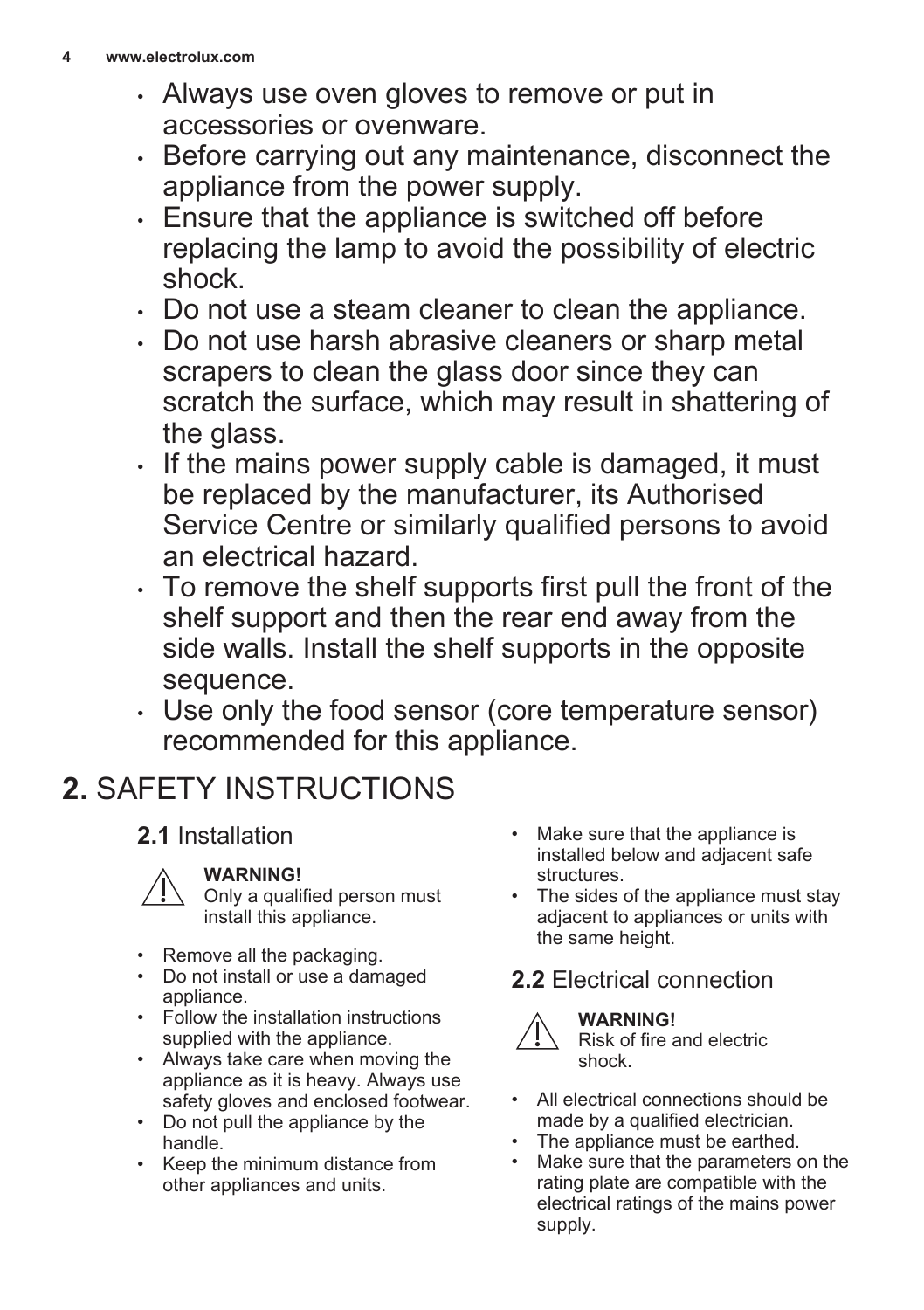- Always use a correctly installed shockproof socket.
- Do not use multi-plug adapters and extension cables.
- Make sure not to cause damage to the mains plug and to the mains cable. Should the mains cable need to be replaced, this must be carried out by our Authorised Service Centre.
- Do not let mains cables touch or come near the appliance door, especially when the door is hot.
- The shock protection of live and insulated parts must be fastened in such a way that it cannot be removed without tools.
- Connect the mains plug to the mains socket only at the end of the installation. Make sure that there is access to the mains plug after the installation.
- If the mains socket is loose, do not connect the mains plug.
- Do not pull the mains cable to disconnect the appliance. Always pull the mains plug.
- Use only correct isolation devices: line protecting cut-outs, fuses (screw type fuses removed from the holder), earth leakage trips and contactors.
- The electrical installation must have an isolation device which lets you disconnect the appliance from the mains at all poles. The isolation device must have a contact opening width of minimum 3 mm.
- This appliance complies with the E.E.C. Directives.

### **2.3** Use

**WARNING!** Risk of injury, burns and

electric shock or explosion.

- This appliance is for household use only.
- Do not change the specification of this appliance.
- Make sure that the ventilation openings are not blocked.
- Do not let the appliance stay unattended during operation.
- Deactivate the appliance after each use.
- Be careful when you open the appliance door while the appliance is in operation. Hot air can release.
- Do not operate the appliance with wet hands or when it has contact with water.
- Do not apply pressure on the open door.
- Do not use the appliance as a work surface or as a storage surface.
- Open the appliance door carefully. The use of ingredients with alcohol can cause a mixture of alcohol and air.
- Do not let sparks or open flames to come in contact with the appliance when you open the door.
- Do not put flammable products or items that are wet with flammable products in, near or on the appliance.



#### **WARNING!**

Risk of damage to the appliance.

- To prevent damage or discoloration to the enamel:
	- do not put ovenware or other objects in the appliance directly on the bottom.
	- do not put aluminium foil directly on the bottom of cavity of the appliance.
	- do not put water directly into the hot appliance.
	- do not keep moist dishes and food in the appliance after you finish the cooking.
	- be careful when you remove or install the accessories.
- Discoloration of the enamel or stainless steel has no effect on the performance of the appliance.
- Use a deep pan for moist cakes. Fruit juices cause stains that can be permanent.
- This appliance is for cooking purposes only. It must not be used for other purposes, for example room heating.
- Always cook with the oven door closed.
- If the appliance is installed behind a furniture panel (e.g. a door) make sure the door is never closed when the appliance is in operation. Heat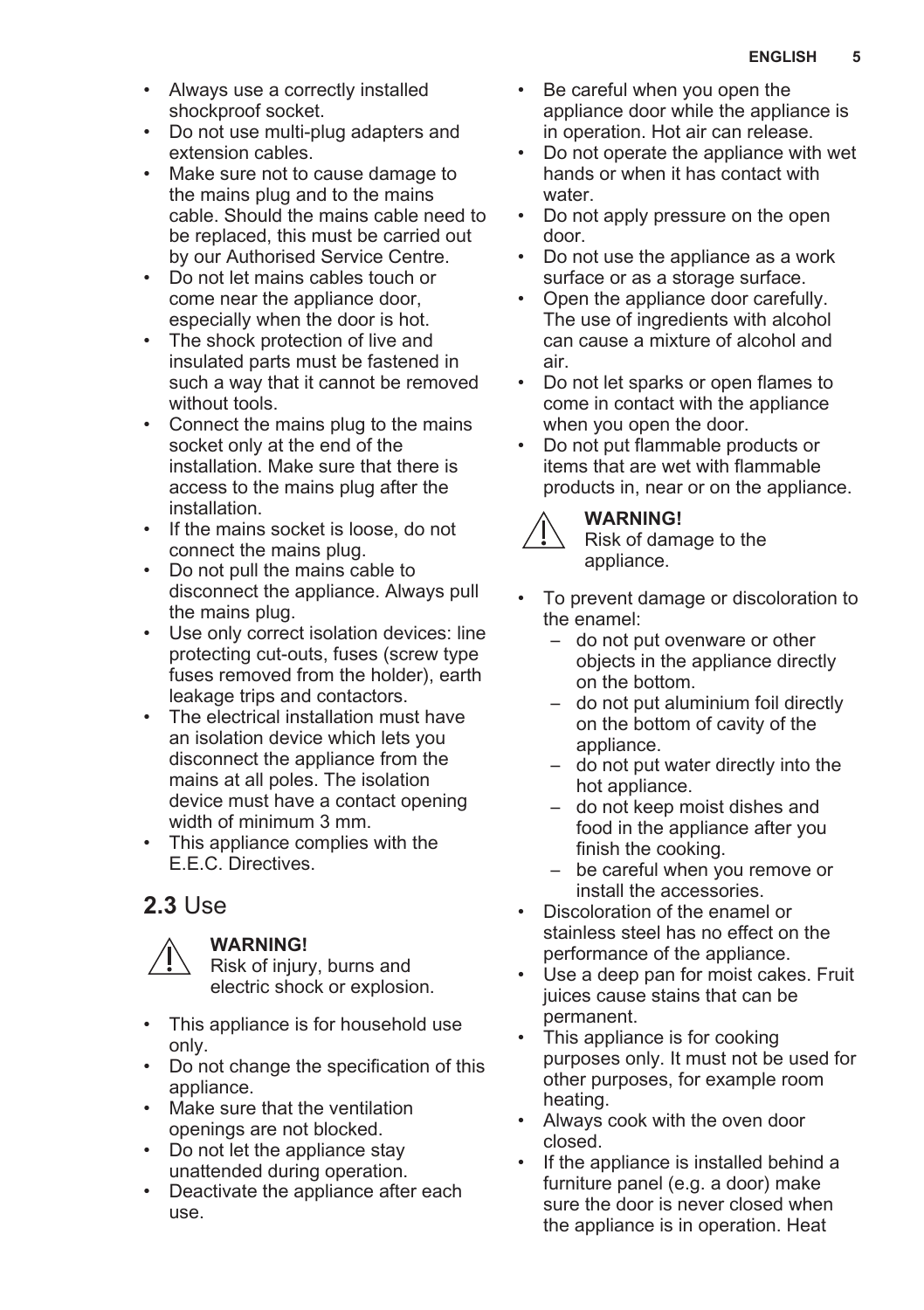and moisture can build up behind a closed furniture panel and cause subsequent damage to the appliance, the housing unit or the floor. Do not close the furniture panel until the appliance has cooled down completely after use.

### **2.4** Steam Cooking

#### **WARNING!**

Risk of burns and damage to the appliance.

- Released Steam can cause burns:
	- Be careful when you open the appliance door when the function is activated. Steam can release.
	- Open the appliance door with care after the steam cooking operation.

### **2.5** Care and cleaning



#### **WARNING!**

Risk of injury, fire, or damage to the appliance.

- Before maintenance, deactivate the appliance and disconnect the mains plug from the mains socket.
- Make sure the appliance is cold. There is the risk that the glass panels can break.
- Replace immediately the door glass panels when they are damaged. Contact the Authorised Service Centre.
- Be careful when you remove the door from the appliance. The door is heavy!
- Clean regularly the appliance to prevent the deterioration of the surface material.
- Clean the appliance with a moist soft cloth. Only use neutral detergents. Do not use any abrasive products, abrasive cleaning pads, solvents or metal objects.
- If you use an oven spray, follow the safety instruction on it's packaging.
- Do not clean the catalytic enamel (if applicable) with any kind of detergent.

### **2.6** Internal lighting



#### **WARNING!** Risk of electric shock.

- The type of light bulb or halogen lamp used for this appliance is for household appliances only. Do not use it for house lighting.
- Before replacing the lamp, disconnect the appliance from the power supply.
- Only use lamps with the same specifications.

### **2.7** Service

- To repair the appliance contact an Authorised Service Centre.
- Use original spare parts only.

### **2.8** Disposal



Risk of injury or suffocation.

- Disconnect the appliance from the mains supply.
- Cut off the mains electrical cable close to the appliance and dispose of it.
- Remove the door catch to prevent children or pets from becoming trapped in the appliance.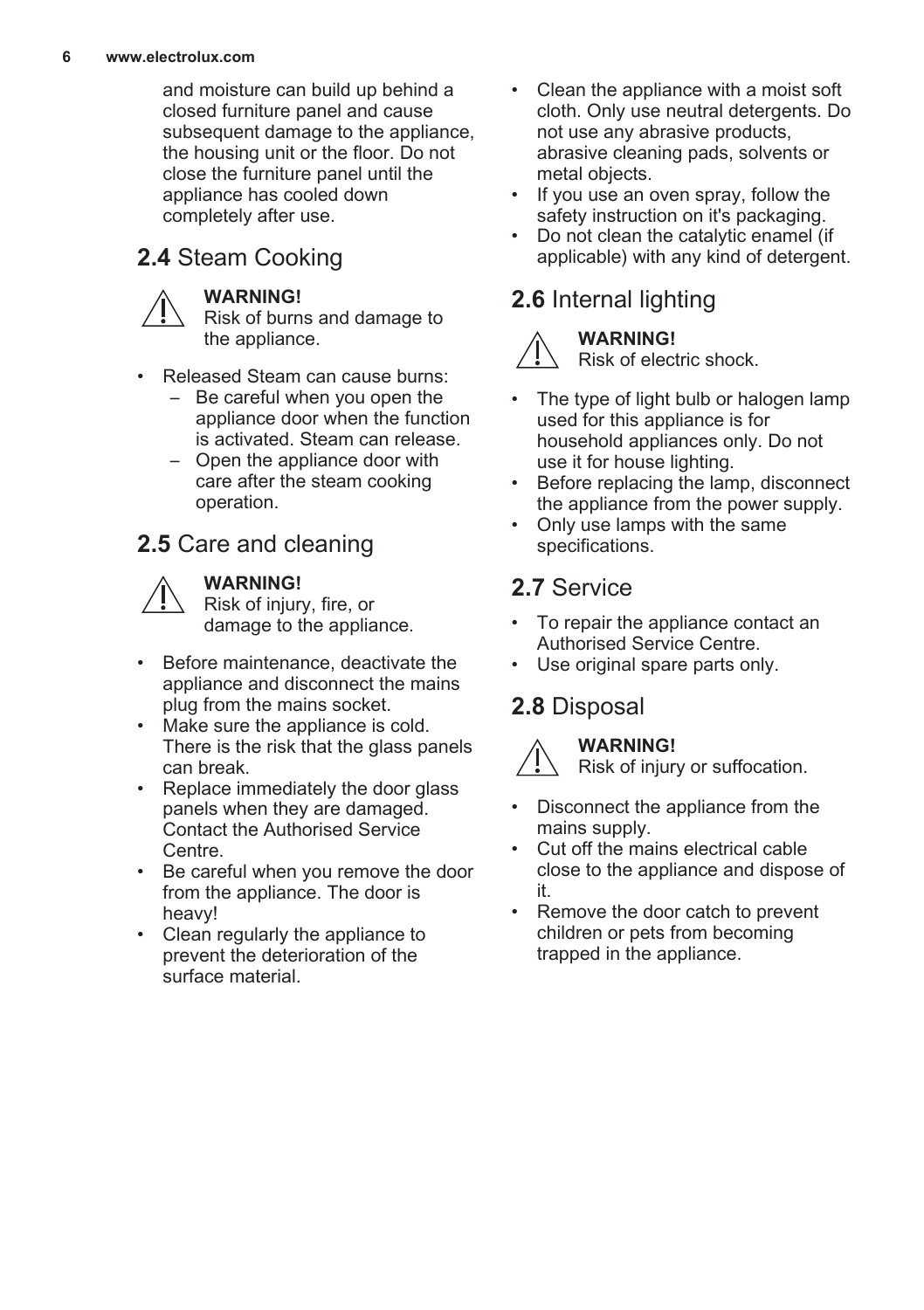## <span id="page-6-0"></span>**3.** PRODUCT DESCRIPTION

**3.1** General overview



**3.2** Accessories

#### **Wire shelf**



For cookware, cake tins, roasts.

#### **Baking tray**



For cakes and biscuits.

#### **Grill- / Roasting pan**



- 1 Control panel
- 2 Display
- 3 Water drawer
- 4 Socket for the core temperature sensor
- 5 Heating element
- 6 Lamp
- 7 Fan
- 8 Descaling pipe outlet
- 9 Shelf support, removable
- 10 Shelf positions

To bake and roast or as a pan to collect fat.

#### **Patisserie tray**



For rolls, pretzels and small pastries. Suitable for steam functions. The discolouration of the surface has no effect on the functions.

#### **Food Sensor**



To measure the temperature inside the food.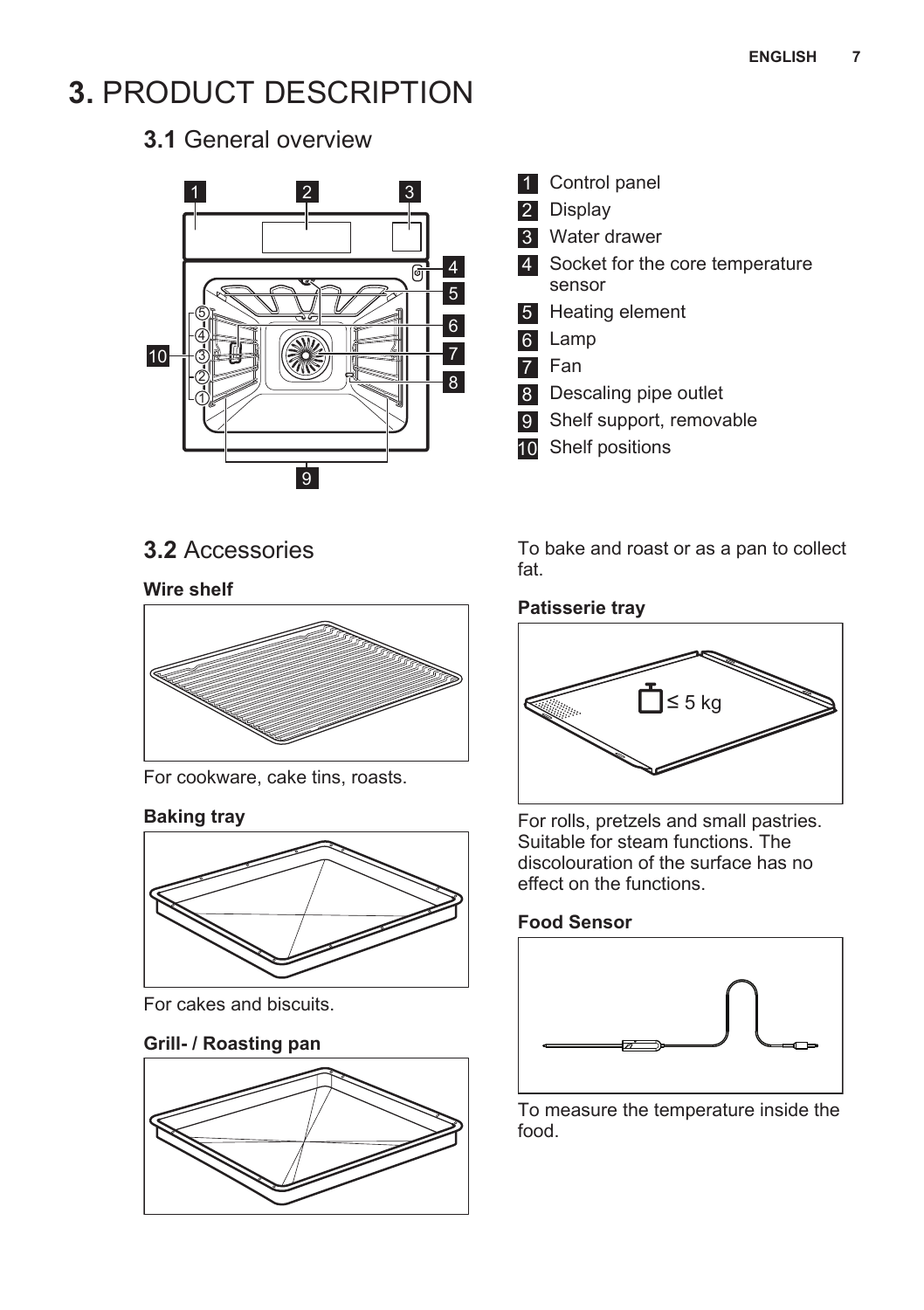#### <span id="page-7-0"></span>**Telescopic runners**



For shelves and trays.

#### **Steam set**



## **4.** CONTROL PANEL

### **4.1** Electronic programmer

1 2 3 4 5 ☆ ∩ Δ  $\widetilde{H}$ 

**Use the sensor fields to operate the oven.**

|    | <b>Sensor</b><br>field | <b>Function</b> | <b>Comment</b>                                                            |
|----|------------------------|-----------------|---------------------------------------------------------------------------|
|    |                        | ON / OFF        | To turn on and turn off the oven.                                         |
| 2  |                        | Display         | It shows the current settings of the oven.                                |
| 13 |                        | Favourites      | It contains a list of favourite cooking pro-<br>grammes made by the user. |

One unperforated and one perforated food container.

The steam set drains the condensing water away from the food during steam cooking. Use it to prepare vegetables, fish, chicken breast. The set is not suitable for food that needs to soak in the water e.g. rice, polenta, pasta.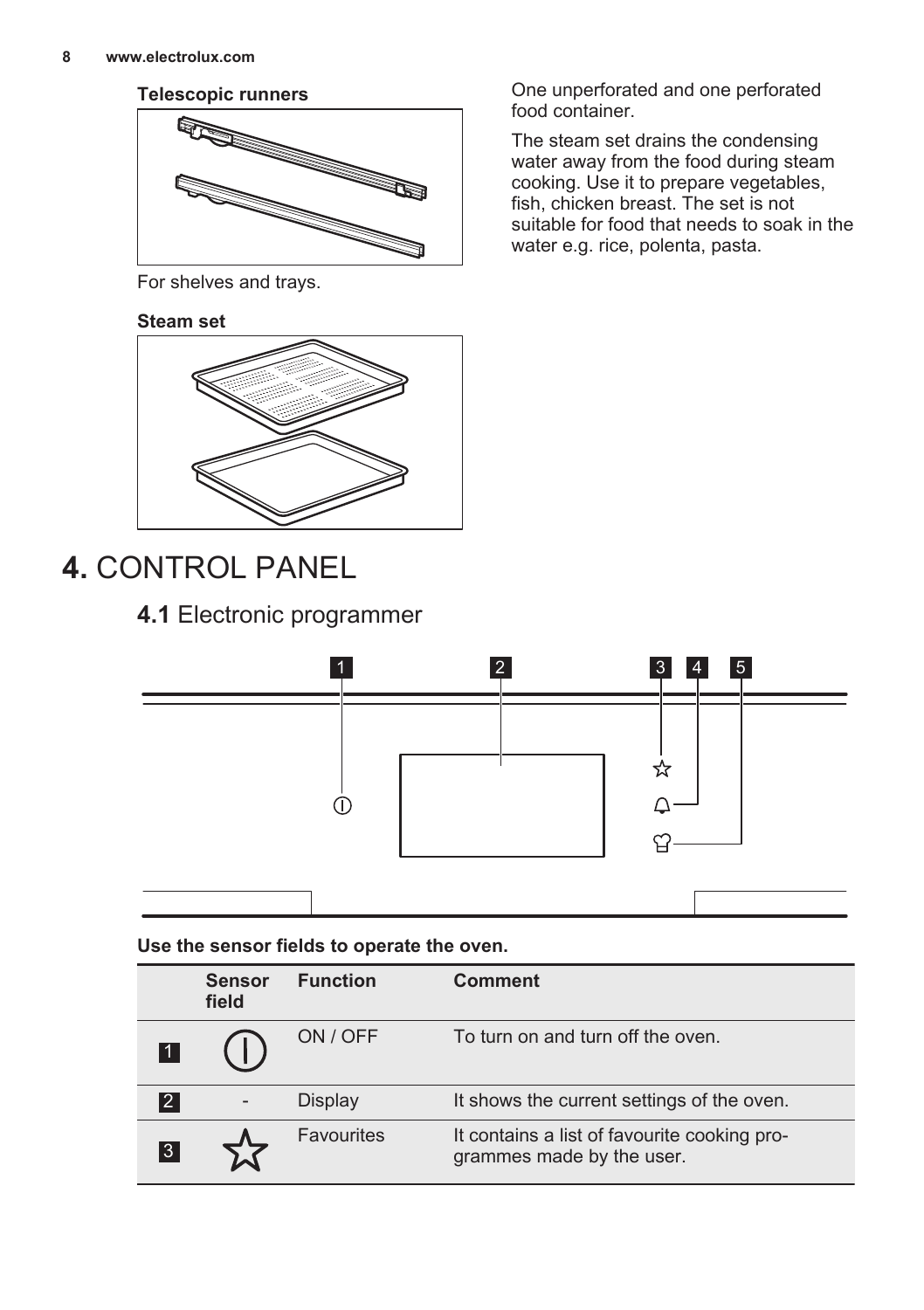<span id="page-8-0"></span>

|    | <b>Sensor</b><br>field | <b>Function</b>              | <b>Comment</b>                                                                       |
|----|------------------------|------------------------------|--------------------------------------------------------------------------------------|
| 4  |                        | Minute Minder                | To set the function: Minute Minder. Straight ac-<br>cess to the time functions.      |
| 15 |                        | <b>Assisted Cook-</b><br>ing | Straight access to the menus: Cookbook and<br>VarioGuide when the oven is turned on. |

The sensor fields for: Favourites, Minute Minder and Assisted Cooking are visible only when the oven is turned on.

### **4.2** Display

**A.** Return to menu

- **B.** Current set heating function
- **C.** Current set temperature
- **D.** Clock
- **E.** Start

After activating, the appliance shows a basic heating function mode.



**Other indicators of the display:**

| Symbol        | <b>Function</b>         |
|---------------|-------------------------|
| <b>AAA</b>    | Change of the text size |
| l▲l           | More options            |
| $\mathcal{F}$ | Core temperature sensor |
| Ŀ             | Heat + Hold             |
|               | Lock                    |

## **5.** BEFORE FIRST USE



**WARNING!**

Refer to Safety chapters.

### **5.1** Initial Cleaning

Remove all accessories and removable shelf supports from the oven.



Refer to "Care and cleaning" chapter.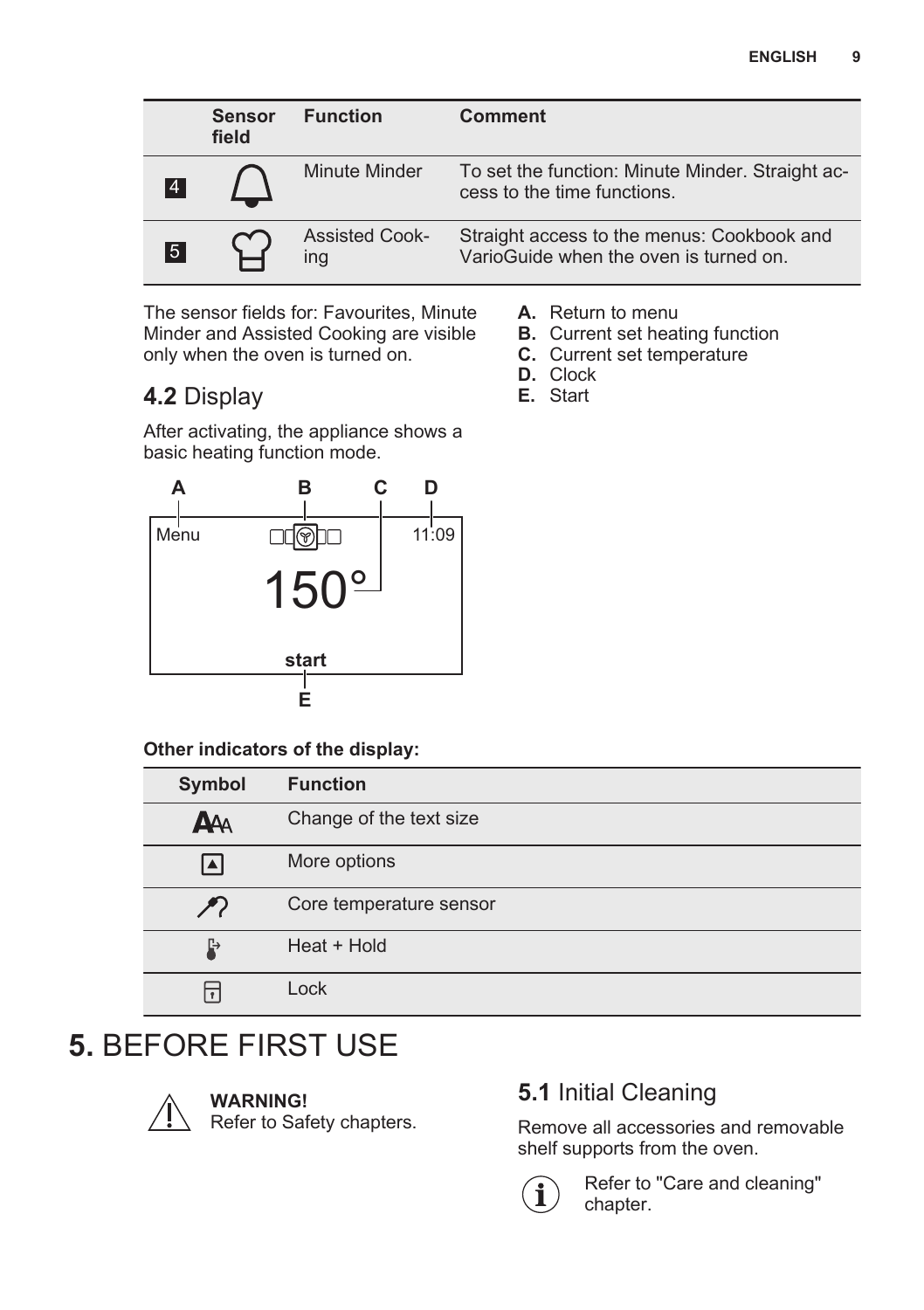#### **10 www.electrolux.com**

Clean the oven and the accessories before first use.

Put the accessories and the removable shelf supports back to their initial position.

### **5.2** Software Licences

The software included in the oven contains copyrighted software that is licensed under the BSD, fontconfig, FTL, GPL-2.0, LGPL-2.0, LGPL-2.1, libJpeg, zLib/ libpng, MIT, OpenSSL / SSLEAY and others.

Check the full copy of the licence in: **Basic Settings / Service / Licence**.

You can download the source code of the open source software by following the hyperlink present in the web product page.

#### **5.3** First connection to the mains

When you connect the oven to the mains you have to set the language, the time, the clock format, the date, the fast heatup, the water hardness level .

Select the values and press OK to confirm. You can change the settings in the menu: Basic Settings.

### **5.4** Setting the water hardness

The table below shows the water hardness range (dH) with the corresponding Calcium deposit and the quality of the water.

| <b>Water hardness</b> |           | <b>Calcium deposit</b> | <b>Calcium deposit</b> | Water clas-<br>sification |  |
|-----------------------|-----------|------------------------|------------------------|---------------------------|--|
| <b>Class</b>          | dH        | (mmol/l)               | (mg/l)                 |                           |  |
|                       | $0 - 7$   | $0 - 1.3$              | $0 - 50$               | Soft                      |  |
| $\mathfrak{p}$        | $7 - 14$  | $1.3 - 2.5$            | $50 - 100$             | Moderately<br>hard        |  |
| 3                     | $14 - 21$ | $2.5 - 3.8$            | $100 - 150$            | Hard                      |  |
| $\overline{4}$        | over 21   | over 3.8               | over 150               | Very hard                 |  |

When the water hardness exceeds the values in the table, fill the water drawer with bottled water.

- **1.** Take the 4 colour change strip supplied with the steam set in the oven.
- **2.** Put all the reaction zones of the strip into the water for approximately 1 second. Do not put the strip into the running water.
- **3.** Shake the strip to remove the excess of the water.
- **4.** Wait 1 minute and check the water hardness with the table below. The colours of the reaction zones continue to change. Do not check the water hardness later than 1 minute after test.

**5.** Set the water hardness: menu: Basic Settings.

| <b>Test strip</b>                                | <b>Water hardness</b> |
|--------------------------------------------------|-----------------------|
|                                                  |                       |
| <b>Service Service</b><br><b>Service Service</b> | $\mathcal{P}$         |
|                                                  | 3                     |
|                                                  |                       |

You can change the water hardness in the menu: Basic Settings / Water hardness.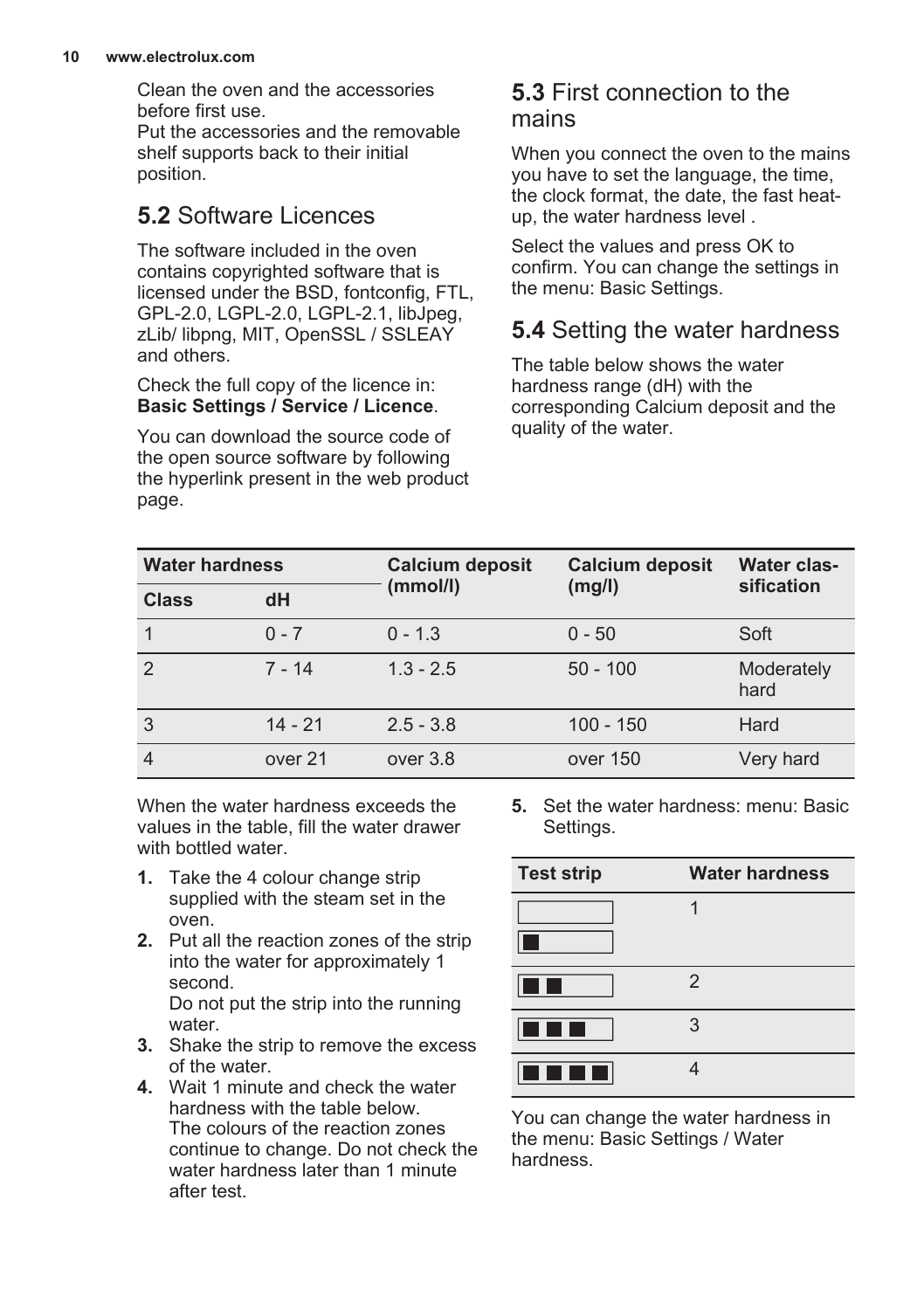## <span id="page-10-0"></span>**6.** QUICK GUIDE

### **6.1** Using the touchscreen

- To scroll the menu use a quick gesture or drag your finger across the display.
- The strength of the gesture determines how fast the screen moves.
- The scroll movement can stop by itself or you can stop it immediately if you touch the display.
- The chosen function turns on when you release the finger from the display.
- To turn on a menu function touch the display on the selected function.
- You can change any parameter shown on the display when you touch it.
- To set the required function, time or temperature you can scroll through the list or touch the option you want to choose.
- When you turn on a heating function the **Menu** does not appear on the display. Touch the display anywhere and the **Menu** appears again.
- When the oven is turned on, and some of the symbols disappear from the display, touch the display anywhere. All the symbols come back on.
- After you set some functions a pop-up window appears with additional information.
- The temperature can switch places on the display with other functions that are in the bottom right and left corner.



When you press and hold an option in the menu, a short description of the option appears.

### **6.2** Quick Guide to the menu

| <b>Menu</b>             |                          |  |
|-------------------------|--------------------------|--|
| Functions               | <b>Heating Functions</b> |  |
|                         | Specials                 |  |
|                         | Cleaning                 |  |
|                         | Favourites               |  |
| <b>Timers</b>           | Set Minute Minder        |  |
|                         |                          |  |
|                         | <b>Set Duration</b>      |  |
|                         | Set End Time             |  |
|                         | <b>Set Start Time</b>    |  |
|                         | <b>Elapsed Time</b>      |  |
|                         |                          |  |
| Options                 | Lamp                     |  |
|                         | <b>Child Lock</b>        |  |
|                         | <b>Screen Lock</b>       |  |
|                         | Heat + Hold              |  |
|                         | Set + Go                 |  |
| <b>Assisted Cooking</b> | Cookbook                 |  |
|                         | VarioGuide               |  |
|                         | SousVide Cook-<br>book   |  |
|                         | SousVide Vario-<br>Guide |  |
|                         |                          |  |
| Last and most<br>used   | Last used                |  |
|                         | Most used                |  |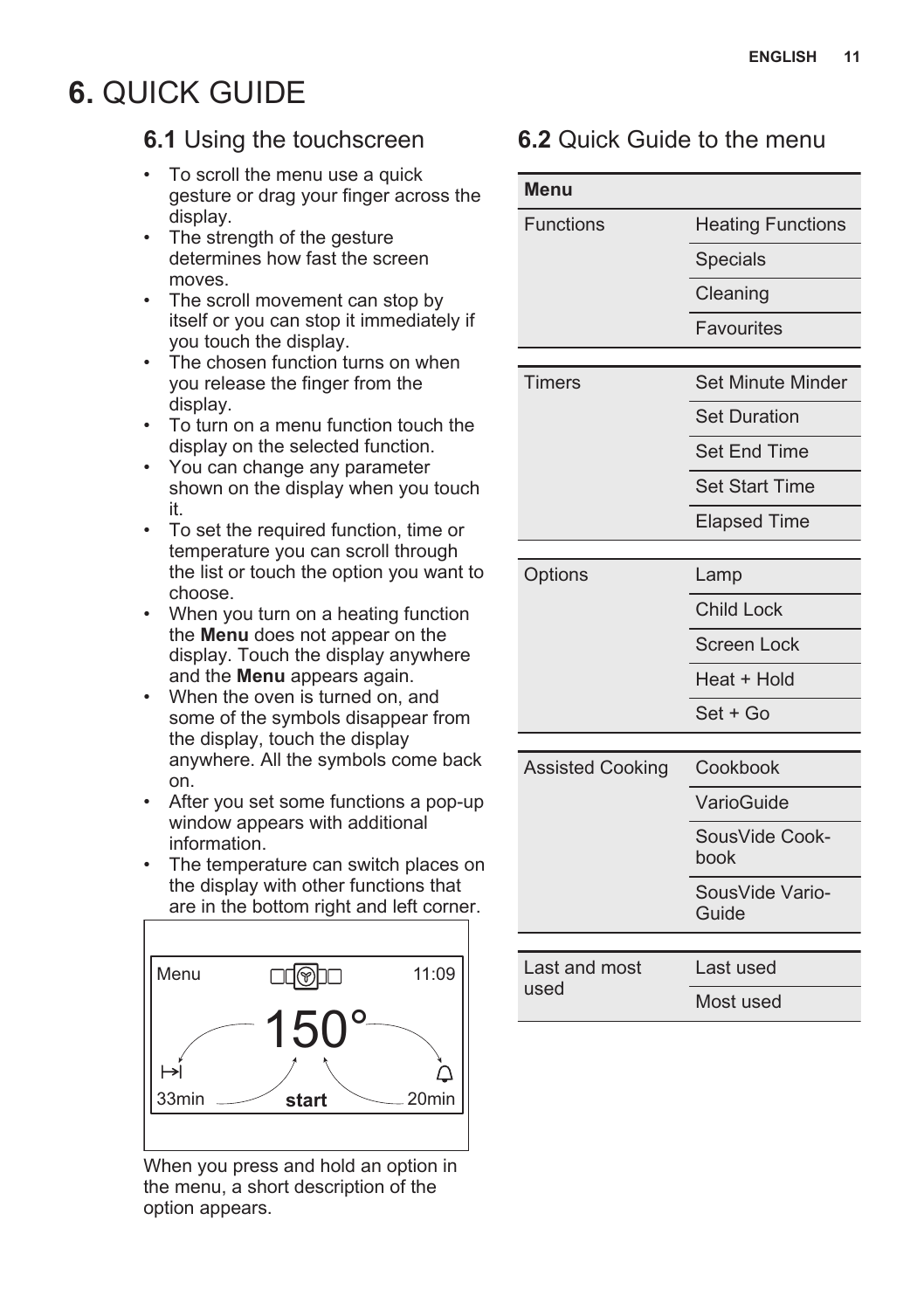<span id="page-11-0"></span>

| <b>Basic Settings</b> | Fast heat-up                  |  |
|-----------------------|-------------------------------|--|
|                       | <b>Cleaning Remind-</b><br>er |  |
|                       | Display                       |  |
|                       | Sound                         |  |
|                       | Language                      |  |
|                       | Time and Date                 |  |
|                       | DEMO mode                     |  |
|                       | Water hardness                |  |

Service Reset all settings

Licence

Software version

## **7.** DAILY USE



#### **WARNING!**

Refer to Safety chapters.

### **7.1** Operating the Oven

To operate the oven you can use:

#### **Manual Mode**

You can set a heating function, temperature and cooking time manually.

#### **Automatic Programmes**

You can prepare a dish when you do not have a knowledge or experience in cooking with Automatic Programmes.

### **7.3** The menu in overview



### **7.2** Operating the menu

- **1.** To turn on the oven press:  $\mathbb{O}$ .
- **2.** Press: **Menu**.
- **3.** Scroll through the menu to find the function that you want to turn on.
- **4.** To turn on the function just tap it on the display.
- **5.** To return to the previous menu press:  $\ominus$  or **Menu**.
- **6.** To turn off the oven press:  $\mathbb{U}$ .

- A. Return to menu
- B. Current menu level
- C. List of functions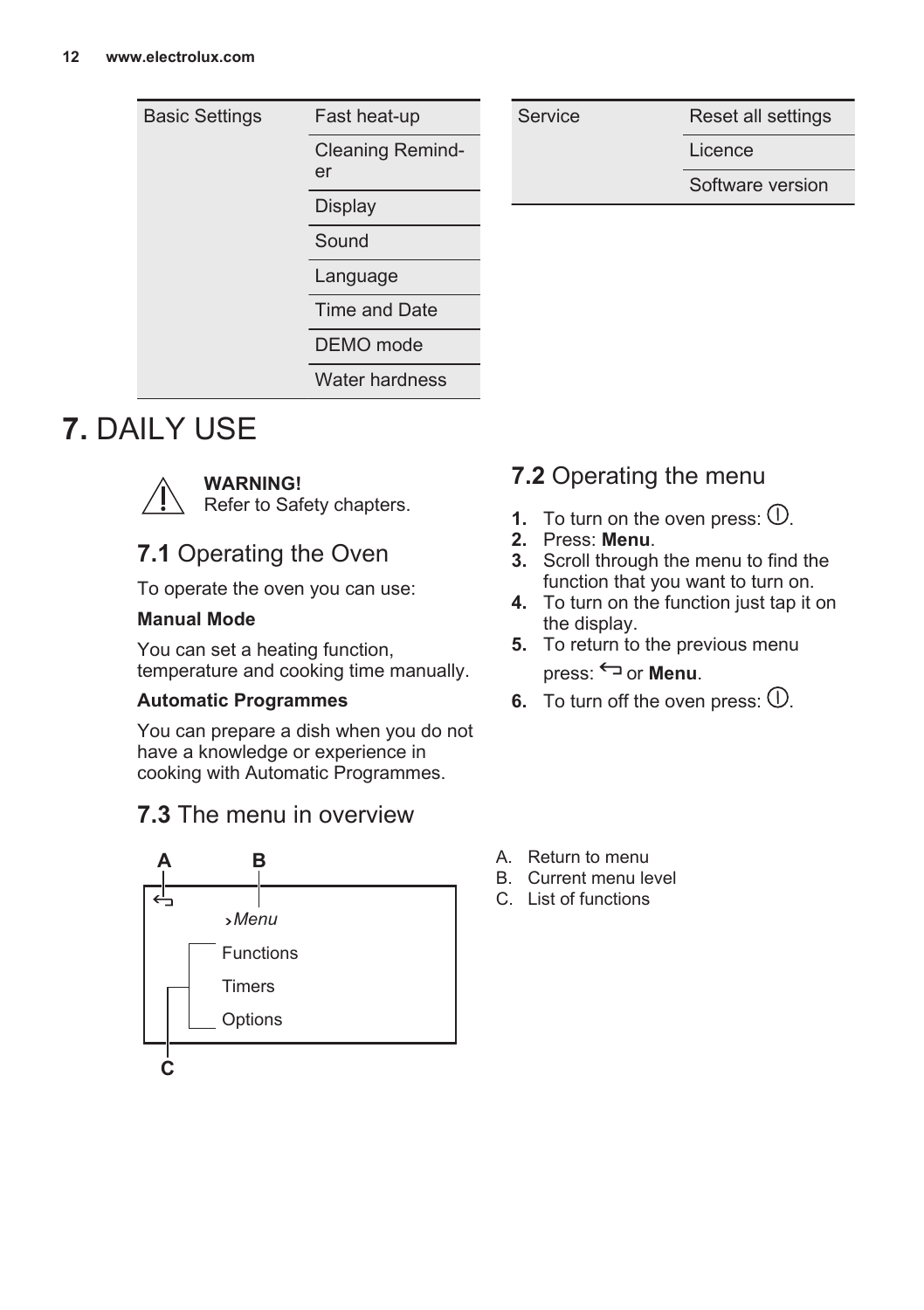#### **Main menu**

| Menu item        | <b>Description</b>                                                                                      |
|------------------|---------------------------------------------------------------------------------------------------------|
| <b>Functions</b> | It contains a list of the<br>heating functions,<br>specials, cleaning<br>and favourite pro-<br>grammes. |
| <b>Timers</b>    | It contains a list of<br>clock functions.                                                               |
| Options          | It contains a list of<br>other options for<br>Safety functions,<br>Lamp, Heat + Hold,<br>Set + Go.      |

| 7.4 Submenu for: Functions |  |
|----------------------------|--|
|----------------------------|--|



| Menu item                    | <b>Description</b>                                                            |
|------------------------------|-------------------------------------------------------------------------------|
| <b>Assisted Cook-</b><br>ing | It contains a list of au-<br>tomatic cooking pro-<br>grammes.                 |
| Last and most<br>used        | It shows which func-<br>tion was last used<br>and which are the<br>most used. |
| <b>Basic Settings</b>        | It contains a list of ba-<br>sic settings.                                    |

- A. Return to menu
- B. List of heating functions
- C. List of available options
- D. More options

### **7.5** Setting a heating function

- **1.** Scroll through the functions to find the one you want and press it.
- **2.** To change the temperature press the temperature shown on the display and scroll through the list to find the one you need.
- **3.** Press the temperature to confirm it.
- **4.** To turn on the function press: **Start**.

The signal sounds when the oven is at approximately the set temperature. The signal sounds again at the end of the cooking time.

To go back to the previous menu press: **Menu**.

You can see a description of the heating function or create a default function on a pop-up window. Hold your finger on the selected heating function for longer than 2 seconds. When you set a heating function as default it appears as the first function when you turn on the oven again.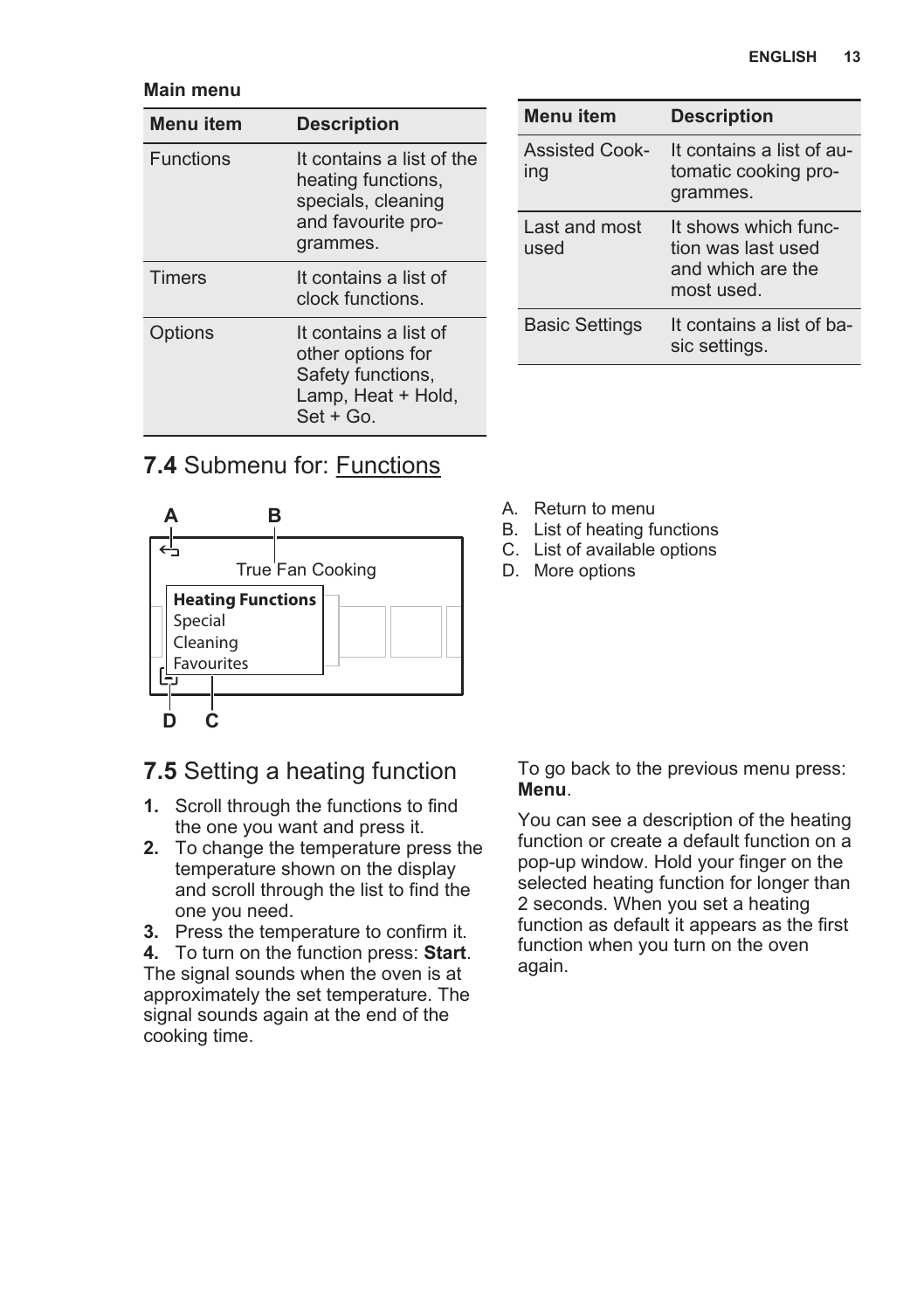

### **7.6** Submenu for: Heating **Functions**

| <b>Heating func-</b><br>tion                          | <b>Application</b>                                                                                                                                                                         |                      |
|-------------------------------------------------------|--------------------------------------------------------------------------------------------------------------------------------------------------------------------------------------------|----------------------|
| Au Gratin                                             | For dishes such as<br>lasagna or potato<br>gratin. Also to grati-<br>nate and brown.                                                                                                       | <b>Turbo Grillin</b> |
| Frozen Foods                                          | To make conven-<br>ience food like e.g.<br>french fries, potato<br>wedges or spring<br>rolls crispy.                                                                                       | True Fan Coo<br>ing  |
| Grilling                                              | To grill flat food and<br>to toast bread.                                                                                                                                                  |                      |
|                                                       | To grill flat food in                                                                                                                                                                      |                      |
|                                                       | large quantities and<br>to toast bread.                                                                                                                                                    | <b>Full Steam</b>    |
| <b>Fast Grilling</b>                                  | To bake and roast                                                                                                                                                                          |                      |
| Conventional<br>Cooking (Top /<br><b>Bottom Heat)</b> | food on one shelf po-<br>sition.                                                                                                                                                           | <b>Humidity Lo</b>   |
| Pizza Setting                                         | To bake food on one<br>shelf position for a<br>more intensive<br>browning and a<br>crispy bottom. Set the<br>temperature 20 - 40<br>°C lower than for<br><b>Conventional Cook-</b><br>ing. |                      |

- A. Return to menu
- B. Pop-up window
- C. More options

| <b>Heating func-</b><br>tion       | <b>Application</b>                                                                                                                                                                                                   |
|------------------------------------|----------------------------------------------------------------------------------------------------------------------------------------------------------------------------------------------------------------------|
| <b>Turbo Grilling</b>              | To roast larger meat<br>joints or poultry with<br>bones on one shelf<br>position. Also to<br>make gratins and to<br>brown.                                                                                           |
| True Fan Cook-<br>ing              | To bake on up to<br>three shelf positions<br>at the same time and<br>to dry food. Set the<br>temperature 20 - 40<br>°C lower than for<br><b>Conventional Cook-</b><br>ing.                                           |
| $ \mathbb{G}$<br><b>Full Steam</b> | For steaming vegeta-<br>bles, side dishes or<br>fish.                                                                                                                                                                |
| <b>Humidity Low</b>                | The function is suita-<br>ble for meat, poultry,<br>oven dishes and cas-<br>seroles. Thanks to<br>the combination of<br>steam and heat, meat<br>gets a tender and jui-<br>cy texture along with<br>a crusty surface. |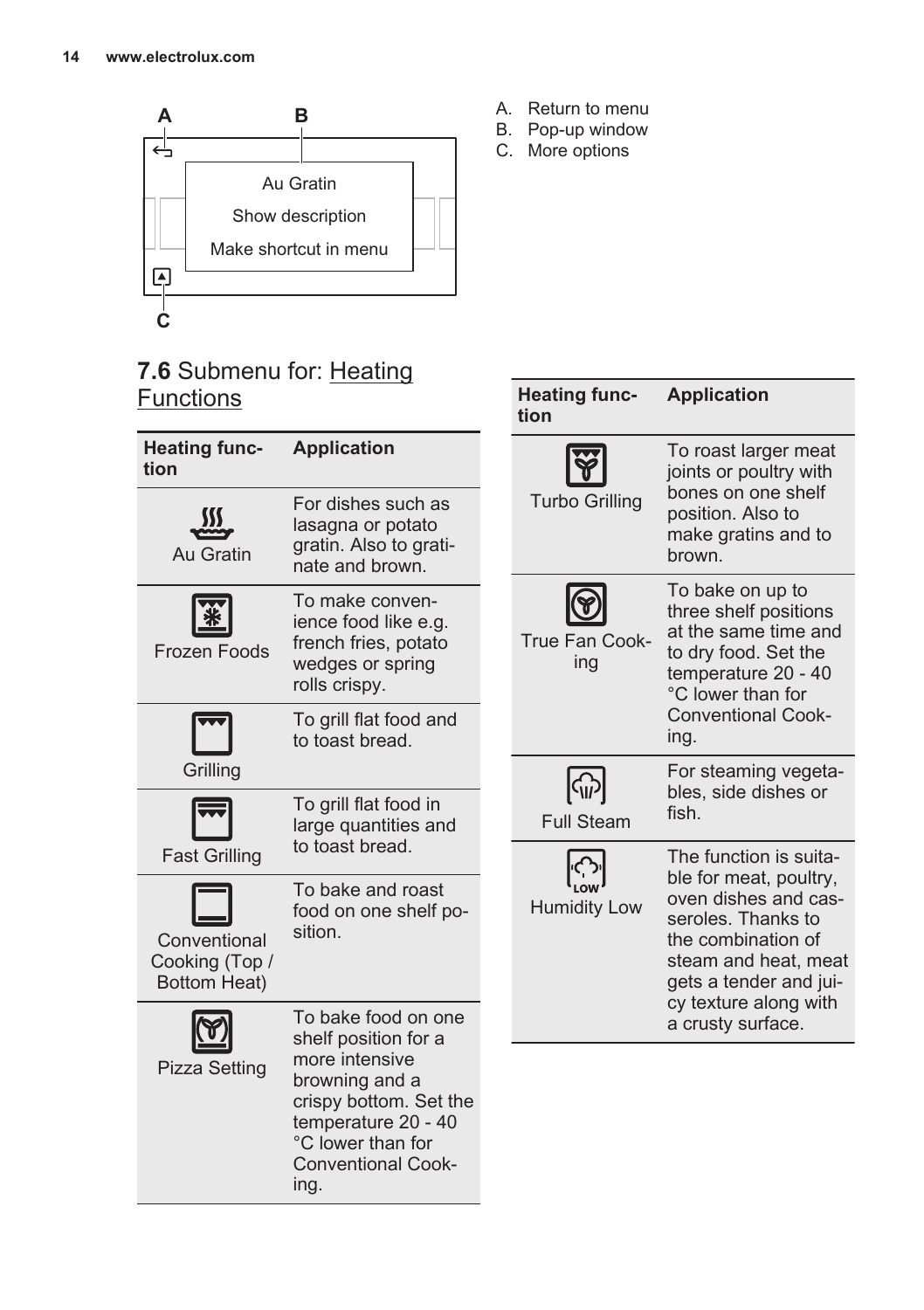| <b>Heating func-</b><br>tion | <b>Application</b>                                                                                                                                                                                                                                                                    | tion | <b>Heating func-</b>  | <b>Application</b>                                                                                                                                                                                                                                                                                             |
|------------------------------|---------------------------------------------------------------------------------------------------------------------------------------------------------------------------------------------------------------------------------------------------------------------------------------|------|-----------------------|----------------------------------------------------------------------------------------------------------------------------------------------------------------------------------------------------------------------------------------------------------------------------------------------------------------|
| <b>Humidity Medi-</b><br>um  | The function is suita-<br>ble for cooking<br>stewed and braised<br>meat as well as<br>bread and sweet<br>yeast dough. Due to<br>the combination of<br>steam and heat the<br>meat gets a juicy and<br>tender texture and<br>yeast dough bakeries<br>get a crispy and shiny<br>surface. |      | Moist Fan Bak-<br>ing | This function is de-<br>signed to save ener-<br>gy during cooking.<br>For more information<br>refer to "Hints and<br>tips" chapter, Moist<br>Fan Baking. The<br>oven door should be<br>closed during cooking<br>so that the function is<br>not interrupted and to<br>ensure that the oven<br>operates with the |
| <b>Humidity High</b>         | The function is suita-<br>ble for cooking deli-<br>cate dishes like cus-<br>tards, flans, terrines<br>and fish.                                                                                                                                                                       |      |                       | highest energy effi-<br>ciency possible.<br>When you use this<br>function, the temper-<br>ature in the cavity<br>may differ from the                                                                                                                                                                           |
| SousVide Cook-<br>ing        | Vacuum cooking with<br>steam at a low tem-<br>perature for meat.<br>fish, seafood, vegeta-<br>bles and fruit. The<br>food needs to be vac-<br>uum sealed in plastic<br>pouches before using<br>this function.                                                                         |      |                       | set temperature. Due<br>to the use of the re-<br>sidual heat - the heat-<br>ing power may be re-<br>duced. For general<br>energy saving recom-<br>mendations refer to:<br>"Energy Efficiency"<br>chapter, Energy Sav-<br>ing. This function was                                                                |
| <b>Bread Baking</b>          | To bake bread.                                                                                                                                                                                                                                                                        |      |                       | used to comply with<br>the energy efficiency<br>class according to EN<br>60350-1.                                                                                                                                                                                                                              |
| Slow Cooking                 | To prepare very ten-<br>der and succulent<br>roasts.                                                                                                                                                                                                                                  | i    | automatically at a    | The lamp may turn off<br>temperature below 60 °C                                                                                                                                                                                                                                                               |
| <b>Bottom Heat</b>           | To bake cakes with<br>crispy bottom and to<br>preserve food.                                                                                                                                                                                                                          |      |                       | during some oven functions.<br>7.7 Submenu for: Specials                                                                                                                                                                                                                                                       |

| <b>Heating func-</b><br>tion | <b>Application</b>                                   |
|------------------------------|------------------------------------------------------|
| <b>Drying</b>                | To dry sliced fruit,<br>vegetables and<br>mushrooms. |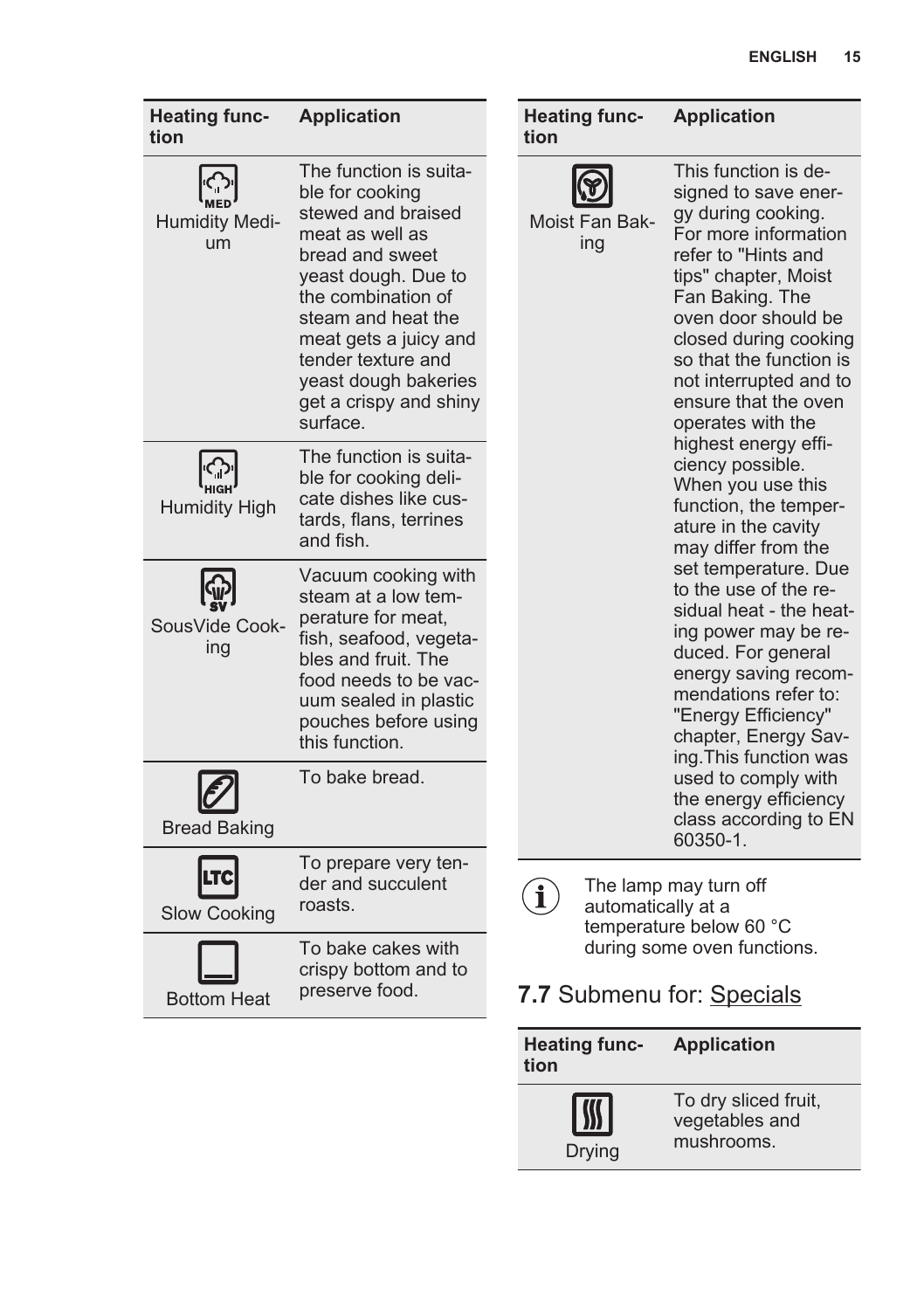| <b>Heating func-</b><br>tion | <b>Application</b>                                                              |
|------------------------------|---------------------------------------------------------------------------------|
| Defrost                      | To defrost food.                                                                |
| Keep Warm                    | To keep food warm.                                                              |
| Steam Regen-<br>erating      | Steam re-heating for<br>previously cooked<br>food directly on a<br>plate.       |
| <b>Plate Warming</b>         | To preheat plates for<br>serving.                                               |
| Dough Proving                | For controlled rising<br>of yeast dough before<br>baking.                       |
| <b>Yogurt Function</b>       | Use this function to<br>prepare yogurt. The<br>lamp in this function<br>is off. |
| Preserving                   | To make vegetable<br>preserves such as<br>pickles.                              |
|                              |                                                                                 |

### **7.8** Submenu for: Cleaning



### **WARNING!**

Refer to "Care and cleaning" chapter.

| Rinsing   | Procedure for rinsing<br>and cleaning the steam<br>generation circuit after<br>frequent use of the<br>steam functions. |
|-----------|------------------------------------------------------------------------------------------------------------------------|
| Descaling | Procedure for cleaning<br>the steam generation<br>circuit from residual<br>limestone.                                  |



### **7.9** Water drawer



#### **A.** Lid

- **B.** Wave-breaker
- **C.** Drawer body
- **D.** Water-filling hole
- **E.** Scale
- **F.** Front button

You can remove the water drawer from the oven. Push it gently on the front button. After you push the water drawer, it will self-extract from the oven.



You can fill the water drawer in two ways:

- leave the water drawer inside the oven and fill it by means of a water jar,
- detatch the water drawer from the oven and fill it from a water tap.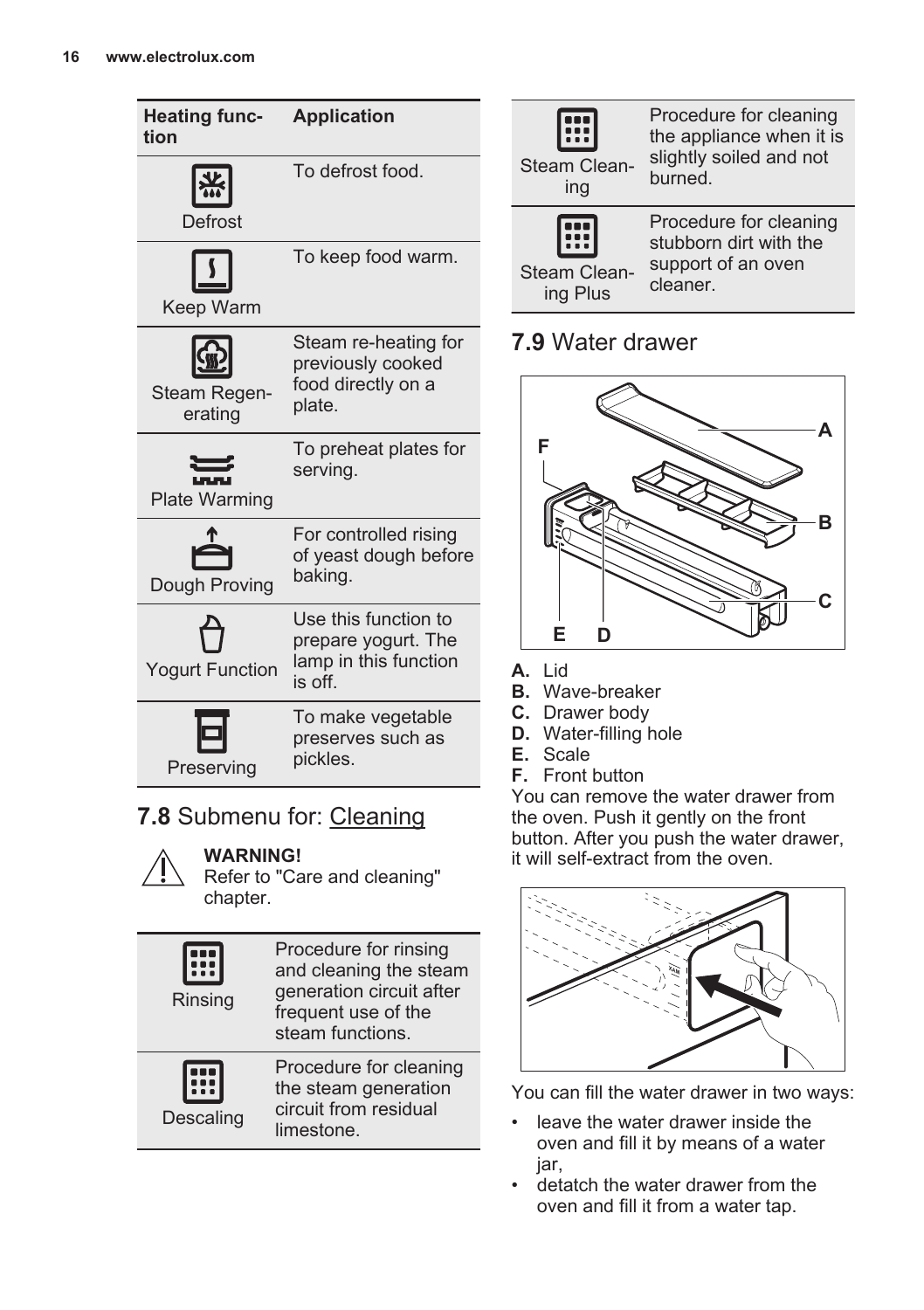When you fill the water drawer from the water tap, carry the drawer in the horizontal position in order to avoid water spilling.



When you fill the water drawer, insert it in the same position. Push the front button until the water drawer is inside the oven.

Empty the water drawer after each use.



#### **CAUTION!**

Keep the water drawer away from hot surfaces.

### **7.10** Steam cooking



#### **WARNING!**

- Use only cold tap water. Do not use filtered (demineralised) or distilled water. Do not use other liquids. Do not put flammable or alcoholic liquids into the water drawer.
- **1.** Press the cover of the water drawer to open it and extract it from the oven.
- **2.** Fill the water drawer with cold water to the maximum level (around 950 ml).

Use the scale on the water drawer. The water supply is sufficient for approximately 50 minutes.

**3.** Put the water drawer to its initial position.

Wipe the wet water drawer with a soft cloth before you insert it in the oven.

- **4.** Turn on the oven.
- **5.** Prepare the food in the correct cookware.
- **6.** Select a steam heating function and the temperature.
- **7.** If necessary, set the function Duration or Set End Time. The first steam shows after approximately 2 minutes. An acoustic signal sounds when the oven is at approximately the set temperature.

The signal sounds at the end of the cooking time.

- **8.** Turn off the oven.<br>**9.** Empty the water d
- **9.** Empty the water drawer after the steam cooking is completed.



 $\mathbf i$ 

#### **CAUTION!**

The oven is hot. There is a risk of burns. Be careful when you empty the water drawer.

When the water drawer is running out of water, an acoustic signal sounds and the water drawer needs to be refilled to continue the steam cooking as described above.



Let the oven dry fully with the door open. To speed up the drying you can heat up the oven with hot air at temperature 150 °C for approximately 15 minutes.

Steam can condensate on the bottom of the cavity and the visibility inside the oven can be limited. If this occurs, dry the cavity when the oven is cool.

At the end of a steam cooking cycle, the oven cooling fan runs at a higher speed to evacuate in a better way the excess of steam. This is normal.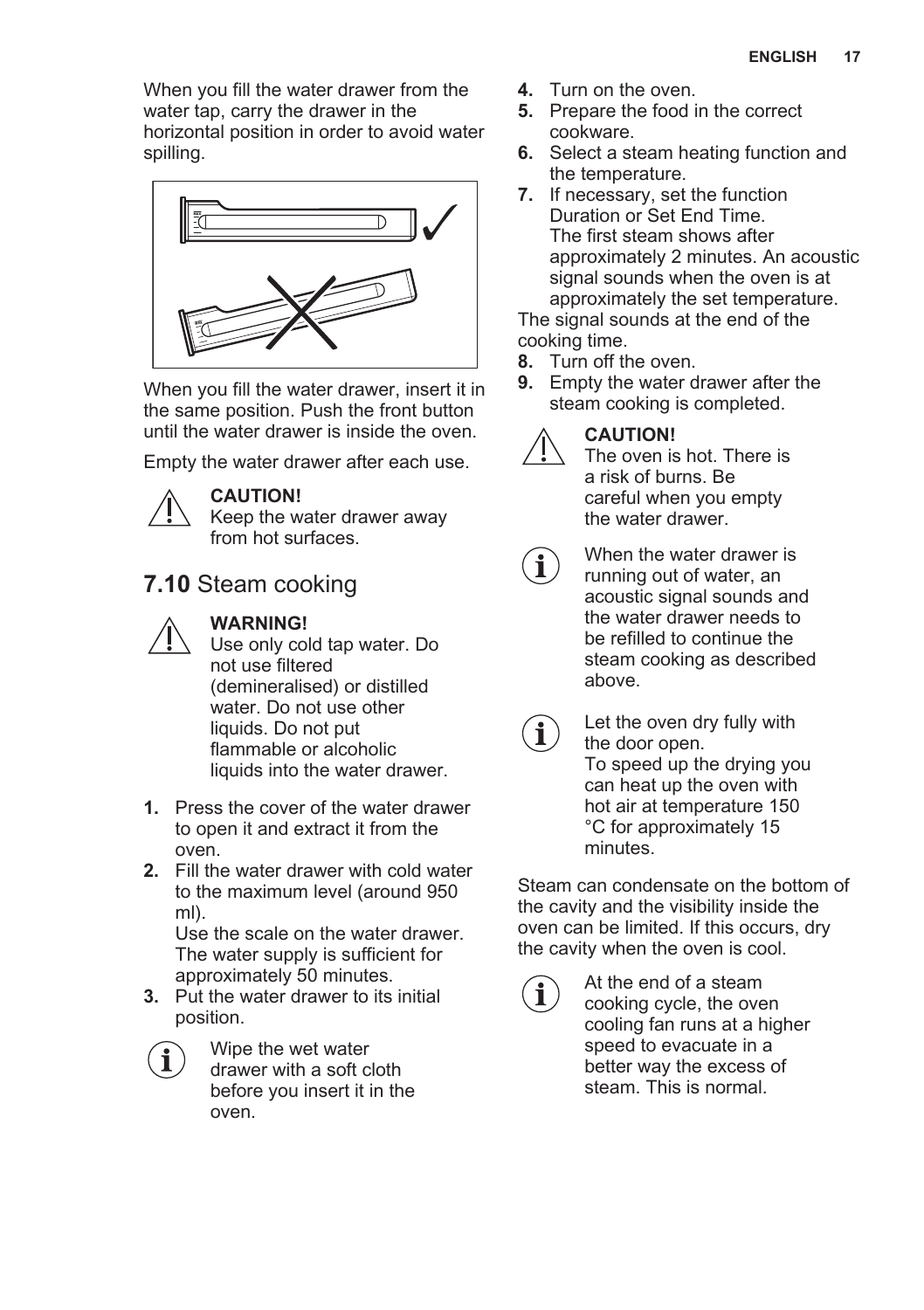### **7.11** Submenu for: Favourites



A list of previously saved settings. You can also store the current settings such as: duration, temperature or heating function. You can set up to 20 programmes, which are shown on a list in an alphabetic order.

| Menu item | <b>Description</b>                                        |
|-----------|-----------------------------------------------------------|
| Run       | Run the previously<br>saved favourite.                    |
| Delete    | Permanently remove<br>this previously saved<br>favourite. |
| Rename    | Change or correct the<br>previously saved<br>name.        |

### **7.12** Saving a favourite programme

- **1.** To save the current settings of a heating function touch  $\hat{\mathbf{x}}$ .
- **7.13** Submenu for: Timers



- A. Return to menu
- B. Favourite programme
- C. List of functions

- **2.** Choose: New from current settings..
- **3.** Enter the name of the favourite programme and touch **OK**.



- A. Return to menu
- B. Current set duration time
- C. Reset duration time
- D. End time
- E. Start time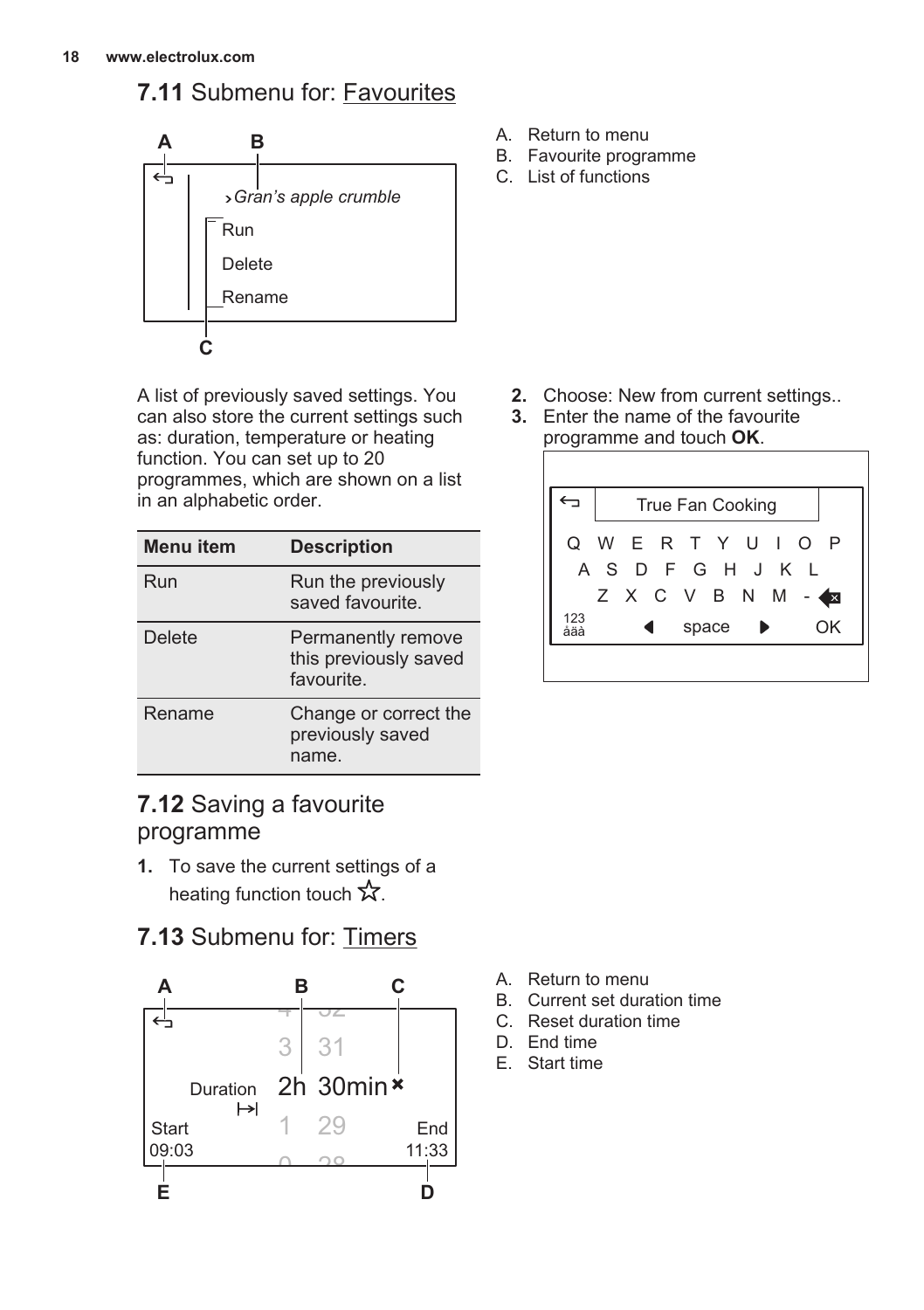| Menu item             | <b>Description</b>                                                                                                                                                                                                                                                                                                |
|-----------------------|-------------------------------------------------------------------------------------------------------------------------------------------------------------------------------------------------------------------------------------------------------------------------------------------------------------------|
| Set Minute Minder     | To set and start a countdown, the timer will be<br>shown on the main screen and an alarm will<br>sound when the timer has finished counting<br>down. This timer will not interrupt the cooking<br>and is also available when the oven is switched<br>off. Scroll to set, the timer will start automatical-<br>ly. |
| <b>Set Duration</b>   | To set and start a countdown, the timer will be<br>shown on the main screen and the oven will<br>stop and an alarm will sound when the timer<br>has finished counting down.                                                                                                                                       |
| Set Fnd Time          | To set the switch-off time for the current set-<br>tings.                                                                                                                                                                                                                                                         |
| <b>Set Start Time</b> | To set the switch-on time for the current set-<br>tings.                                                                                                                                                                                                                                                          |
| Elapsed Time          | Show, hide or reset the timer that counts up<br>when pressing the start button. The elapsed<br>time is only available while the oven is active.                                                                                                                                                                   |

### **7.14** Setting the clock functions

When you use the core  $\mathbf{\hat{i}}$ temperature sensor, the functions Duration and End do not operate.

You can change the time and date when you touch the clock on the display, when the oven is turned on.

- **1.** Go to menu: Heating Functions.
- **2.** Set the heating function and the temperature.
- **3.** Press  $\overline{Q}$  or go to the menu: Timers.
- **4.** Choose a clock function.
- **5.** Scroll the list to set the necessary time. Wait a few seconds for the time to set itself automatically or touch to confirm: **h** or **min**. You can delete the settings if you touch: **x**.

When the clock function ends, an acoustic signal sounds and a message comes on the display. You can stop or extend the cooking process.

### **7.15** Submenu for: Options

Further individual settings related to safety, convenience and oven lamp.

| Menu item           | <b>Description</b>                                                                                                                                                                                                        |
|---------------------|---------------------------------------------------------------------------------------------------------------------------------------------------------------------------------------------------------------------------|
| Lamp On / Off       | Switch the oven lamp on or off.                                                                                                                                                                                           |
| Child Lock On / Off | Once activated it locks the screen and all but-<br>tons. They remain locked both in ON and OFF<br>positions. To unlock touch the display and fol-<br>low instructions. If unlocked you need to lock it<br>again via menu. |
| Screen Lock         | Screen lock temporarily 'locks' the touch screen<br>and all buttons except the power key. To unlock<br>touch the display and follow instructions.                                                                         |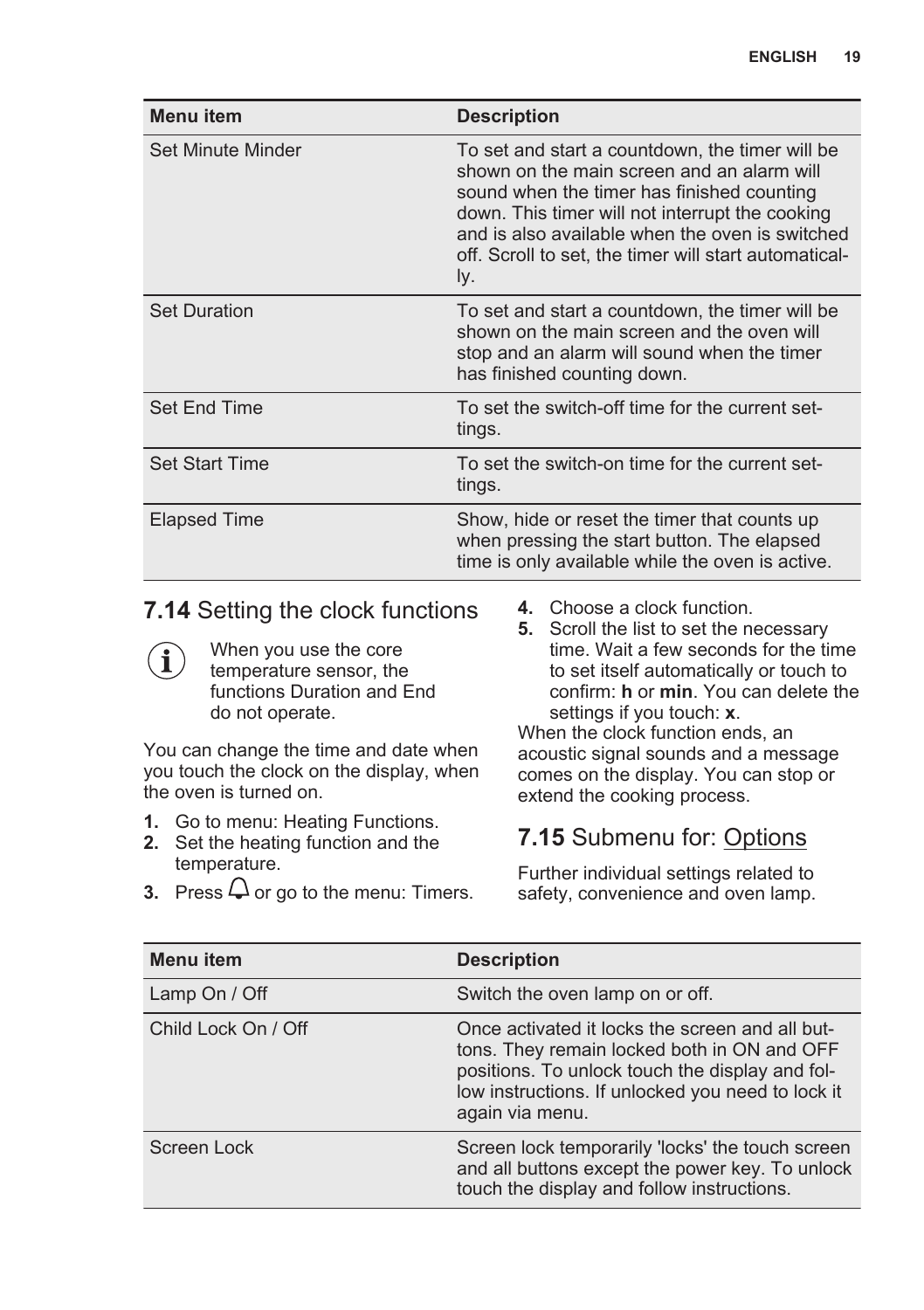| <b>Menu</b> item | <b>Description</b>                                                                                                                                                                                                                                       |
|------------------|----------------------------------------------------------------------------------------------------------------------------------------------------------------------------------------------------------------------------------------------------------|
| Heat + Hold      | Heat $+$ Hold is only available when a duration is<br>set. The oven will not completely switch off au-<br>tomatically but keep the food warm for 30 mi-<br>nutes. It is not available for all programmes. If<br>active, an icon is shown on the display. |
| $Set + Go$       | Set+Go lets you set an oven function with dura-<br>tion to use it later by only touching the screen.<br>The screen lock is active when the cooking<br>process starts.<br>The function is visible in the menu only when<br>the duration is set.           |

### **7.16** Heat + Hold

The function keeps prepared food warm at 80 °C for 30 minutes. It turns on after the baking or roasting procedure ends.

The function does not work with low temperature cooking, weight automatic programmes, steam automatic programmes, all functions from the menu: Specials, steam functions from the menu: Heating Functions.

Conditions for the function:

- You set the heating function or an automatic programme.
- The set temperature is more than 80  $^{\circ}$ C.
- You set the function: Set Duration.
- You turns on the function: Heat + Hold in the menu: Options.
- The display shows:  $\overrightarrow{a}$ .
	- If you use the core temperature sensor, the symbol is not visible in the display.

If you press  $\mathbb O$ , the function turns off.

### **7.17** Set + Go

The function lets you set a heating function (or a programme) and use it later with one press of any sensor field or a tap on the message in the display.

The function works with the  $\mathbf i$ functions: Set Duration, core temperature sensor. The function does not work with the cleaning function.

- **1.** Turn on the oven.
- **2.** Set a heating function or an automatic programme.
- **3.** Set the function: Set Duration.
- **4.** Choose: Options / Set + Go.

Touch the message in the display or

press a sensor field (except for  $\mathbb{U}$ ). The set heating function starts.



If you press  $\mathbb O$  before the function operates, the function turns off.

When the heating function ends, an acoustic signal sounds.

- i • The function: Child Lock is on when a heating function operates and after the oven is turned off. Follow the instructions in the display to turn off the function.
	- The menu: Options lets you turn on and turn off the function: Set + Go.

## **7.18** Child Lock

#### **Menu / Options / Child Lock**

The function prevents an accidental operation of the oven.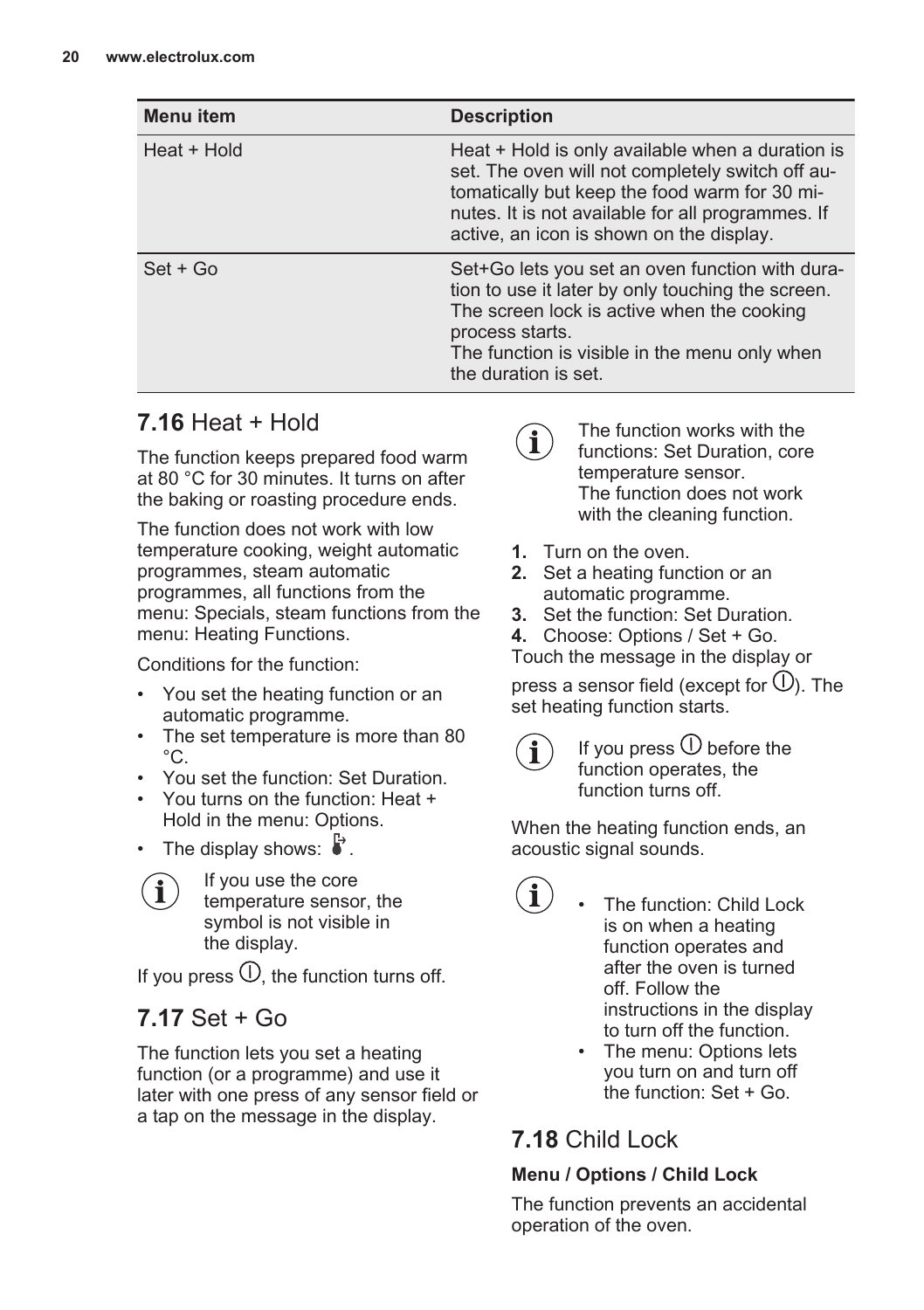Activating the function: Child Lock

- **1.** Set the function to position: On.
- **2.** Deactivate the appliance.

### Deactivating the function: Child Lock

- **1.** Activate the appliance.
- **2.** Tap the display.
- **3.** Follow the instructions on the display.

### **7.19** Screen Lock

#### **Menu / Options / Screen Lock**

The function prevents an accidental change of the heating function. You can turn on the function only when the oven operates.

### **7.20** Submenu for: Assisted Cooking



A cookbook containing inspiring automatic recipes and a VarioGuide function providing our recommended oven settings for your dishes. The time and temperature of the VarioGuide can be adjusted according to your needs. By touching the chef hat of the dish, our recommended settings are displayed.

#### Activating the function: Screen Lock

- **1.** Activate the appliance.
- **2.** Set a heating function or a setting.
- **3.** Go to the: Screen Lock.
- **4.** To activate the function touch: Screen Lock.

The appliance is locked. When the appliance is deactivated, the function deactivates automatically.

### Deactivating the function: Screen Lock

- **1.** Tap the display.
- **2.** Follow the instructions on the display.
- A. Return to menu
- B. Food category
- C. Cookbook and VarioGuide
- D. More options

### **7.21** Submenu for: Last and most used

Easily accessible list of last and most used functions, recipes and quickstarts.

| Menu item | <b>Description</b>                  |
|-----------|-------------------------------------|
| Last used | It shows the last used 5 functions. |
| Most used | It shows the most used 5 functions. |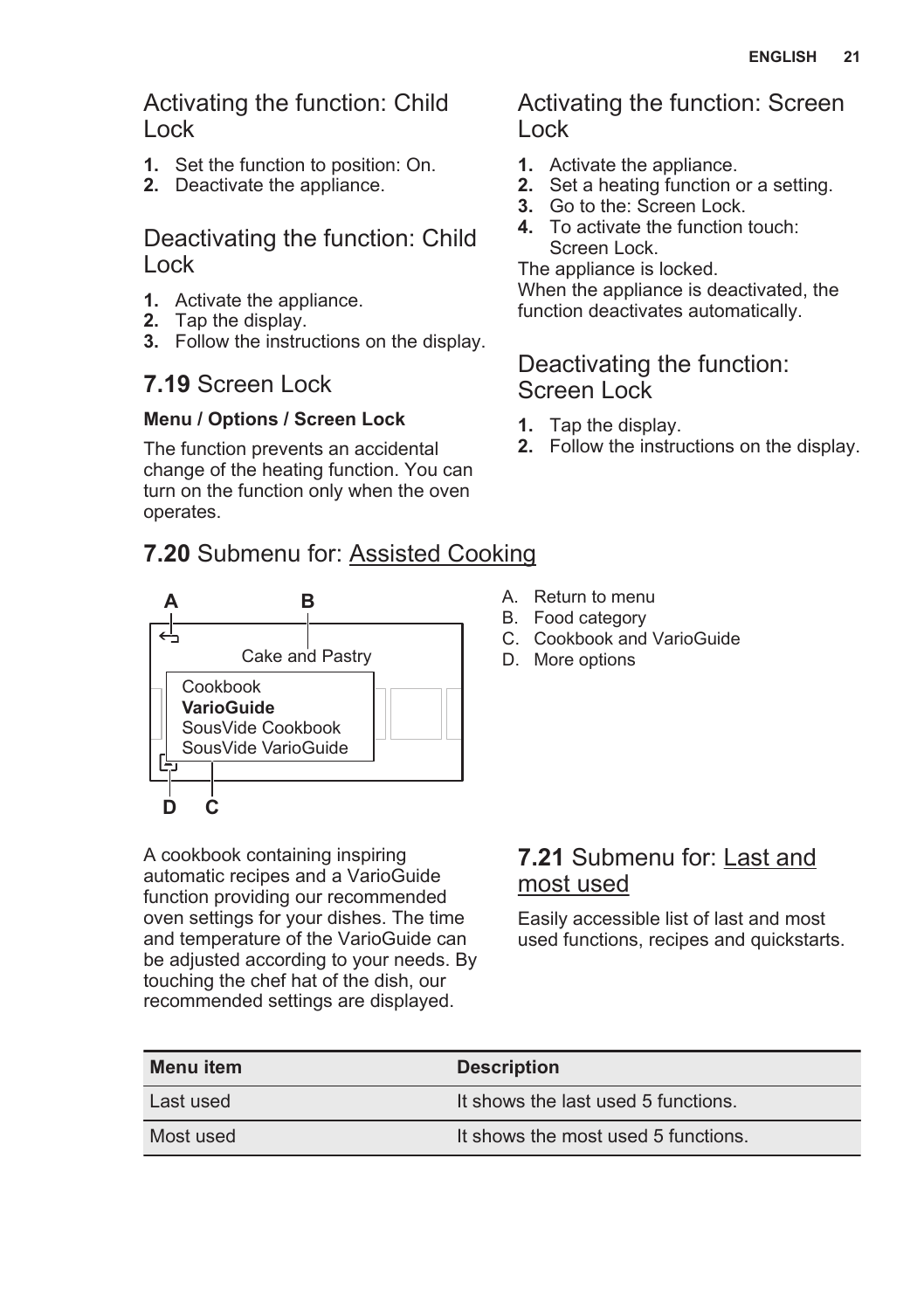### **7.22** Submenu for: Basic **Settings**

The set settings stay fixed each time you activate the appliance.

| <b>Menu</b> item                                                                                                                  | <b>Description</b>                                                                                                                          |  |
|-----------------------------------------------------------------------------------------------------------------------------------|---------------------------------------------------------------------------------------------------------------------------------------------|--|
| Fast heat-up On / Off                                                                                                             | Fast heat-up is activated and is always switch-<br>ed on for certain heating functions. It is visible<br>on the screen with >> when active. |  |
| <b>Cleaning Reminder On / Off</b>                                                                                                 | Choose if you wish the oven to remind you to<br>use the cleaning cycle.                                                                     |  |
| <b>Display</b><br>Choose the display settings.                                                                                    | <b>Brightness</b><br>You can select 4 brightness modes.                                                                                     |  |
|                                                                                                                                   | Set the brightness of the display in<br>$\mathbf{i}$<br>ON state. Time of day in OFF state<br>is not adjustable.                            |  |
|                                                                                                                                   | Background images On / Off<br>Show or hide the background pictures.                                                                         |  |
| <b>Sound</b>                                                                                                                      | Volume                                                                                                                                      |  |
| Sound Settings.                                                                                                                   | Type (Beep / Click / No sound)                                                                                                              |  |
| Language                                                                                                                          | Set your preferred language.                                                                                                                |  |
| <b>Time and Date</b><br>Set the time and date and other op-                                                                       | <b>Time</b><br>Set or adjust the time.                                                                                                      |  |
| tions related to how time is shown.                                                                                               | <b>Date</b><br>Set or adjust the date.                                                                                                      |  |
|                                                                                                                                   | Format<br>Choose your preferred time format: HH:MM or<br>AM/PM.                                                                             |  |
|                                                                                                                                   | <b>Clock style</b><br>Define what the clock looks like when the oven<br>is switched off.                                                    |  |
| <b>DEMO</b> mode<br>For shop usage only. When active,<br>the heating elements are discon-<br>nected and is visible on the screen. | <b>Activation code: 2468</b>                                                                                                                |  |
| <b>Water hardness</b>                                                                                                             | Sets the water hardness level (1 - 4).                                                                                                      |  |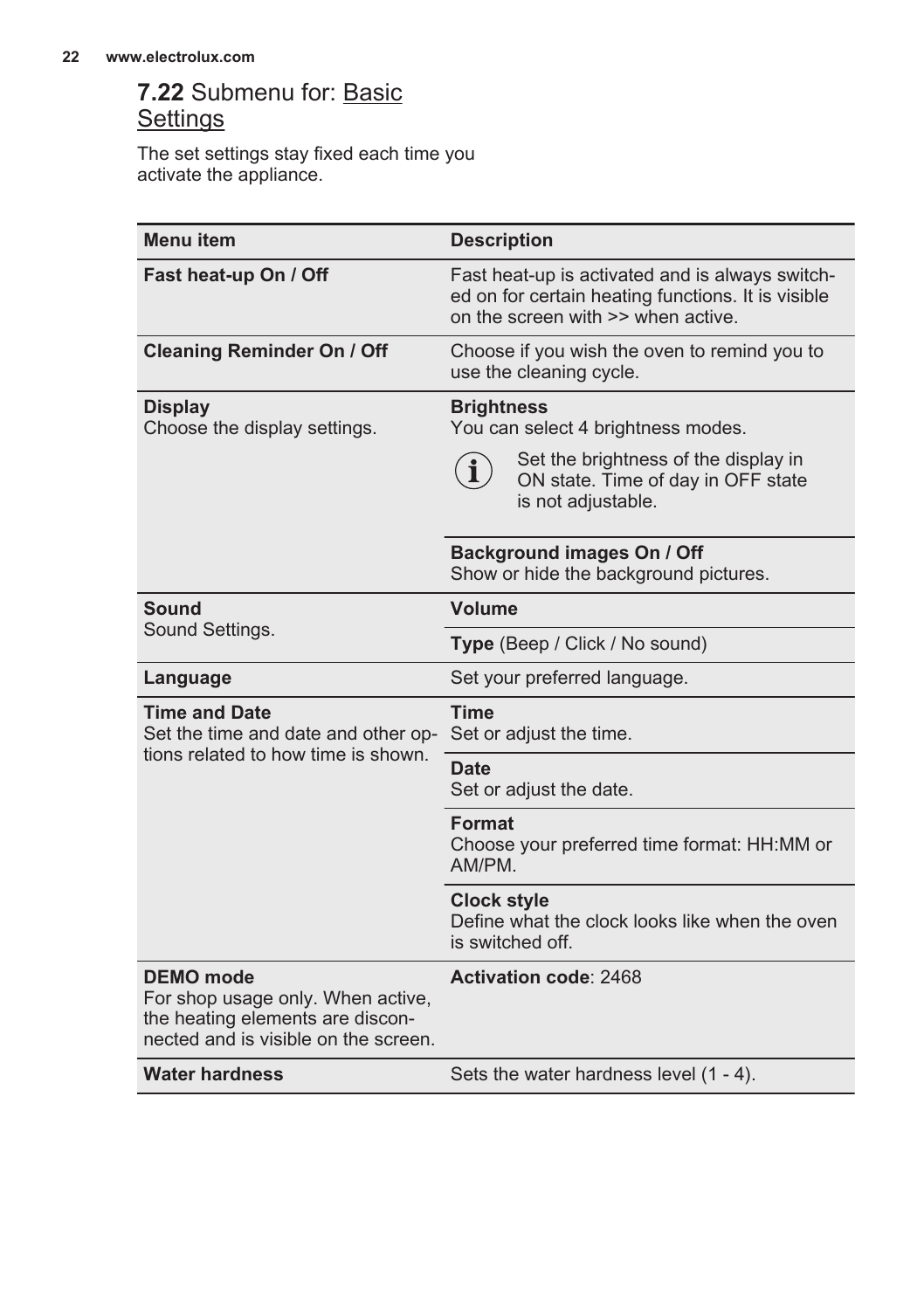<span id="page-22-0"></span>

| <b>Menu</b> item                                                   | <b>Description</b>                                                   |
|--------------------------------------------------------------------|----------------------------------------------------------------------|
| <b>Service</b><br>Shows the software version and<br>configuration. | <b>Software Version</b><br>Shows the software version of the oven.   |
|                                                                    | <b>Reset all settings</b><br>Resets all settings to factory default. |
|                                                                    | Licence<br>Shows the licence in English language.                    |

## **8.** ASSISTED COOKING



**WARNING!**

Refer to Safety chapters.

### **8.1** Assisted Cooking

#### **Menu / Assisted Cooking** or touch:  $\exists$

You can choose to use the function: Cookbook or VarioGuide.



### **8.3** Submenu for: Cookbook

#### **Menu / Assisted Cooking / Cookbook** or touch:  $\Omega$

The function has a list of recipes with optimum appliance settings. The recipes are fixed and you cannot change them. The ingredients and method for each recipe are shown on the display.

To go back to the Ingredients and Method after you activate the recipe touch the recipe name.

### **8.2** Activating the function

- **1.** Scroll through the food category list and touch on the one you want to choose.
- **2.** Scroll through the dish list and touch on the one you want to choose.

**3.** To activate the function touch: **Start**. When the function ends, a message comes on in the display.

- A. Recipe
- B. Remaining time
- C. Clock
- D. Stop
- E. Temperature

You can also find the recipes for this function specified for this appliance on our website. To find the proper Recipe Book check the PNC number on the rating plate on the front frame of the appliance cavity.

The appliance uses automatic settings when you use the: Cookbook.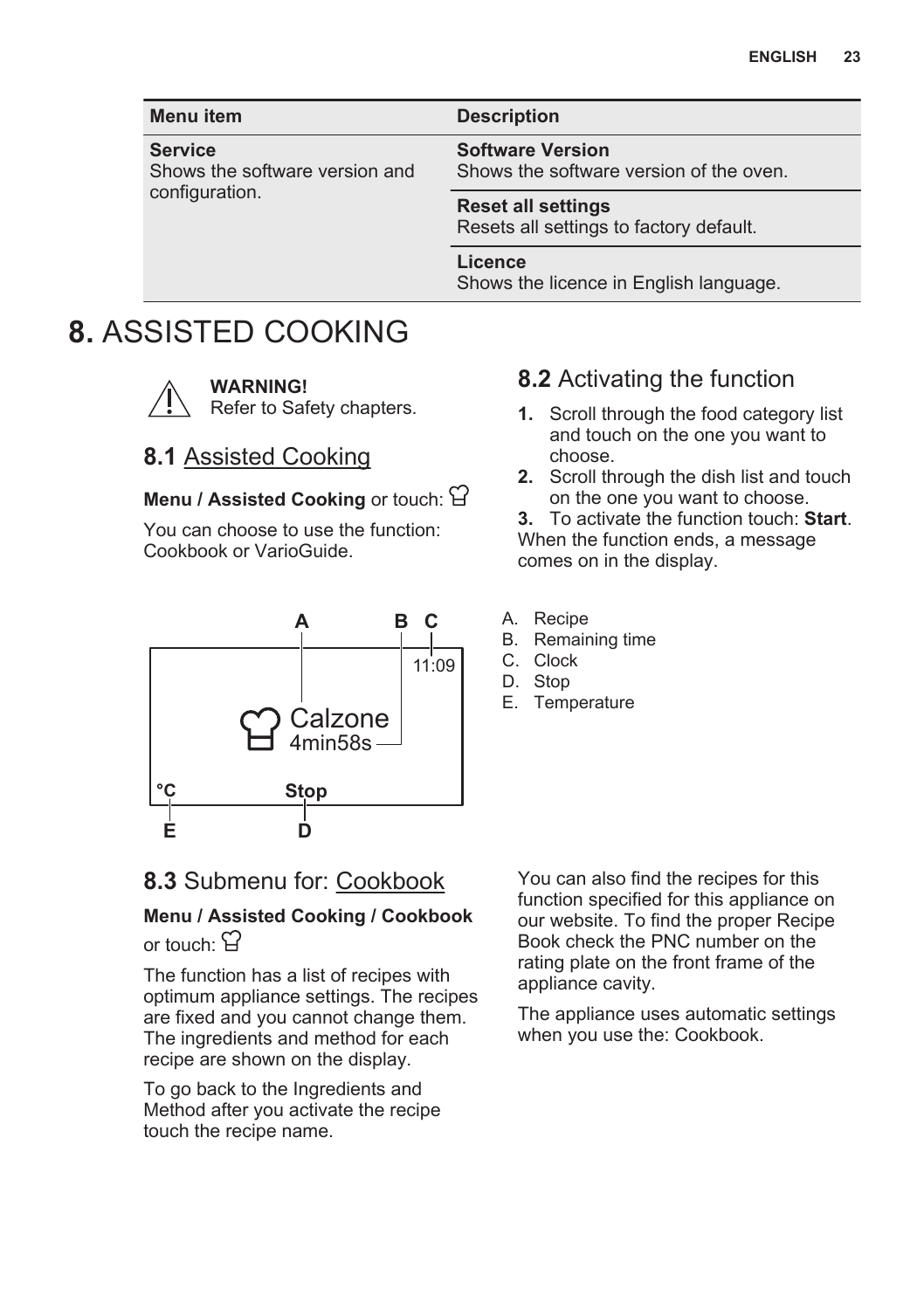| <b>Food category</b>         | <b>Dish</b>                                                                                                                                                                                                               |                                                                                                                                                                                    |  |
|------------------------------|---------------------------------------------------------------------------------------------------------------------------------------------------------------------------------------------------------------------------|------------------------------------------------------------------------------------------------------------------------------------------------------------------------------------|--|
| <b>Fish and Seafood</b>      | Cod Fish<br><b>Fish Fillet</b><br>Fish in Salt                                                                                                                                                                            | Salmon fillet<br>Fish (Trout), poached<br><b>Stuffed Calamari</b>                                                                                                                  |  |
| <b>Poultry</b>               | Chicken Legs<br><b>Stuffed Chicken Breast</b><br>Cog au Vin                                                                                                                                                               | <b>Stuffed Chicken</b><br>Roast Duck with Orange                                                                                                                                   |  |
| <b>Meat</b>                  | <b>Beef Casserole</b><br><b>Marinated Beef</b><br>Meat Loaf<br>Pork Knuckle<br>Pork Shoulder<br>Swedish Festive Roast<br>Veal Knuckle                                                                                     | Ossobuco<br><b>Stuffed Veal Breast</b><br>Leg of Lamb<br>Rabbit<br>Rabbit in mustard sauce<br><b>Wild Boar</b>                                                                     |  |
| <b>Oven Dishes</b>           | Lasagne<br>Cannelloni<br>Pasta Gratin<br>Moussaka<br><b>Potato Gratin</b>                                                                                                                                                 | Franconian Dumpling Pan<br>Cabbage Casserole<br><b>Chicory Gratin</b><br>Jansons Temptation                                                                                        |  |
| <b>Pizza and Quiche</b>      | Pizza<br><b>Onion Tart</b><br>Quiche Lorraine<br>Cheese Flan                                                                                                                                                              | Pierogi<br><b>Cheese Pastry</b><br>Goat's Cheese Flan                                                                                                                              |  |
| <b>Cake and Pastry</b>       | <b>Almond Cake</b><br><b>Brownies</b><br>Cappuccino Cake<br><b>Carrot Cake</b><br><b>Cheese Cake</b><br><b>Cherry Pie</b><br><b>Fruit Cake</b><br><b>Fruit Tart</b><br>Grandma's Roast Apple<br>Cake<br>Lemon Sponge Cake | <b>Muffins</b><br><b>Plum Dumpling</b><br><b>Ring Cake</b><br>Savarin Cake<br>Sponge Cake<br><b>Streusel Cake</b><br>Swedish Cake<br><b>Sweet Tart</b><br><b>Swiss Carrot Cake</b> |  |
| <b>Bread and Rolls</b>       | Rolls, sweet<br><b>Farmer Bread</b><br><b>White Bread</b>                                                                                                                                                                 | <b>Yeast Plait</b><br><b>Rich Yeast Plait</b>                                                                                                                                      |  |
| <b>Vegetables</b>            | Mediterranean Vegetables<br><b>Traditional Vegetables</b>                                                                                                                                                                 | <b>Peeling Tomatoes</b>                                                                                                                                                            |  |
| <b>Custards and Terrines</b> | Egg Custard<br><b>Flan Caramel</b>                                                                                                                                                                                        | Coconut Pudding                                                                                                                                                                    |  |
| <b>Side Dishes</b>           | <b>Rice with Vegetables</b><br><b>Salty Dumplings</b>                                                                                                                                                                     | Potatoes in their jacket<br><b>Boiled Potatoes</b>                                                                                                                                 |  |
| <b>Menu Cooking</b>          | Steam Menu 1<br>Steam Menu 2                                                                                                                                                                                              | Steam Menu 3                                                                                                                                                                       |  |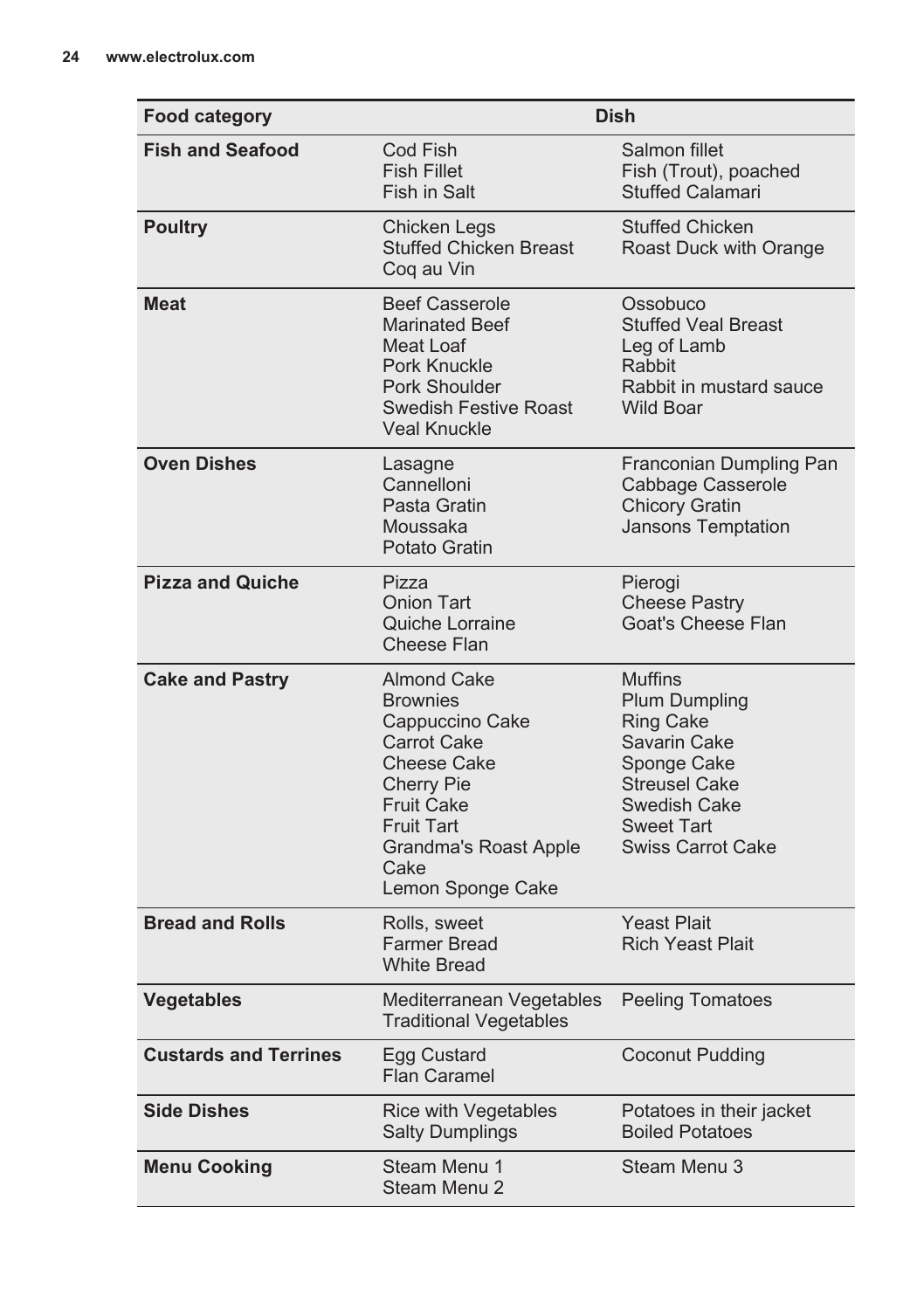### **8.4** Submenu for: SousVide Cookbook

**Menu / Assisted Cooking / SousVide Cookbook** or touch:

You can find the recipes on our website. To find the proper Recipe Book check the PNC number on the rating plate on the front frame of the appliance cavity.

| <b>Food category</b>         | <b>Dish</b>                                      |
|------------------------------|--------------------------------------------------|
| <b>Fish and Seafood</b>      | Sea bream fillet<br>Turbot with fennel<br>Prawns |
| <b>Poultry</b>               | <b>Chicken Breast</b>                            |
| <b>Meat</b>                  | <b>Beef fillet</b><br><b>Poached Veal Fillet</b> |
| <b>Vegetables</b>            | Carrots with vanilla                             |
| <b>Fruits</b>                | Apples<br>Red wine pears                         |
| <b>Custards and Terrines</b> | English crème                                    |

### **8.5** Submenu for: VarioGuide

#### **Menu / Assisted Cooking / VarioGuide** or touch:  $\Omega$

The temperature and baking times are guidelines only for a better result. They depend on the recipes and the quality and quantity of the used ingredients. To check the recommended settings touch

(by the dish name):  $\Omega$ .

Touch the temperature or the minutes in the display to change the temperature or the set time according to your preferences.

The VarioGuide contains automatic programmes, which give optimum settings for each type of meat.

• Meat programmes with Automatic

Weight function  $\overline{\triangle}$  - this function automatically calculates the roasting time. To use it you need to input the food weight and the time sets itself. To do this touch the minutes below the dish name and input the correct value.

• Meat programmes with Automatic Core Temperature  $\mathscr{P}$  - this function automatically calculates the roasting

time. When the programme ends an acoustic signal sounds.

#### **Food Category: Fish and Seafood**

| <b>Dish</b> |                                      |  |
|-------------|--------------------------------------|--|
|             | <b>Baked</b>                         |  |
|             | <b>Fish Fingers</b>                  |  |
|             | <b>Thin Fillets</b>                  |  |
|             | <b>Thick Fillets</b>                 |  |
|             | Fillet, frozen                       |  |
|             | <b>Whole small Fish</b>              |  |
| Fish        | Whole Fish,<br>steamed               |  |
|             | Whole small Fish,<br>grilled         |  |
|             | Whole Fish, grilled                  |  |
|             | Whole Fish, grilled<br>$\mathscr{F}$ |  |
|             | Trout                                |  |
|             | Salmon fillet                        |  |
|             | <b>Whole Salmon</b>                  |  |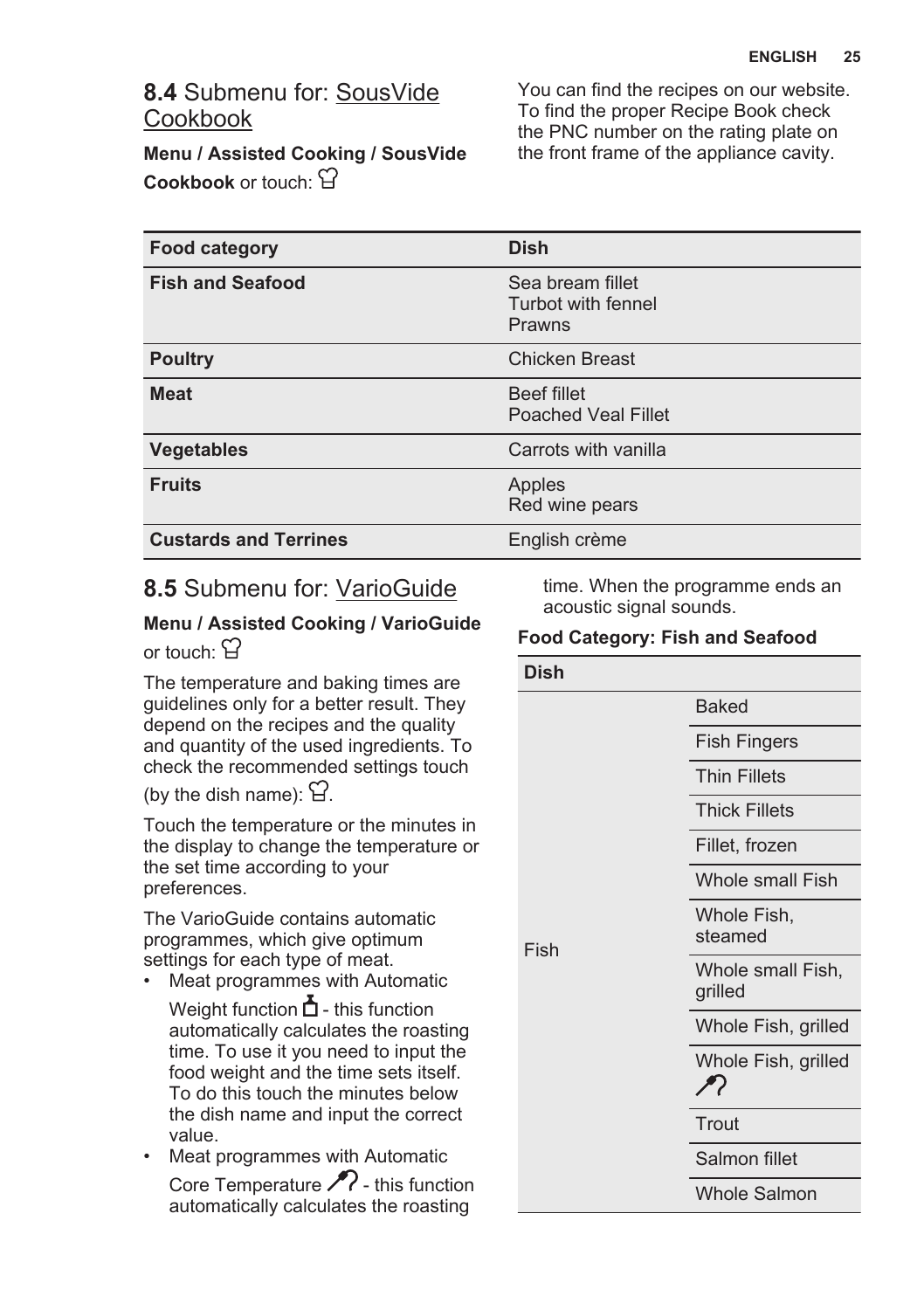| <b>Dish</b>                   |                      | <b>Dish</b>              |                         |
|-------------------------------|----------------------|--------------------------|-------------------------|
|                               | Prawns, fresh        |                          | Rare $\mathcal{P}$      |
| Prawns                        | Prawns, frozen       | Scandinavian Beef Medium |                         |
| Mussels                       |                      |                          | Well Done               |
| <b>Food Category: Poultry</b> |                      |                          |                         |
| <b>Dish</b>                   |                      |                          | Chipolatas              |
| <b>Boned Poultry</b>          |                      |                          | Spare Ribs              |
| Boned Poultry                 |                      |                          | Knuckle, pre-<br>cooked |
|                               | Wings, fresh         |                          | Ham Joint               |
|                               | Wings, frozen        |                          | Loin                    |
|                               | Legs, fresh          | Pork                     | Loin $\mathcal{P}$      |
| Chicken                       | Legs, frozen         |                          | <b>Smoked Pork Loin</b> |
|                               | Breast, poached      |                          | Smoked Loin,<br>poached |
|                               | Half                 |                          | <b>Neck</b>             |
|                               | Whole <b>n</b>       |                          | Shoulder                |
| Duck $\Delta$                 |                      |                          | Roast $\Delta$          |
| Goose $\Delta$                |                      |                          | Cooked Ham              |
| Turkey $\mathbf{\Delta}$      |                      |                          | Knuckle                 |
| <b>Food Category: Meat</b>    |                      | Veal                     | Loin                    |
| <b>Dish</b>                   |                      |                          | Roast $\Delta$          |
|                               | Prime Boiled         |                          | Leg                     |
| <b>Beef</b><br>Roast Beef     | Braised D            |                          | $\text{Root}$           |
|                               | <b>Meat Loaf</b>     | Lamb                     | Saddle                  |
|                               | Rare                 |                          | <b>Joint Medium</b>     |
|                               | Rare $\mathcal{P}$   |                          | Joint Medium            |
|                               | Medium               |                          | Leg                     |
|                               | Medium $\mathcal{P}$ | Hare                     | Saddle                  |
|                               | <b>Well Done</b>     |                          | Saddle $\mathcal{P}$    |
|                               | Well Done            | Venison                  | Haunch                  |
|                               |                      |                          | Saddle                  |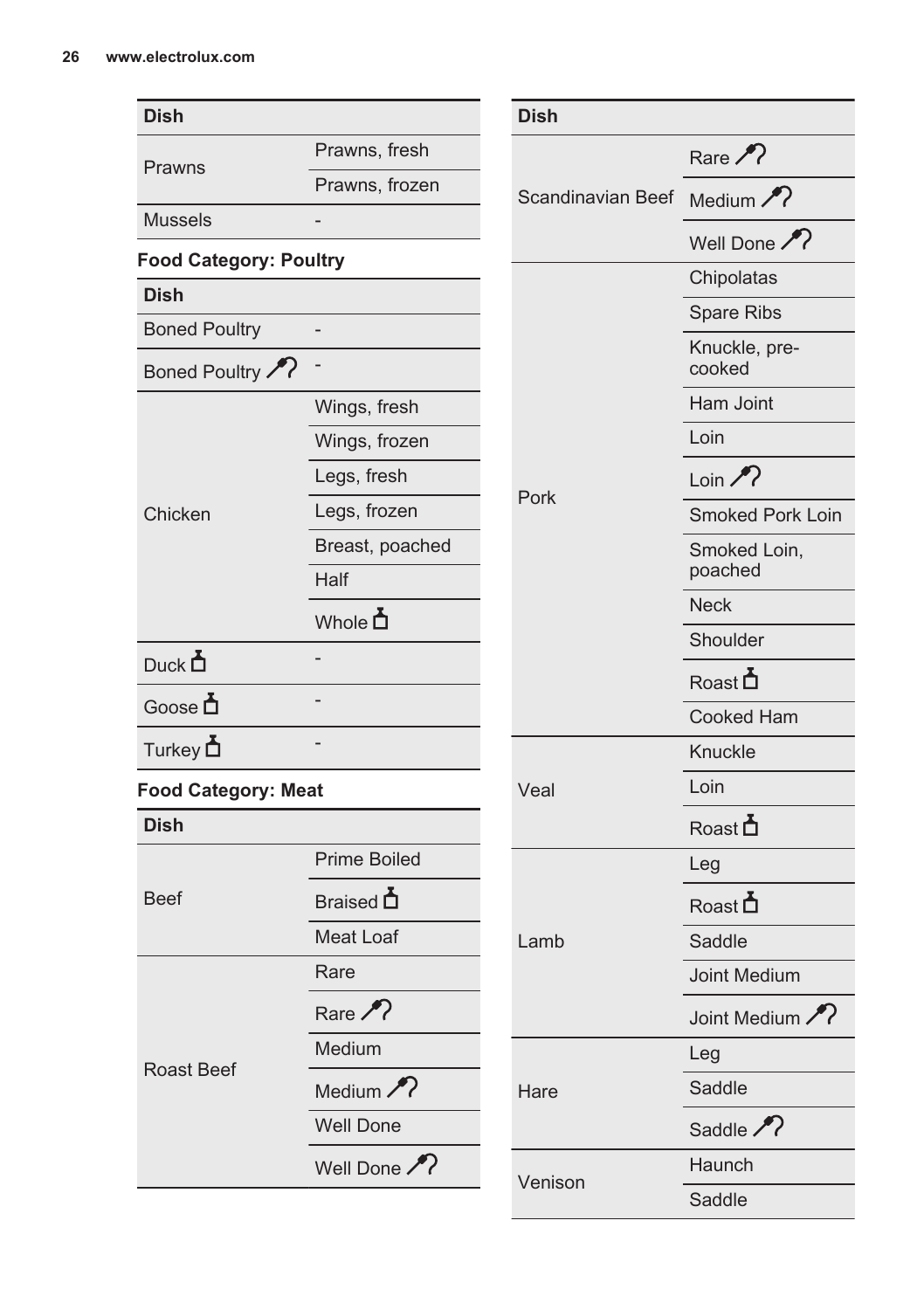| <b>Dish</b>                            |                      | D                   |
|----------------------------------------|----------------------|---------------------|
| Roast Game                             |                      |                     |
| Loin of Game                           |                      |                     |
| <b>Food Category: Oven Dishes</b>      |                      | B<br>N <sub>V</sub> |
| <b>Dish</b>                            |                      | S                   |
| Lasagne                                |                      | A                   |
| Lasagne/Cannelloni, frozen             |                      | M                   |
| Pasta Bake                             |                      | P                   |
| <b>Potato Gratin</b>                   |                      | P                   |
| Vegetables au Gratin                   |                      | C                   |
| <b>Sweet Dishes</b>                    |                      | P                   |
| <b>Food Category: Pizza and Quiche</b> |                      | Е                   |
| <b>Dish</b>                            |                      | N <sub>V</sub>      |
|                                        | <b>Thin Crust</b>    | S                   |
|                                        | <b>Extra Topping</b> | C <sub>1</sub>      |
| Pizza                                  | Frozen               | C                   |
|                                        | American, frozen     | A<br>Z(             |
|                                        | Chilled              |                     |
|                                        | Snacks, frozen       | C                   |
| Baguettes au Gra-<br>tin               |                      | C<br>T              |
| <b>Tarte Flambée</b>                   |                      | B                   |
| Swiss Tarte, sa-<br>voury              |                      | S                   |
| Quiche Lorraine                        |                      | Ý                   |
| Savory Flan                            |                      | C                   |
| <b>Food Category: Cake and Pastry</b>  |                      | S                   |
| <b>Dish</b>                            |                      | F                   |
| <b>Ring Cake</b>                       |                      |                     |
| Apple Cake, cov-<br>ered               | L                    | F                   |
| Sponge Cake                            |                      |                     |

| <b>Dish</b>                |                     |
|----------------------------|---------------------|
| <b>Apple Pie</b>           |                     |
| Cheese Cake, Tin           |                     |
| <b>Brioche</b>             |                     |
| Madeira Cake               |                     |
| Swiss Tarte, sweet         |                     |
| <b>Almond Cake</b>         |                     |
| <b>Muffins</b>             |                     |
| Pastry                     |                     |
| <b>Pastry Stripes</b>      |                     |
| <b>Cream Puffs</b>         |                     |
| <b>Puff Pastry</b>         |                     |
| <b>Eclairs</b>             |                     |
| Macaroons                  |                     |
| Short Pastry Bis-<br>cuits |                     |
| <b>Christmas Stollen</b>   |                     |
| Apple Strudel, fro-<br>zen |                     |
| Cake on Tray               | Sponge Dough        |
|                            | <b>Yeast Dough</b>  |
| Cheese Cake,<br>Tray       |                     |
| <b>Brownies</b>            |                     |
| <b>Swiss Roll</b>          |                     |
| <b>Yeast Cake</b>          |                     |
| <b>Crumble Cake</b>        |                     |
| <b>Sugar Cake</b>          |                     |
| <b>Flan Base</b>           | <b>Short Pastry</b> |
|                            | Sponge Mixture      |
|                            | <b>Short Pastry</b> |
| <b>Fruit Flan</b>          | Sponge Mixture      |
|                            | <b>Yeast Dough</b>  |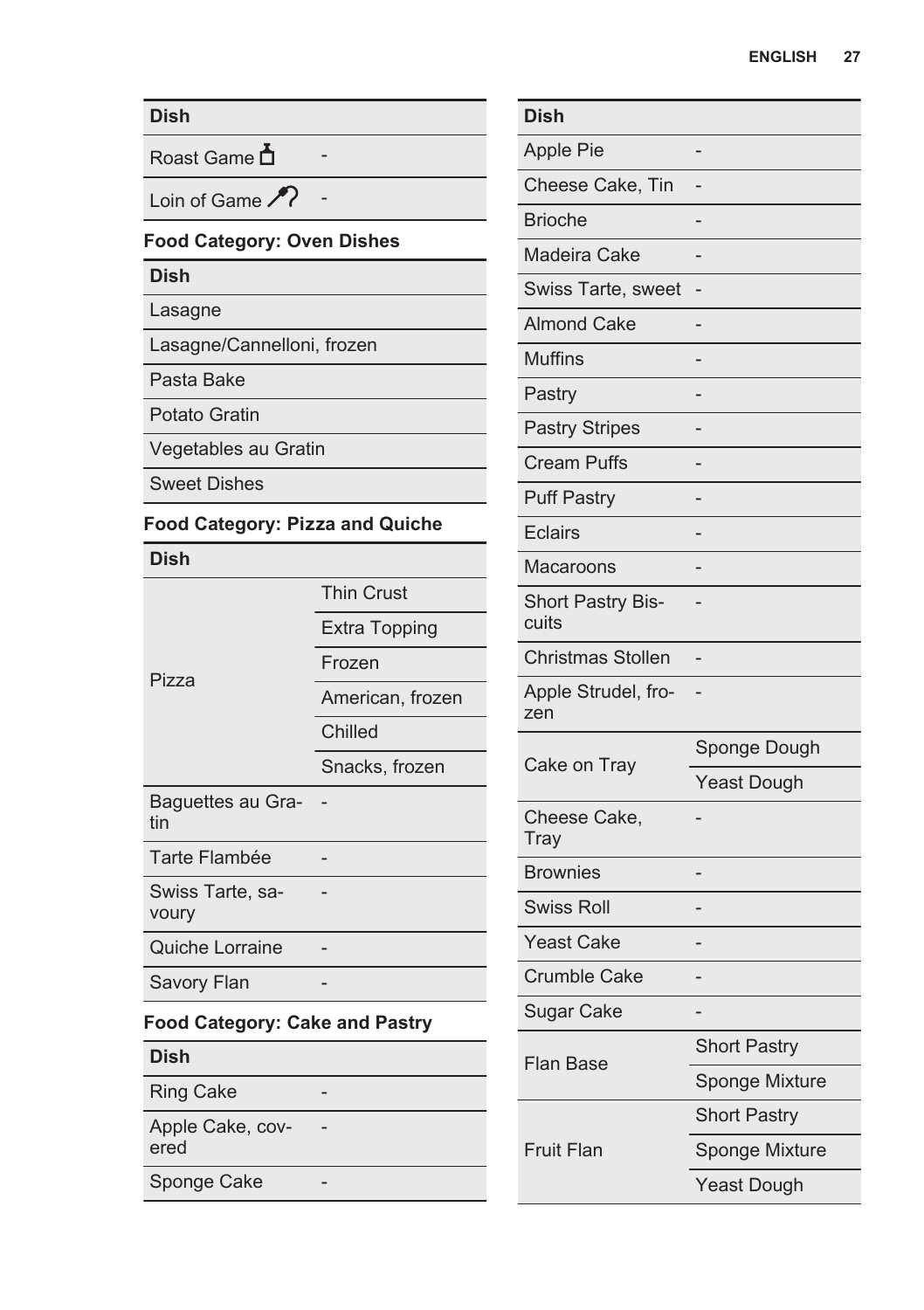#### **Food Category: Bread and Rolls**

| Dish         |                         |  |
|--------------|-------------------------|--|
|              | Rolls                   |  |
| Rolls        | Rolls, pre-baked        |  |
|              | Rolls, frozen           |  |
| Ciabatta     |                         |  |
| Baguette     | Baguette, pre-<br>baked |  |
|              | Baguette, frozen        |  |
|              | <b>Bread Crown</b>      |  |
|              | <b>White Bread</b>      |  |
|              | <b>Yeast Plait</b>      |  |
| <b>Bread</b> | <b>Brown Bread</b>      |  |
|              | Rye Bread               |  |
|              | <b>Wholegrain Bread</b> |  |
|              | <b>Unleavened Bread</b> |  |
|              | Bread, frozen           |  |
|              |                         |  |

#### **Food Category: Vegetables**

|--|

Broccoli, Florets

Broccoli, whole

Cauliflower, Florets

Cauliflower, whole

**Carrots** 

Courgette Slices

Asparagus, green

Asparagus, white

Peppers, Strips

Spinach, fresh

Leek Rings

Green Beans

Mushroom Slices

Peeling Tomatoes

| Dish                    |
|-------------------------|
| <b>Brussels Sprouts</b> |

Celery, cubed

Peas

Eggplant

Fennel

Artichokes

Beetroot

Black Salsify

Cabbage Turnip, Strips

White Haricot Beans

Savoy Cabbage

#### **Food Category: Custards and Terrines**

**Dish**

Egg Custard

Flan Caramel

**Terrines** 

Soft Boiled

Medium Boiled

Eggs

Hard Boiled Baked Eggs

#### **Food Category: Side Dishes**

**Dish**

French Fries, thin

French Fries, thick

French Fries, frozen

**Croquettes** 

**Wedges** 

Hash Browns

Boiled Potatoes, quartered

Boiled Potatoes

Potatoes in their jacket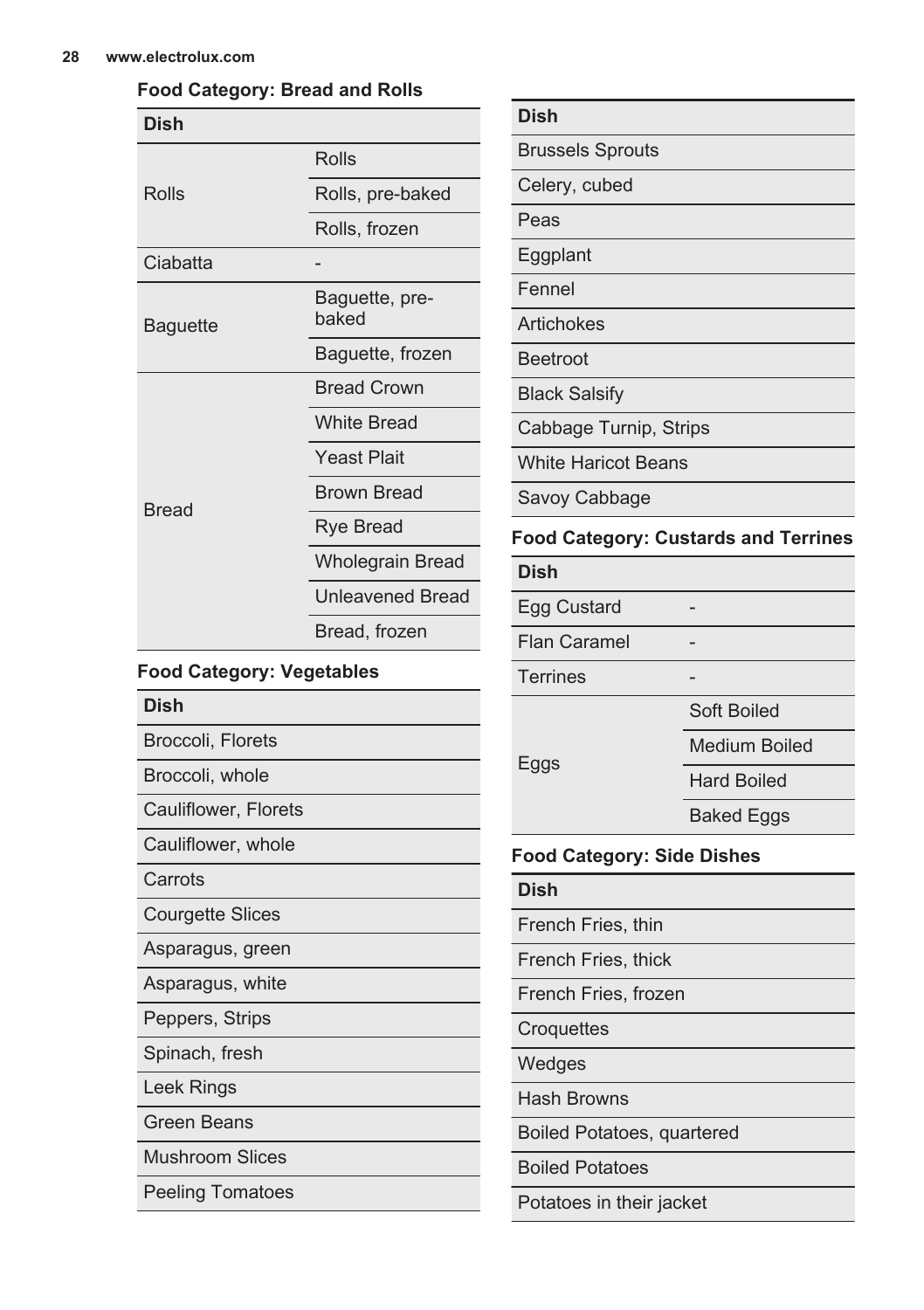| <b>Dish</b>                                                  |                                | <b>Food category</b> | <b>Dish</b>                             |
|--------------------------------------------------------------|--------------------------------|----------------------|-----------------------------------------|
| Potato Dumplings                                             |                                |                      | <b>Beef</b>                             |
| <b>Bread Dumplings</b>                                       |                                |                      | Medium<br>$\bullet$<br><b>Well Done</b> |
| Yeast Dumplings, salty                                       |                                |                      | Lamb                                    |
| Yeast Dumplings, sweet                                       |                                | Meat                 | Medium<br><b>Well Done</b>              |
| <b>Rice</b>                                                  |                                |                      | <b>Wild Boar</b>                        |
| Tagliatelle, fresh                                           |                                |                      | Rabbit, boneless                        |
| Polenta                                                      |                                |                      | Asparagus, green                        |
| Relationatic Core Temperature<br>function                    |                                |                      | Asparagus, white                        |
|                                                              |                                |                      | Courgette                               |
| △ Automatic Weight function                                  |                                |                      | Leek                                    |
| 8.6 Submenu for: SousVide                                    |                                |                      | Eggplant                                |
| VarioGuide                                                   |                                |                      | Pumpkin                                 |
| Menu / Assisted Cooking / SousVide<br>VarioGuide or touch: 日 |                                | Vegetables           | Pepper                                  |
|                                                              |                                |                      | Celery                                  |
| <b>Food category</b>                                         | <b>Dish</b>                    |                      | Carrots                                 |
|                                                              | Sea bream fillet               |                      | Celery root                             |
|                                                              | Sea Bass fillet                |                      | Fennel                                  |
|                                                              | Cod Fish                       |                      | Potatoes                                |
|                                                              | Scallops                       |                      | <b>Artichoke Hearts</b>                 |
| <b>Fish and Seafood</b>                                      | Mussels with shell             |                      | Apples                                  |
|                                                              | <b>Prawns without</b><br>shell |                      | Pears                                   |
|                                                              | Octopus                        |                      | Peaches                                 |
|                                                              | Trout fillet                   | <b>Fruits</b>        | <b>Nectarines</b>                       |
|                                                              | Salmon fillet                  |                      | Plums                                   |
| Poultry                                                      | Chicken Breast.                |                      | Pineapple                               |
|                                                              | boneless                       |                      | Mangos                                  |
|                                                              | Duck Breast,<br>boneless       |                      |                                         |
|                                                              | Turkey Breast,                 |                      |                                         |

boneless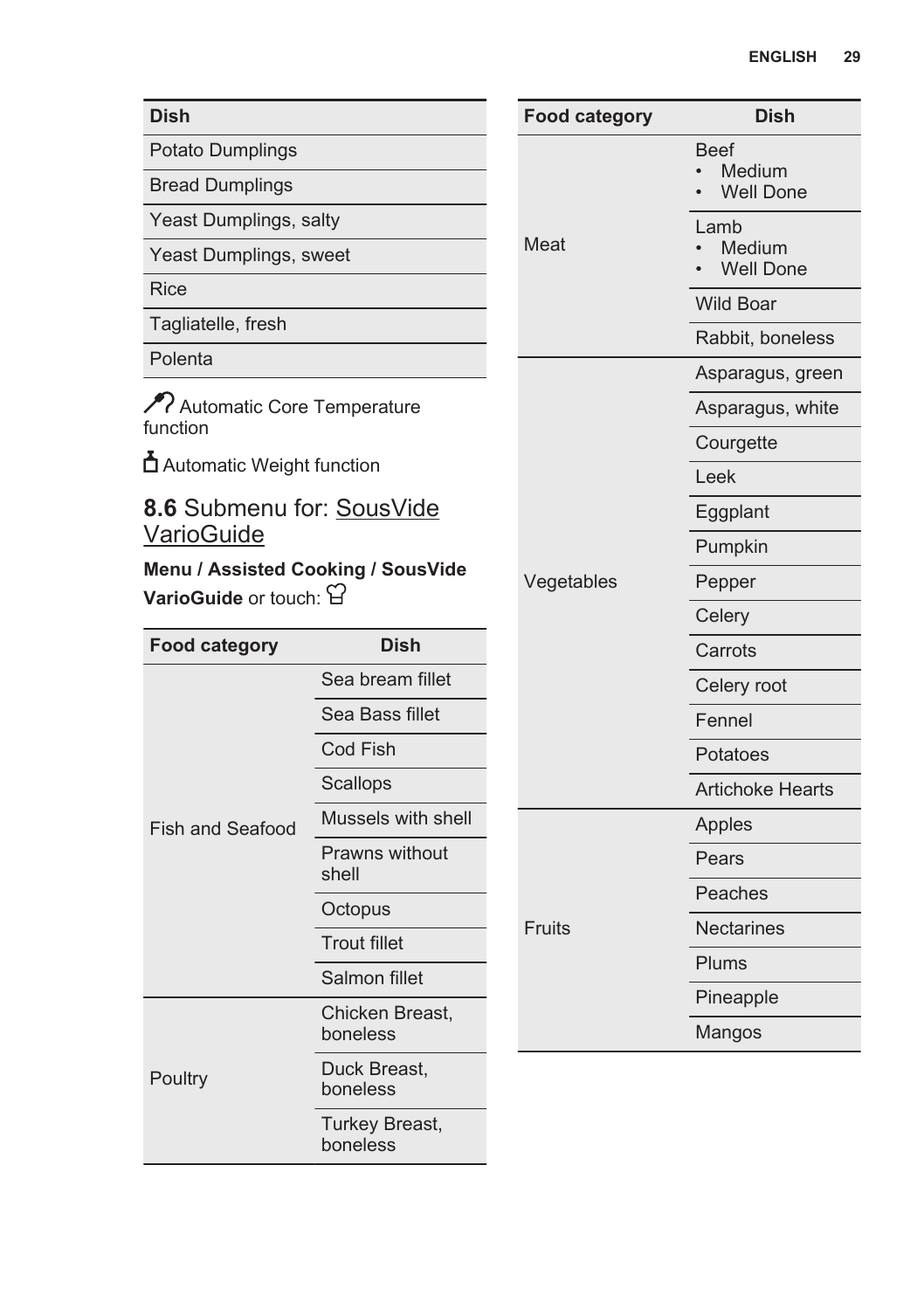## <span id="page-29-0"></span>**9.** USING THE ACCESSORIES



**WARNING!**

Refer to Safety chapters.

### **9.1** Core temperature sensor

There are two temperatures to be set: the oven temperature and the core temperature.

The core temperature sensor measures the core temperature of the meat. When the meat is at the set temperature, the appliance deactivates.



#### **CAUTION!**

Only use the core temperature sensor supplied or the correct replacement parts.

 $\mathbf i$ 

The core temperature sensor must stay in the meat and in the socket during the cooking.

- **1.** Activate the appliance.
- **2.** Put the tip of the core temperature sensor into the centre of the meat.
- **3.** Put the plug of the core temperature sensor into the socket at the front of the appliance.



The display shows the core temperature sensor symbol  $\mathcal{P}$ .

- **4.** Set the core temperature.
- **5.** Set the heating function and, if necessary, the oven temperature. To change the core temperature, touch the temperature on the display.



- **A.** Return to menu
- **B.** How long the function is active
- **C.** Current set heating function
- **D.** Current set temperature
- **E.** Current temperature in the oven
- **F.** Stop
- **G.** Current set temperature for the core temperature sensor

When the meat is at the set core temperature, an acoustic signal sounds. The appliance deactivates automatically.

- **6.** Touch a sensor field to stop the signal.
- **7.** Remove the core temperature sensor plug from the socket and remove the meat from the oven.

#### **WARNING!**

The core temperature sensor is hot. There is a risk of burns. Be careful when you remove the tip and the plug of the core temperature sensor.

### **9.2** Inserting the accessories

Wire shelf:

Push the shelf between the guide bars of the shelf support and make sure that the feet point down.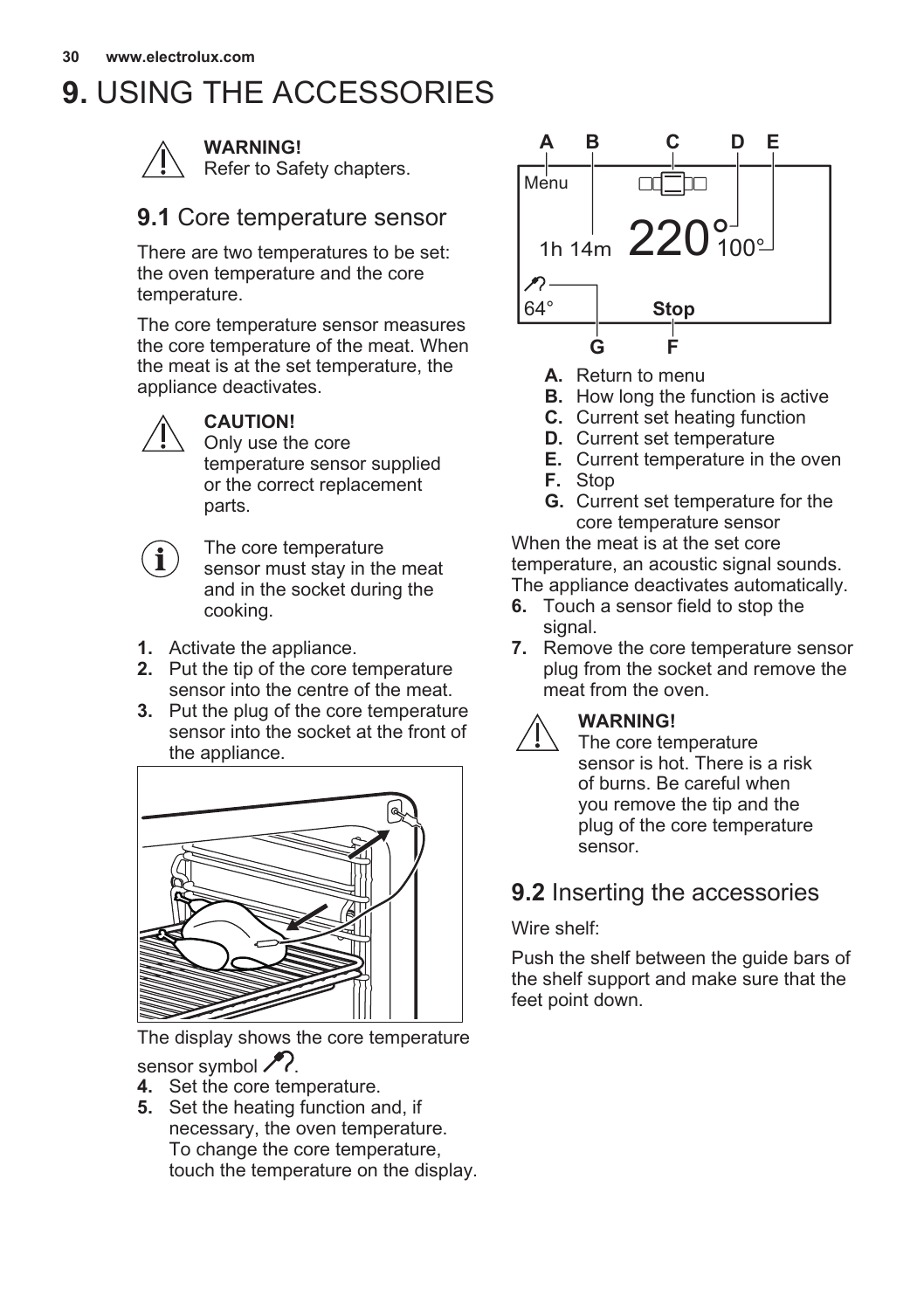

Baking tray/ Deep pan:

Push the baking tray / deep pan between the guide bars of the shelf support.



Wire shelf and baking tray / deep pan together:

Push the baking tray / deep pan between the guide bars of the shelf support and the wire shelf on the guide bars above.



Small indentation at the top  $\mathbf{i}$ increase safety. The indentations are also anti-tip devices. The high rim around the shelf prevents cookware from slipping of the shelf.

### **9.3** Telescopic runners inserting the accessories

With the telescopic runners you can put in and remove the shelves more easily.



#### **CAUTION!**

Do not clean the telescopic runners in the dishwasher. Do not lubricate the telescopic runners.



### **CAUTION!**

Make sure you push back the telescopic runners fully in the oven before you close the oven door.

Wire shelf:

Put the wire shelf on the telescopic runners so that the feet point downwards.



The high rim around the wire shelf is a special device to prevent the cookware from slipping.



Deep pan:

Put the deep pan on the telescopic runners.



Wire shelf and deep pan together:

Place the wire shelf and the deep pan together on the telescopic runner.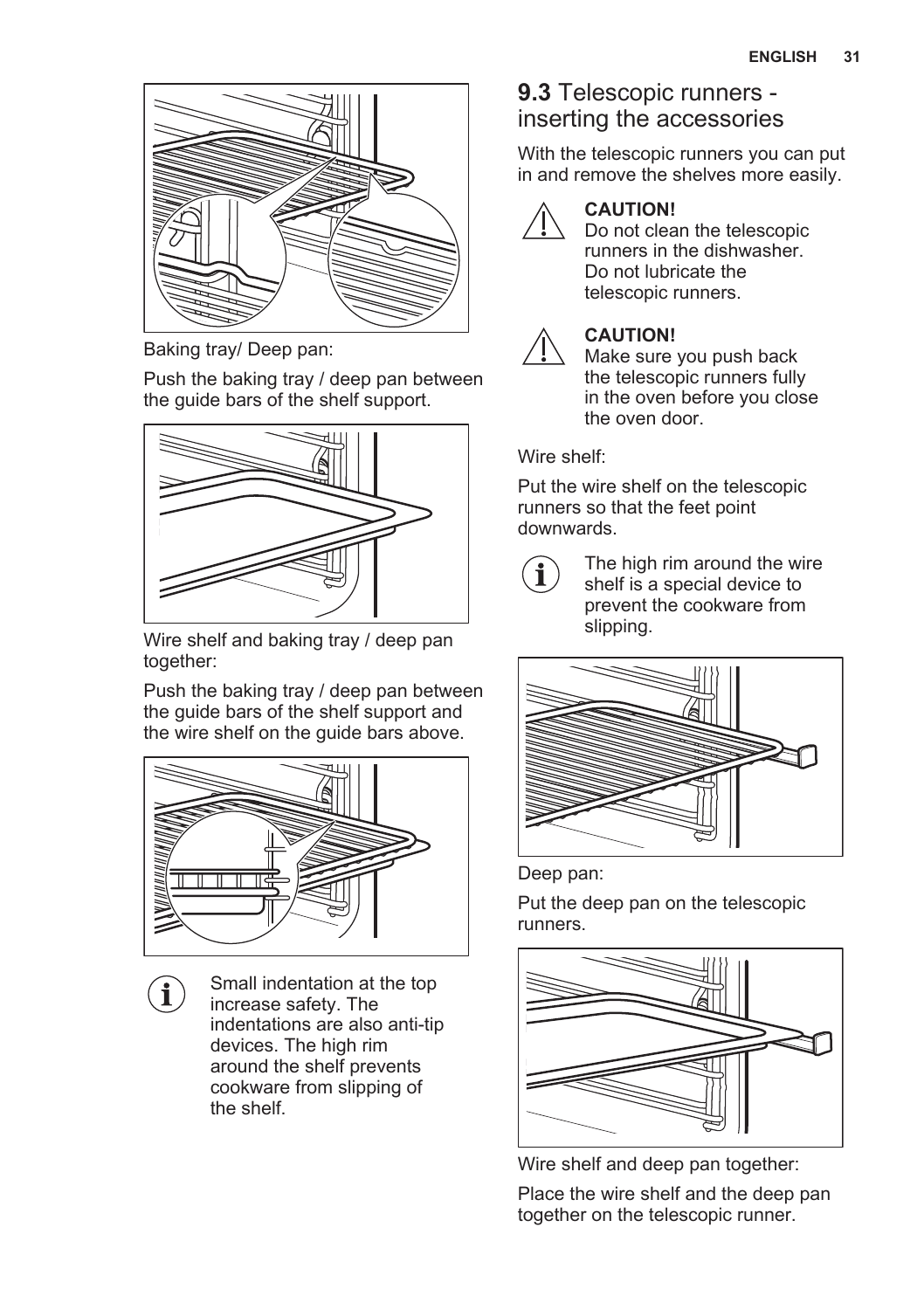<span id="page-31-0"></span>

## **10.** ADDITIONAL FUNCTIONS

### **10.1** Automatic Switch-off

For safety reasons the appliance deactivates automatically after some time if a heating function operates and you do not change the oven temperature.

| Temperature (°C) | <b>Switch-off time</b><br>(h) |
|------------------|-------------------------------|
| $30 - 115$       | 12.5                          |
| 120 - 195        | 8.5                           |
| $200 - 230$      | 5.5                           |

## **11.** HINTS AND TIPS



#### **WARNING!**

Refer to Safety chapters.

The temperature and baking times in the tables are guidelines only. They depend on the recipes and the quality and quantity of the ingredients used.

### **11.1** Cooking recommendations

Your oven may bake or roast differently to the oven you had before. The below tables provide you with the standard settings for temperature, cooking time and shelf position.

If you cannot find the settings for a special recipe, look for the similar one.

### **11.2** Inner side of the door

**On the inner side of the door you can find:**



The Automatic switch-off does not work with the functions: core temperature sensor, Duration, End.

## **10.2** Cooling fan

When the oven operates, the cooling fan turns on automatically to keep the surfaces of the oven cool. If you turn off the oven, the cooling fan can continue to operate until the oven cools down.

- the numbers of the shelf positions.
- information about the heating functions, recommended shelf positions and temperatures for dishes.

### **11.3** Advice for special heating functions of the oven

#### **Keep Warm**

The function allows you to keep food warm. The temperature is set automatically to 80 °C.

#### **Plate Warming**

The function allows you to warm plates and dishes before serving. The temperature is set automatically to 70 °C.

Place plates and dishes in stacks evenly on the wire shelf. Use the first shelf position. After half of the warming time switch their places.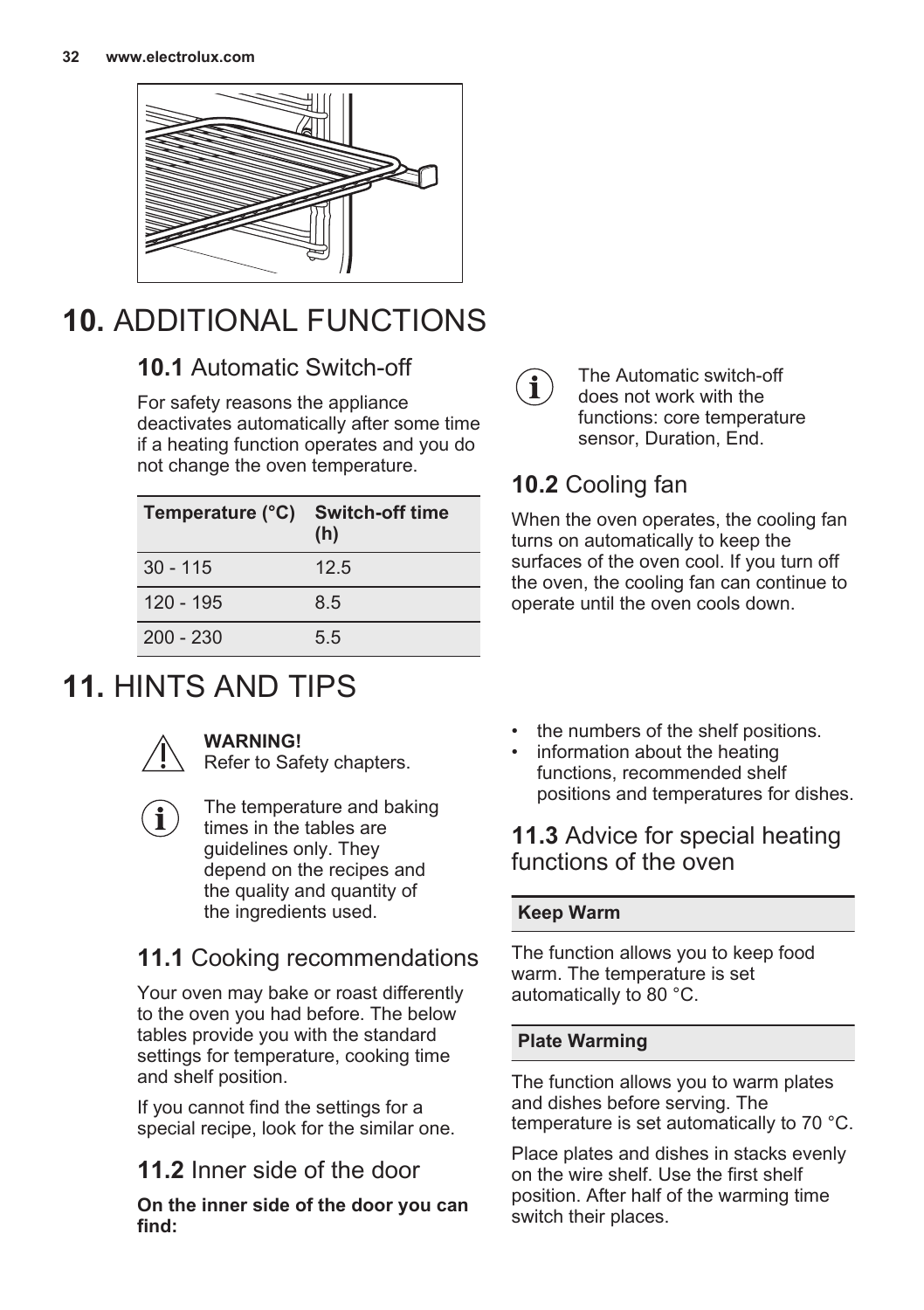#### **Defrost**

Remove the food packaging and put the food on a plate. Do not cover the food, as it can extend the defrosting time. Use the first shelf position.

### **11.4** SousVide Cooking

This function uses lower cooking temperatures than normal cooking.

#### **SousVide Cooking Recommendations**

Use high quality and fresh raw food. Always clean the food before cooking. Be careful when using raw eggs.

Low temperatures are suitable only for the types of food that can be eaten raw.

Do not cook the food for a long time when you are using the temperature below 60 °C.

Boil ingredients containing alcohol before vacuum packing.

Put the vacuum bags on the grid side by side.

You can keep the cooked food in the fridge for 2 – 3 days. Cool down the food quickly (by using ice bath).

Do not use this function for reheating food leftovers.

#### **Vacuum Packing**

Use only the vacuum bags and chamber vacuum sealer recommended for sousvide cooking. Only this type of vacuum sealer can vacuum pack liquids.

Do not reuse vacuum bags.

For faster and better results set the maximum vacuum degree.

To guarantee a safe closing of the vacuum bag, make sure that the area subject to the seal is clean.

Make sure that the edges of the inner side of the vacuum bag are clean, before sealing it.

### **11.5** SousVide Cooking: Meat

Use only boneless meat to avoid piercing the vacuum bags.

For the poultry fillets to taste better, fry them on the skin side before vacuum packing.

Use the third shelf position.

#### **Beef**

| Food                                                       | Tem-<br>pera-<br>ture<br>$(^{\circ}C)$ | Time<br>(min) |
|------------------------------------------------------------|----------------------------------------|---------------|
| Beef fillet medi-<br>um, 4 cm thick,<br>0.8 kg             | 60                                     | 110 - 120     |
| Beef fillet well<br>done, 4 cm thick,<br>0.8 kg            | 65                                     | $90 - 100$    |
| Veal fillet medi-<br>um, 4 cm thick,<br>0.8 kg             | 60                                     | $110 - 120$   |
| Veal fillet well<br>done, 4 cm thick,<br>0.8 <sub>kq</sub> | 65                                     | 90 - 100      |

#### **Lamb / Game**

| Food                                           | Tem-<br>pera-<br>ture<br>$(^{\circ}C)$ | Time (min) |
|------------------------------------------------|----------------------------------------|------------|
| Lamb rare, 3 cm<br>thick. 0.6 - 0.65<br>kg     | 60                                     | 180 - 190  |
| Lamb medium, 3<br>cm thick, 0.6 -<br>$0.65$ kg | 65                                     | 105 - 115  |
| Boar, 3 cm thick,<br>$0.6 - 0.65$ kg           | 90                                     | $60 - 70$  |
| Rabbit, 1.5 cm<br>thick, 0.6 - 0.65<br>kg      | 70                                     | $50 - 60$  |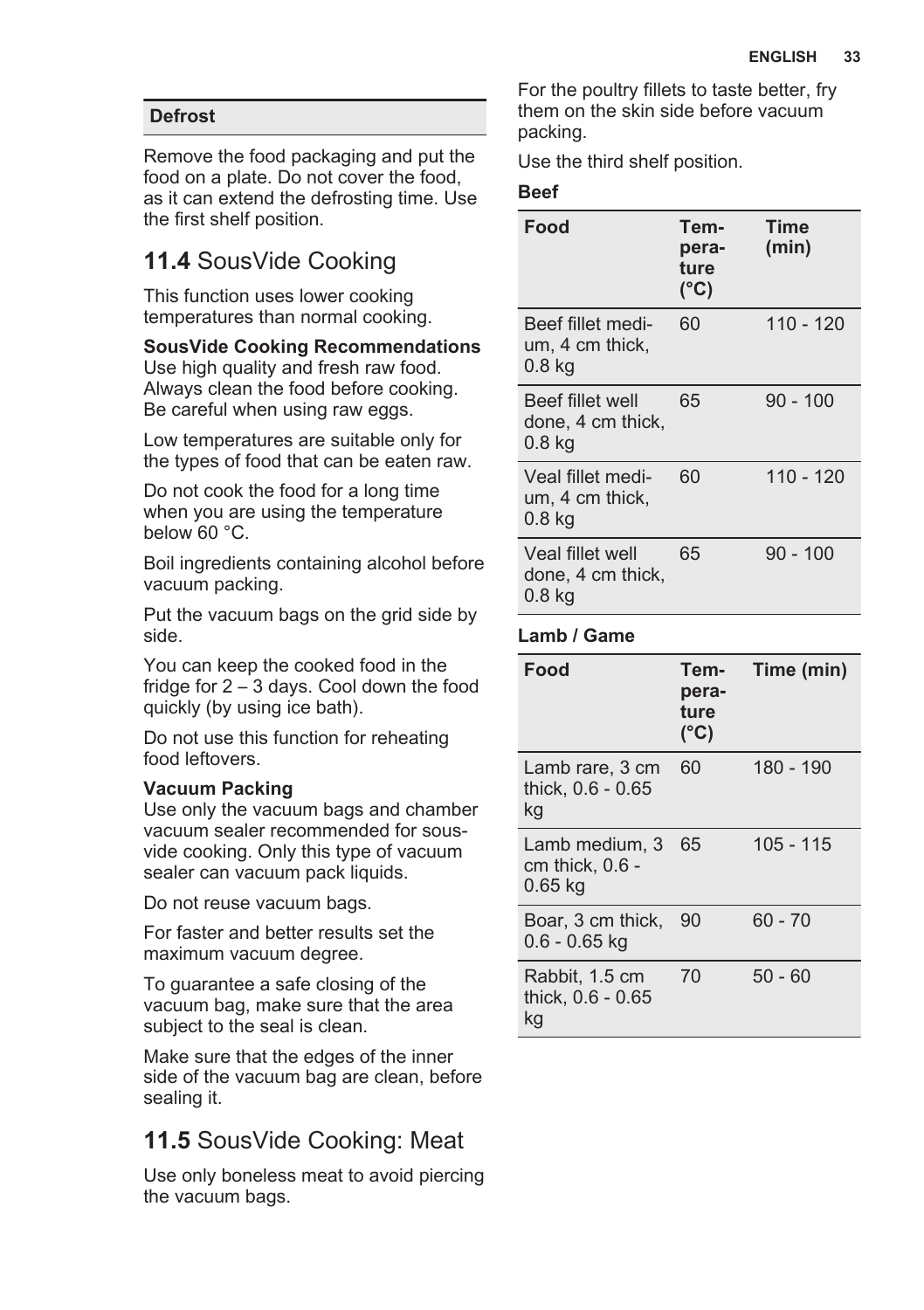#### **Poultry**

| Food                                              | pera-<br>ture<br>(°C) | Tem- Time (min) | Food                                                  | Tem-<br>pera-<br>ture<br>$(^{\circ}C)$ | Time (min)                                                              |
|---------------------------------------------------|-----------------------|-----------------|-------------------------------------------------------|----------------------------------------|-------------------------------------------------------------------------|
| Chicken<br>breast, 3<br>cm thick,<br>$0.75$ kg    | 70                    | $70 - 80$       | Turkey<br>breast, 2<br>cm thick,<br>0.8 <sub>kq</sub> | 70                                     | $75 - 85$                                                               |
| <b>Duck</b><br>breast, 2<br>cm thick,<br>$0.9$ kg | 60                    | $140 - 160$     | and seafood                                           |                                        | 11.6 Sous Vide Cooking: Fish<br>Dry the fish fillets with a paper towel |

Dry the fish fillets with a paper towel before you put them in a vacuum bag.

Add a cup of water in the vacuum bag when you cook the mussels.

Use the third shelf position.

| Food                                   | <b>Thickness of food</b> | <b>Temperature</b><br>$(^{\circ}C)$ | Time (min)  |
|----------------------------------------|--------------------------|-------------------------------------|-------------|
| Sea bream fillet, 0.5 kg               | 4 fillets 1 cm           | 70                                  | 25          |
| Sea bass fillet, 0.5 kg                | 4 fillets 1 cm           | 70                                  | 25          |
| Cod fish, 0.65 kg                      | 2 fillets 2 cm           | 65                                  | $70 - 75$   |
| Scallops, 0.65 kg                      | big size                 | 60                                  | $100 - 110$ |
| Mussels with shell, 1 kg               |                          | 95                                  | $20 - 25$   |
| Prawns without shell, 0.5 kg           | big size                 | 75                                  | $26 - 30$   |
| Octopus, 1 kg                          |                          | 85                                  | $100 - 110$ |
| Trout fillet, $0.65$ kg <sup>1</sup> ) | 2 fillets 1.5 cm         | 65                                  | $55 - 65$   |
| Salmon fillet, 0.8 kg <sup>1)</sup>    | 3 cm                     | 65                                  | $100 - 110$ |

**1)** To prevent protein leak soak the fish in a 10 % salt solution (100 g salt in 1 litre of water) for 30 min and dry with a paper towel before you put it in a vacuum bag.

### **11.7** SousVide Cooking: Vegetables

- Peel the vegetables where necessary.
- Some vegetables can change their colour when you peel them and cook in a vacuum packing. For better

results cook the food immediately after you prepare it.

• To keep the colour of the artichokes, put them in water with lemon juice, after you clean and cut them.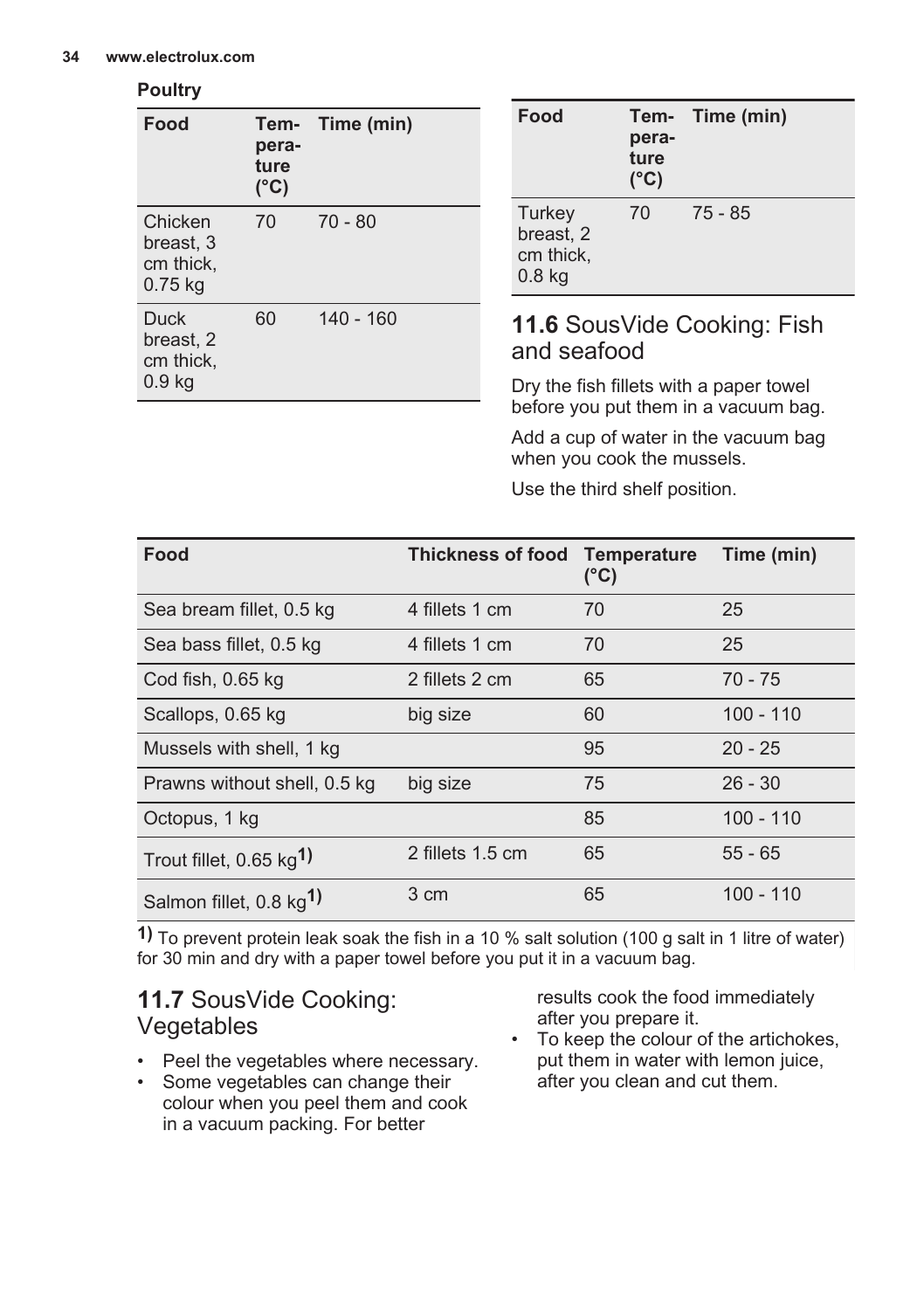| Food                | <b>Thickness of food</b>           | Amount of<br>food for 4<br>persons (g) | <b>Temperature</b><br>$(^{\circ}C)$ | <b>Time</b><br>(min) | <b>Shelf</b><br>posi-<br>tion |
|---------------------|------------------------------------|----------------------------------------|-------------------------------------|----------------------|-------------------------------|
| Asparagus<br>green  | whole                              | $700 - 800$                            | 90                                  | $40 - 50$            | 3                             |
| Asparagus<br>white  | whole                              | $700 - 800$                            | 90                                  | $50 - 60$            | 3                             |
| Courgette           | slices of 1 cm                     | 700 - 800                              | 90                                  | $35 - 40$            | 3                             |
| Leek                | stripes or rings                   | $600 - 700$                            | 95                                  | $40 - 45$            | 3                             |
| Eggplant            | slices of 1 cm                     | $700 - 800$                            | 90                                  | $30 - 35$            | 3                             |
| Pumpkin             | pieces with thick-<br>ness of 2 cm | $700 - 800$                            | 90                                  | $25 - 30$            | 3                             |
| Pepper              | stripes or quarter                 | $700 - 800$                            | 95                                  | $35 - 40$            | 3                             |
| Celery              | rings of 1 cm                      | 700 - 800                              | 95                                  | $40 - 45$            | 3                             |
| Carrots             | slices of 0.5 cm                   | $700 - 800$                            | 95                                  | $35 - 45$            | 3                             |
| Celery root         | slices of 1 cm                     | 700 - 800                              | 95                                  | $45 - 50$            | 3                             |
| Fennel              | slices of 1 cm                     | $700 - 800$                            | 95                                  | $35 - 45$            | 3                             |
| Potatoes            | slices of 1 cm                     | $800 - 1000$                           | 95                                  | $35 - 45$            | 3                             |
| Artichoke<br>hearts | cut in quarter                     | $400 - 600$                            | 95                                  | $45 - 55$            | 3                             |

### **11.8** SousVide Cooking: Fruits and sweets

- To keep the colour of the apples and pears, put them in water with lemon juice, after you clean and cut them.
- Peel the fruits, remove the seeds and cores where necessary
- For better results cook the food immediately after you prepare it.

| Food      | <b>Thickness of food</b>                 | Amount of<br>food for 4 per-<br>sons $(q)$ | <b>Temperature</b><br>$(^{\circ}C)$ | Time<br>(min) | <b>Shel</b><br>f po-<br>si-<br>tion |
|-----------|------------------------------------------|--------------------------------------------|-------------------------------------|---------------|-------------------------------------|
| Peach     | cut in halves                            | 4 fruits                                   | 90                                  | $20 - 25$     | 3                                   |
| Plum      | cut in halves                            | 600q                                       | 90                                  | $10 - 15$     | 3                                   |
| Mango     | cut in cubes of about<br>$2 \times 2$ cm | 2 fruits                                   | 90                                  | $10 - 15$     | 3                                   |
| Nectarine | cut in halves                            | 4 fruits                                   | 90                                  | $20 - 25$     | 3                                   |
| Pineapple | slices 1 cm                              | 600 <sub>g</sub>                           | 90                                  | $20 - 25$     | 3                                   |
| Apple     | cut in quarters                          | 4 fruits                                   | 95                                  | $25 - 30$     | 3                                   |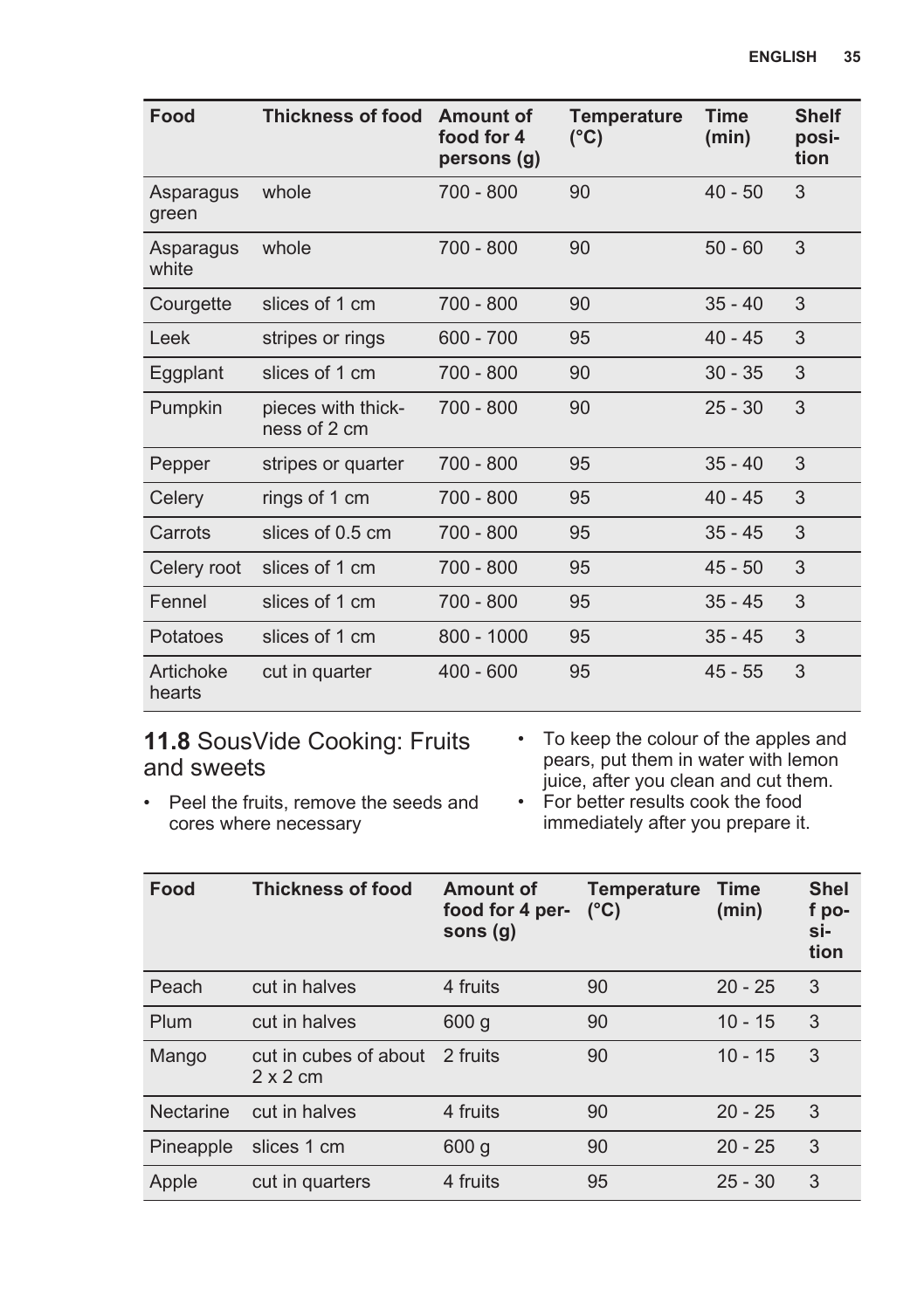| Food             | <b>Thickness of food</b> | Amount of<br>food for 4 per-<br>sons $(q)$ | <b>Temperature</b><br>$(^{\circ}C)$ | Time<br>(min) | <b>Shel</b><br>f po-<br>si-<br>tion |
|------------------|--------------------------|--------------------------------------------|-------------------------------------|---------------|-------------------------------------|
| Pear             | cut in halves            | 4 fruits                                   | 95                                  | $15 - 30$     | 3                                   |
| Vanilla<br>creme | 350 g in each bag        | 700 g                                      | 85                                  | $20 - 22$     | -3                                  |

### **11.9** Steam cooking

Use only heat and corrosion resistant or chrome steel cookware.

When you cook on more than one level make sure that there is a distance between the shelves to let the steam circulate.

Start cooking with a cold oven unless the preheating is recommended in the below table.

### **11.10** Full Steam



#### **WARNING!**

Be careful when you open the oven door when the function is on. Steam can release.

#### **Sterilisation**

This function allows you to sterilise containers (e.g. baby bottles).

Put the clean containers up side down in the centre of the shelf on the first shelf position.

Fill the drawer with the maximum quantity of water and set the time to 40 minutes.

#### **Cooking**

This function allows you to prepare all types of food, fresh or frozen. You can use it to cook, warm, defrost, poach or blanch vegetables, meat, fish, pasta, rice, semolina and eggs.

You can prepare a full meal at one time. Cook together dishes with similar cooking times. Use the largest quantity of water required when you cook dishes at one time.

Use the second shelf position.

Set the temperature to 99 °C unless the below table recommends different setting.

#### **Vegetables**

| Food                             | Time (min) |
|----------------------------------|------------|
| Peeling tomatoes                 | 10         |
| Broccoli, florets <sup>1</sup> ) | $13 - 15$  |
| Vegetables, blanched             | 15         |
| Mushroom slices                  | $15 - 20$  |
| Peppers, strips                  | $15 - 20$  |
| Spinach, fresh                   | $15 - 20$  |
| Asparagus, green                 | $15 - 25$  |
| Aubergines                       | $15 - 25$  |
| Courgette, slices                | $15 - 25$  |
| Pumpkin, cubes                   | $15 - 25$  |
| Tomatoes                         | $15 - 25$  |
| Beans, blanched                  | $20 - 25$  |
| Lamb's lettuce, florets          | $20 - 25$  |
| Savoy cabbage                    | $20 - 25$  |
| Celery, cubed                    | $20 - 30$  |
| Leeks, rings                     | $20 - 30$  |
| Peas                             | $20 - 30$  |
| Snow peas (kaiser<br>peppers)    | $20 - 30$  |
| Sweet potatoes                   | $20 - 30$  |
| Asparagus, white                 | $25 - 35$  |
| <b>Brussels sprouts</b>          | $25 - 35$  |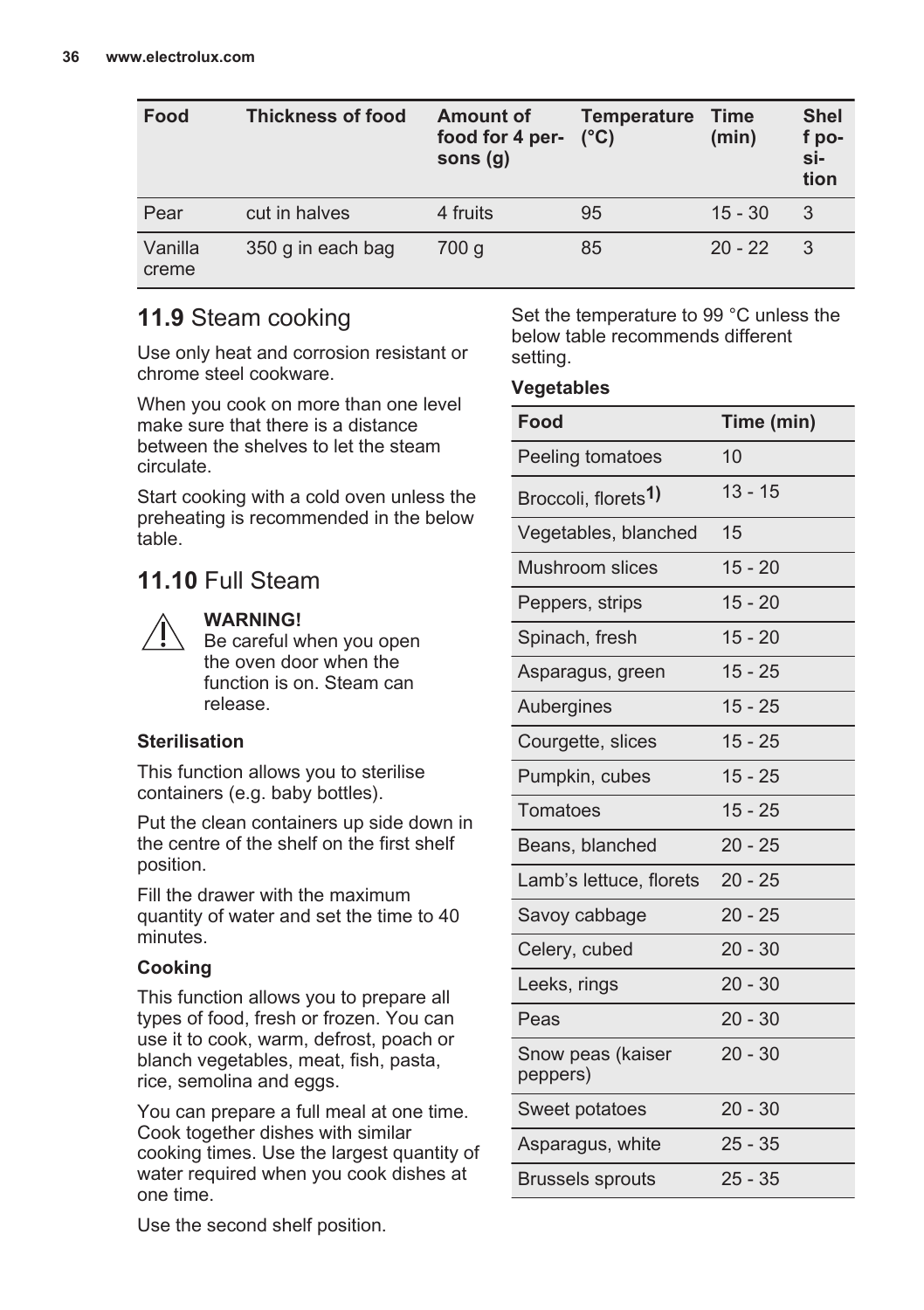| Food                                                | Time (min) |
|-----------------------------------------------------|------------|
| Carrots                                             | $25 - 35$  |
| Cauliflower, florets                                | $25 - 35$  |
| Fennel                                              | $25 - 35$  |
| Kohlrabi, strips                                    | $25 - 35$  |
| White haricot beans                                 | $25 - 35$  |
| Broccoli, whole                                     | $30 - 40$  |
| Sweet corn on the cob                               | $30 - 40$  |
| <b>Black salsify</b>                                | 35 - 45    |
| Cauliflower, whole                                  | $35 - 45$  |
| Green beans                                         | $35 - 45$  |
| Cabbage white or red, 40 - 45<br>stripes            |            |
| Artichokes                                          | $50 - 60$  |
| Dried beans, soaked<br>(water / beans ratio<br>2:1) | $55 - 65$  |
| Sauerkraut                                          | 60 - 90    |
| <b>Beetroot</b>                                     | 70 - 90    |

**1)** Preheat the oven for 5 minutes.

### **Side dishes / accompaniments**

| Food                                              | <b>Time</b><br>(min) |
|---------------------------------------------------|----------------------|
| Couscous (water / cous-<br>cous ratio 1:1)        | $15 - 20$            |
| Tagliatelle, fresh                                | $15 - 25$            |
| Semolina pudding (milk /<br>semolina ratio 3.5:1) | $20 - 25$            |

| Food                                                    | <b>Time</b><br>(min) |
|---------------------------------------------------------|----------------------|
| Lentils, red (water / lentils<br>ratio $1:1$ )          | $20 - 30$            |
| Spaetzle                                                | $25 - 30$            |
| Bulgur (water / bulgur ratio<br>1:1)                    | $25 - 35$            |
| Yeast dumplings                                         | $25 - 35$            |
| Fragrant rice (water / rice<br>ratio $1:1$ )            | $30 - 35$            |
| Boiled potatoes, quartered                              | $35 - 45$            |
| Bread dumpling                                          | $35 - 45$            |
| Potato dumplings                                        | $35 - 45$            |
| Rice (water / rice ratio<br>$1:1)$ <sup>1</sup>         | $35 - 45$            |
| Polenta (liquid ratio 3:1)                              | $40 - 50$            |
| Rice pudding (milk / rice ra-<br>tio $2.5:1$ )          | $40 - 55$            |
| Unpeeled potatoes, medium 45 - 55                       |                      |
| Lentils, brown and green<br>(water / lentils ratio 2:1) | $55 - 60$            |

**1)** The ratio of water to rice can change ac‐ cording to the type of rice.

#### **Fruits**

| Food              | <b>Time</b><br>(min) |
|-------------------|----------------------|
| Apple slices      | $10 - 15$            |
| Hot berries       | $10 - 15$            |
| Chocolate melting | $10 - 20$            |
| Fruit compote     | $20 - 25$            |

#### **Fish**

| Food             | Temperature (°C) Time (min) |           |
|------------------|-----------------------------|-----------|
| Flat fish fillet | 80                          | 15        |
| Prawns, fresh    | 85                          | $20 - 25$ |
| <b>Mussels</b>   | 99                          | $20 - 30$ |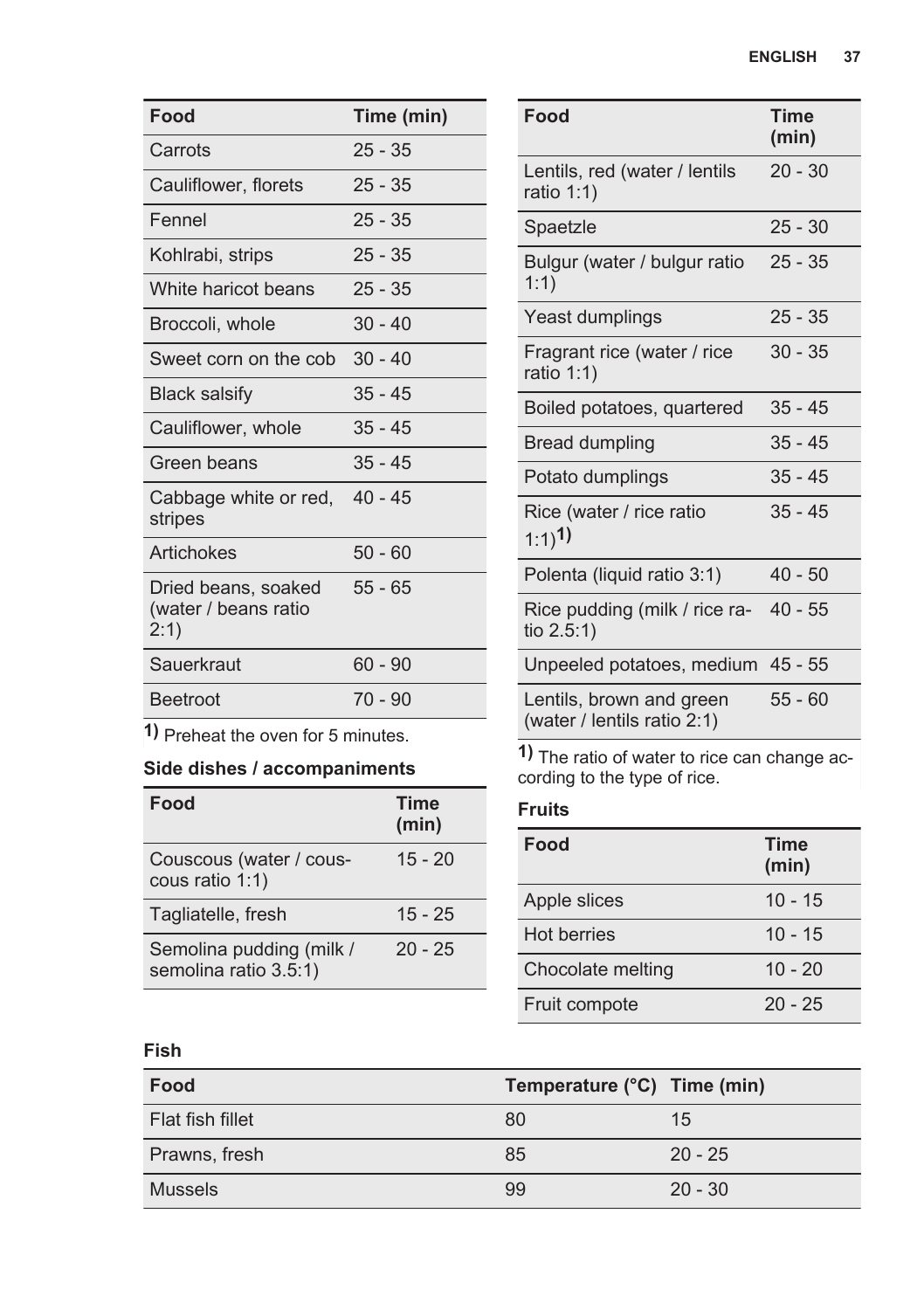| Food              | Temperature (°C) Time (min) |           |
|-------------------|-----------------------------|-----------|
| Salmon fillets    | 85                          | $20 - 30$ |
| Trout 0.25 kg     | 85                          | $20 - 30$ |
| Prawns, frozen    | 85                          | $30 - 40$ |
| Salmon trout 1 kg | 85                          | $40 - 45$ |

#### **Meat**

| Food                                       | Temperature (°C) | Time (min) |
|--------------------------------------------|------------------|------------|
| Chipolatas                                 | 80               | $15 - 20$  |
| Bavarian veal sausage (white saus-<br>age) | 80               | $20 - 30$  |
| Vienna sausage                             | 80               | $20 - 30$  |
| Chicken breast, poached                    | 90               | $25 - 35$  |
| Cooked ham 1 kg                            | 99               | $55 - 65$  |
| Chicken, poached 1 - 1.2 kg                | 99               | $60 - 70$  |
| Kasseler (smoked loin of pork),<br>poached | 90               | $70 - 90$  |
| Veal / pork loin 0.8 - 1 kg                | 90               | $80 - 90$  |
| Tafelspitz (prime boiled beef)             | 99               | 110 - 120  |

#### **Eggs**

| Food                      | Time (min) |
|---------------------------|------------|
| Eggs, soft-boiled         | $10 - 11$  |
| Eggs, medium-<br>boiled   | $12 - 13$  |
| Eggs, hard-boiled 18 - 21 |            |

### **11.11** Turbo Grilling and Full Steam combined

You can combine these functions to cook meat, vegetables and side dishes at one time.

- Set the function: Turbo Grilling to roast meet.
- Add the prepared vegetables and side dishes.
- Cool down the oven to a temperature of around 90 °C. You can open the oven door to the first position for approximately 15 minutes.
- Set the function: Full Steam. Cook all dishes together until they are ready.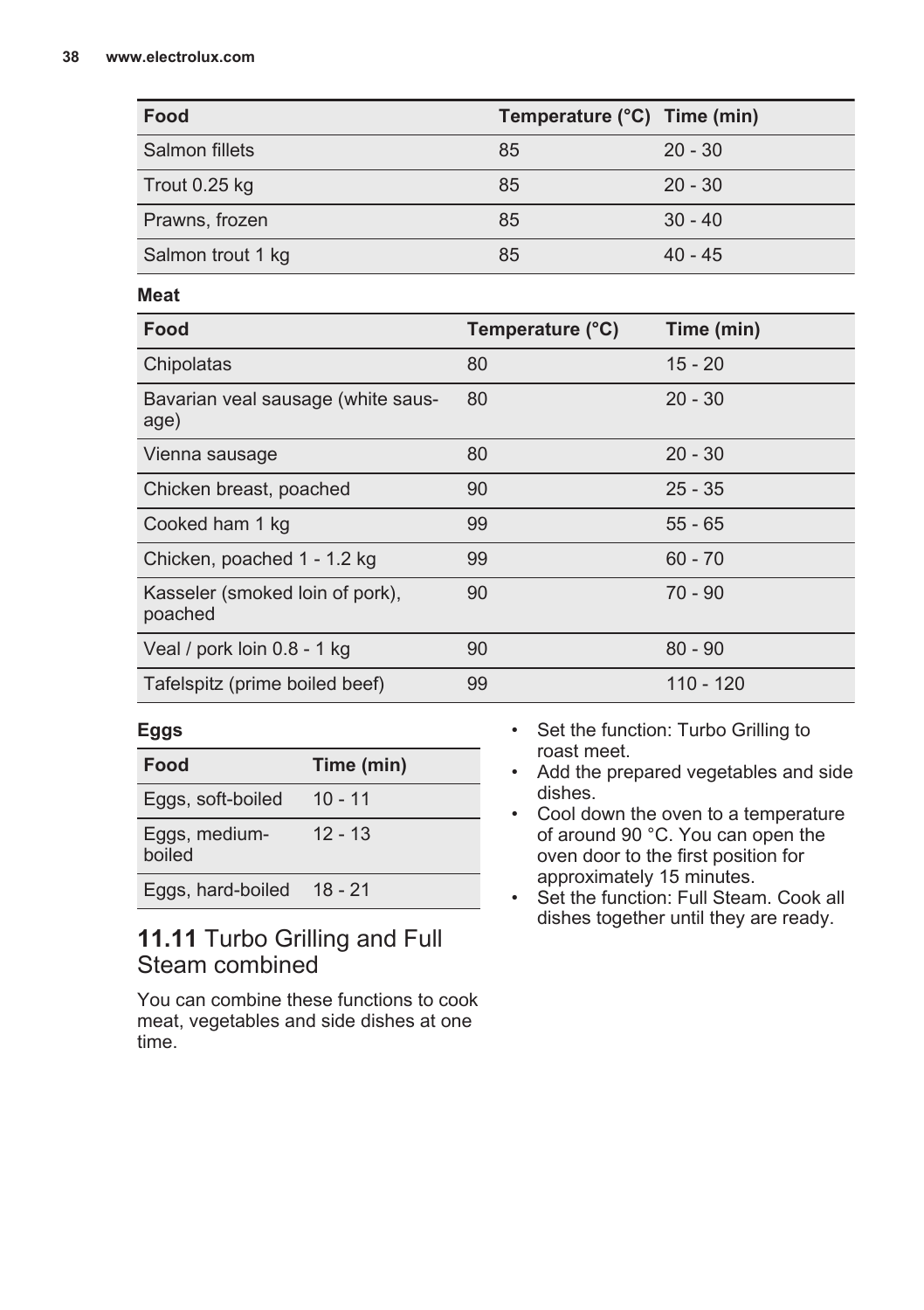| Food<br><b>Turbo Grilling (first step: cook</b><br>meat)      |                                | Full Steam (second step: add<br>vegetables) |                     |                                |               |                               |
|---------------------------------------------------------------|--------------------------------|---------------------------------------------|---------------------|--------------------------------|---------------|-------------------------------|
|                                                               | Tempera-<br>ture $(^{\circ}C)$ | Time<br>(min)                               | Shelf po-<br>sition | Tempera-<br>ture $(^{\circ}C)$ | Time<br>(min) | Shelf po-<br>sition           |
| Roast<br>beef 1 kg<br><b>Brussels</b><br>sprouts,<br>polenta  | 180                            | $60 - 70$                                   | meat: 1             | 99                             | $40 - 50$     | meat: 1<br>vegeta-<br>bles: 3 |
| Roast<br>pork 1 kg,<br>Potatoes,<br>vegeta-<br>bles,<br>gravy | 180                            | $60 - 70$                                   | meat: 1             | 99                             | $30 - 40$     | meat: 1<br>vegeta-<br>bles: 3 |
| Roast yeal 180<br>1 kg,<br>Rice, veg-<br>etables              |                                | $50 - 60$                                   | meat: 1             | 99                             | $30 - 40$     | meat: 1<br>vegeta-<br>bles: 3 |

### **11.12** Humidity Low

| Food                                                                | Temperature (°C) | Time (min)  | <b>Shelf position</b> |
|---------------------------------------------------------------------|------------------|-------------|-----------------------|
| Roast pork 1000 g                                                   | $160 - 180$      | $90 - 100$  | $\mathfrak{D}$        |
| Roast beef 1000 g                                                   | 180 - 200        | $60 - 90$   | $\overline{2}$        |
| Roast veal 1000 g                                                   | 180              | $80 - 90$   | $\mathfrak{p}$        |
| Meat loaf, un-<br>cooked, 500 g                                     | 180              | $30 - 40$   | $\overline{2}$        |
| Smoked loin of pork 160 - 180<br>600 - 1000 g (soak<br>for 2 hours) |                  | $60 - 70$   | $\mathfrak{p}$        |
| Chicken 1000 g                                                      | 180 - 210        | $50 - 60$   | 2                     |
| Duck 1500 - 2000 g                                                  | 180              | $70 - 90$   | 2                     |
| Goose 3000 g                                                        | 170              | $130 - 170$ | $\mathbf{1}$          |
| Potato gratin                                                       | 160 - 170        | $50 - 60$   | $\overline{2}$        |
| Pasta bake                                                          | 170 - 190        | $40 - 50$   | $\mathfrak{D}$        |
| Lasagne                                                             | 170 - 180        | $45 - 55$   | 2                     |
| Misc. types of<br>bread 500 - 1000 g                                | 180 - 190        | $45 - 60$   | $\mathfrak{p}$        |
| <b>Bread rolls</b>                                                  | $180 - 210$      | $25 - 35$   | $\overline{2}$        |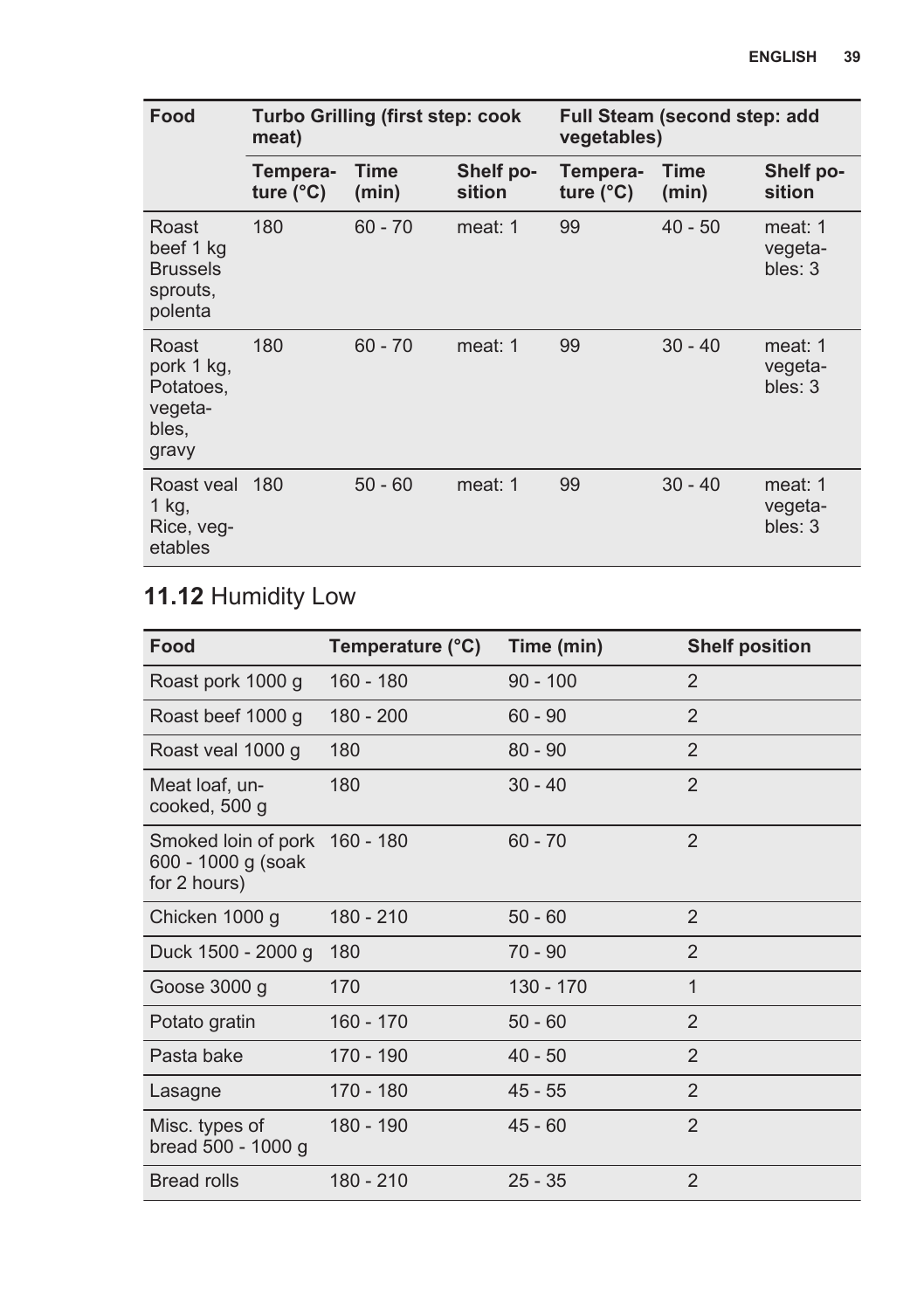| Food                                              | Temperature (°C) Time (min) |           | <b>Shelf position</b> |
|---------------------------------------------------|-----------------------------|-----------|-----------------------|
| Ready-to-bake rolls 200                           |                             | $15 - 20$ |                       |
| Ready-to-bake ba-<br>quettes $40 - 50$ g          | <b>200</b>                  | $15 - 20$ |                       |
| Ready-to-bake ba-<br>quettes 40 - 50 g.<br>frozen | <b>200</b>                  | $25 - 35$ |                       |

## **11.13** Humidity Cooking - Humidity High

| Food                                                   | Temperature (°C) | Time (min) | <b>Shelf position</b> |
|--------------------------------------------------------|------------------|------------|-----------------------|
| Custard / flan in<br>individual<br>dishes <sup>1</sup> | 90               | $35 - 45$  | $\mathfrak{p}$        |
| Baked eggs <sup>1)</sup>                               | $90 - 110$       | $15 - 30$  | $\overline{2}$        |
| Terrine <sup>1</sup>                                   | 90               | $40 - 50$  | $\overline{2}$        |
| Thin fish fillet                                       | 85               | $15 - 25$  | $\overline{2}$        |
| Thick fish fillet                                      | 90               | $25 - 35$  | $\overline{2}$        |
| Small fish up to<br>$0.35$ kg                          | 90               | $20 - 30$  | $\overline{2}$        |
| Whole fish up to<br>1 kg                               | 90               | $30 - 40$  | $\mathfrak{p}$        |
| Oven dumplings                                         | 120 - 130        | $40 - 50$  | $\overline{2}$        |

**1)** Continue for a further half an hour with the door closed.

### **11.14** Humidity Cooking - Humidity Medium

| Food                                     | Temperature (°C) | Time (min)  | <b>Shelf position</b> |
|------------------------------------------|------------------|-------------|-----------------------|
| Various types of<br>bread $0,5$ - 1 $kg$ | 180 - 190        | $45 - 60$   | $\mathfrak{p}$        |
| <b>Bread rolls</b>                       | $180 - 200$      | $25 - 35$   | $\mathfrak{p}$        |
| Sweet bread                              | $160 - 170$      | $30 - 45$   | $\mathfrak{p}$        |
| Sweet yeast<br>dough bakeries            | $170 - 180$      | $20 - 35$   | $\mathfrak{p}$        |
| Sweet oven<br>dishes                     | $160 - 180$      | $45 - 60$   | $\mathfrak{p}$        |
| Stewed / braised 140 - 150<br>meat       |                  | $100 - 140$ | $\mathfrak{p}$        |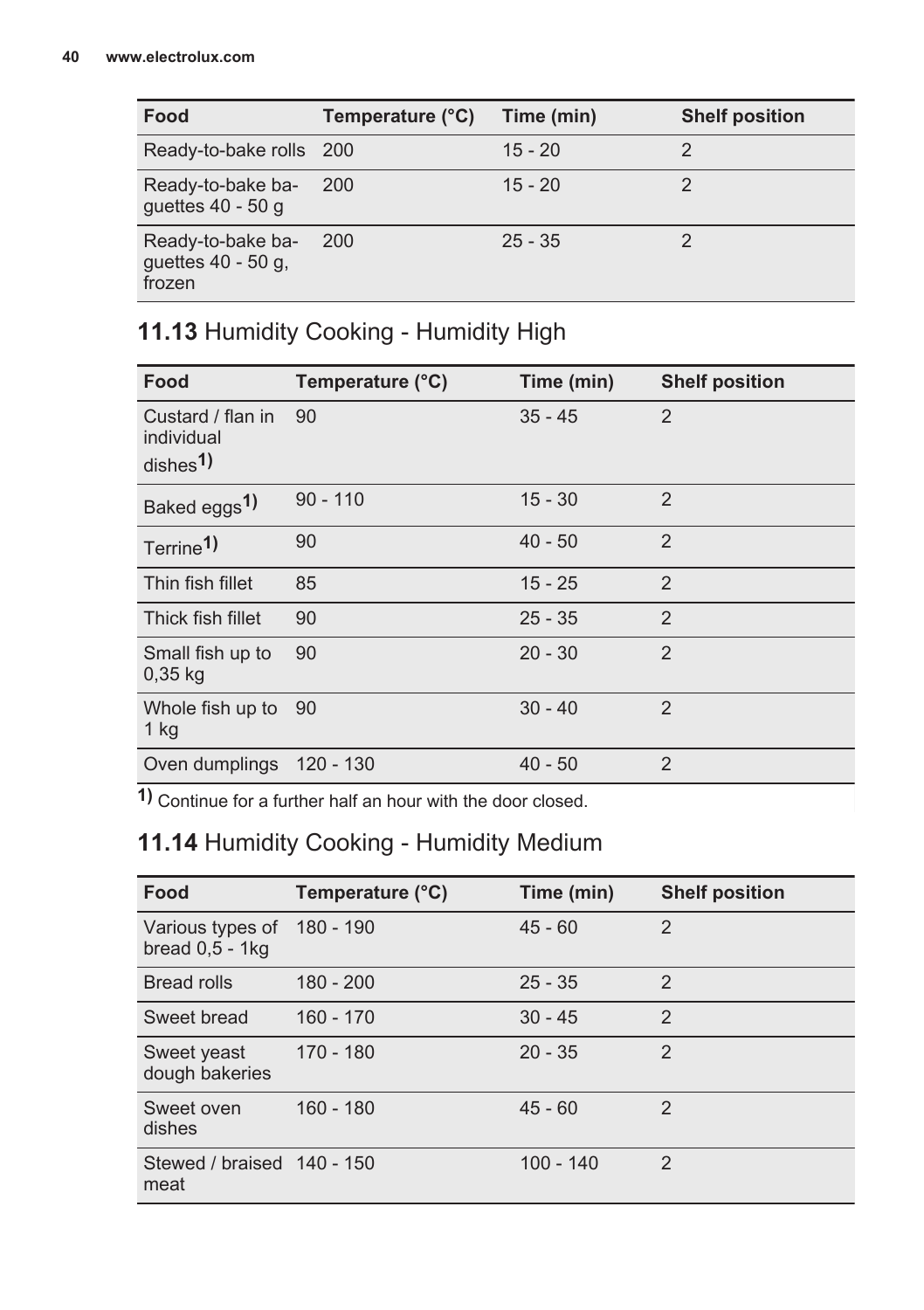| Food                               | Temperature (°C) | Time (min) | <b>Shelf position</b> |
|------------------------------------|------------------|------------|-----------------------|
| Spare ribs                         | $140 - 150$      | $75 - 100$ |                       |
| Roasted fish fil- 170 - 180<br>let |                  | $25 - 40$  |                       |
| Roasted fish                       | 170 - 180        | $35 - 45$  |                       |

### **11.15** Steam Regenerating

| Food                | Temperature (°C) | Time (min) | <b>Shelf position</b> |
|---------------------|------------------|------------|-----------------------|
| One-plate<br>dishes | 110              | $10 - 15$  |                       |
| Pasta               | 110              | $10 - 15$  |                       |
| <b>Rice</b>         | 110              | $10 - 15$  |                       |
| Dumplings           | 110              | $15 - 25$  |                       |

### **11.16** Yogurt Function

This function allows you to prepare yogurt.

Mix 0.25 kg of yogurt with 1 l of milk. Fill it in yogurt jars.

If you use raw milk, boil it first and let it cool down to 40 °C.

Use second shelf position.

Set the temperature to 42 °C.

| Food           | Time (h) |
|----------------|----------|
| Yogurt, creamy | $5 - 6$  |
| Yogurt, thick  | 7 - 8    |

## **11.18** Tips on baking

### **11.17** Baking

- Use the lower temperature the first time.
- You can extend baking times by 10 15 minutes if you bake cakes on more than one shelf position.
- Cakes and pastries at different heights do not always brown equally. There is no need to change the temperature setting if an unequal browning occurs. The differences equalize during baking.
- Trays in the oven can twist during baking. When the trays become cold again, the distortions disappear.

| <b>Baking results</b>             | Possible cause | Remedy                                                                             |
|-----------------------------------|----------------|------------------------------------------------------------------------------------|
| is not browned suffi-<br>ciently. | rect.          | The bottom of the cake The shelf position is incor- Put the cake on a lower shelf. |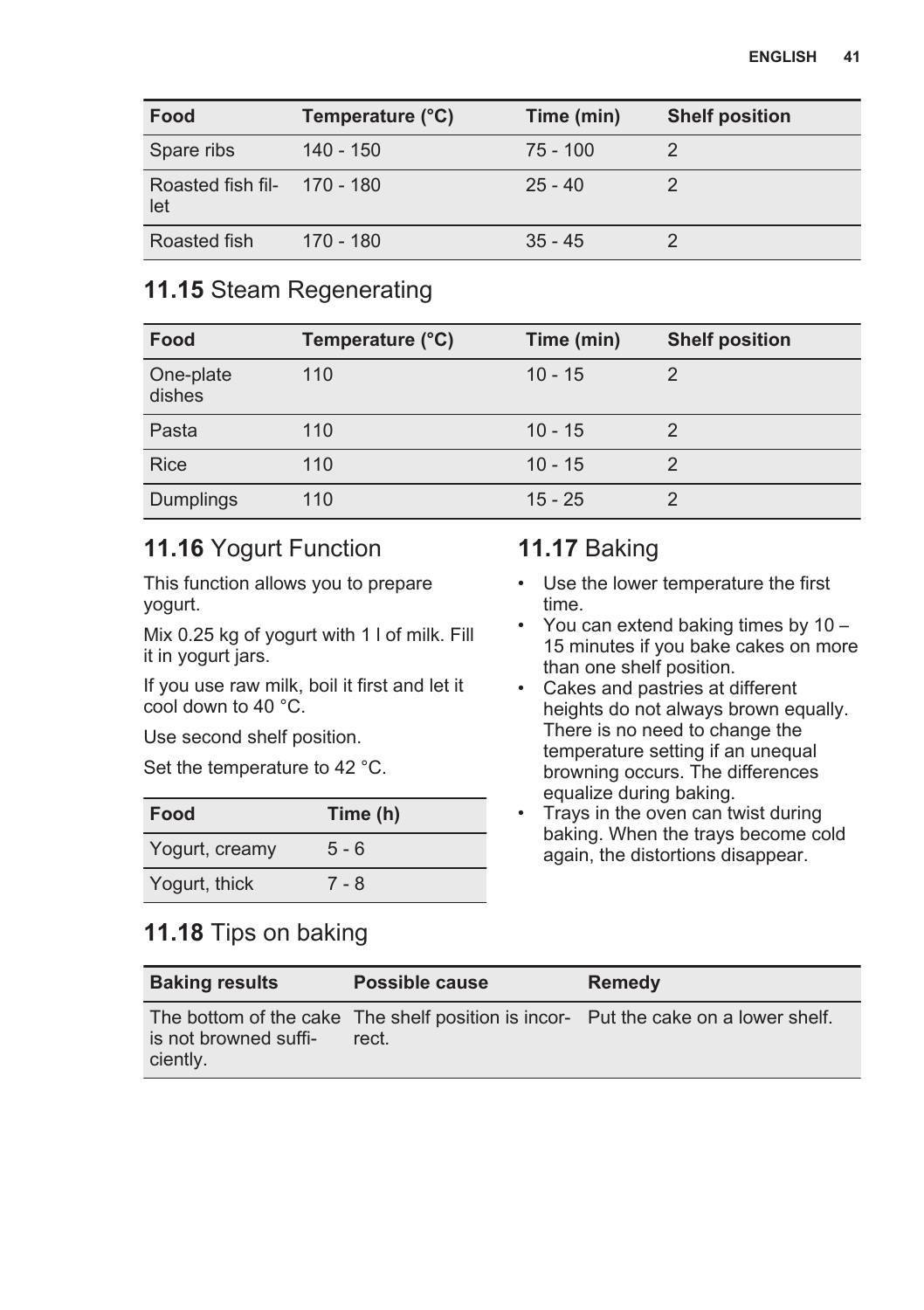| <b>Baking results</b>                                   | Possible cause                                                           | <b>Remedy</b>                                                                                    |
|---------------------------------------------------------|--------------------------------------------------------------------------|--------------------------------------------------------------------------------------------------|
| The cake sinks and<br>becomes soggy, lumpy              | The oven temperature is<br>too high.                                     | The next time you bake, set a<br>slightly lower oven temperature.                                |
| or streaky.                                             | The baking time is too<br>short.                                         | Set a longer baking time. You<br>cannot decrease baking times<br>by setting higher temperatures. |
|                                                         | There is too much liquid in<br>the mixture.                              | Use less liquid. Be careful with<br>mixing times, especially if you<br>use a mixing machine.     |
| The cake is too dry.                                    | The oven temperature is<br>too low.                                      | The next time you bake, set a<br>higher oven temperature.                                        |
|                                                         | The baking time is too<br>long.                                          | The next time you bake, set a<br>shorter baking time.                                            |
| The cake browns un-<br>evenly.                          | The oven temperature is<br>too high and the baking<br>time is too short. | Set a lower oven temperature<br>and a longer baking time.                                        |
|                                                         | The mixture is unevenly<br>distributed.                                  | Spread the mixture evenly on<br>the baking tray.                                                 |
| The cake is not ready<br>in the baking time giv-<br>en. | The oven temperature is<br>too low.                                      | The next time you bake, set a<br>slightly higher oven tempera-<br>ture.                          |

### **11.19** Baking on one level

#### **Baking in tins**

| Food                                 | <b>Function</b>         | <b>Temperature</b><br>(°C) | Time (min) | <b>Shelf position</b> |
|--------------------------------------|-------------------------|----------------------------|------------|-----------------------|
| Ring cake /<br><b>Brioche</b>        | True Fan<br>Cooking     | $150 - 160$                | $50 - 70$  | 1                     |
| Madeira cake /<br><b>Fruit cakes</b> | True Fan<br>Cooking     | $140 - 160$                | $70 - 90$  | 1                     |
| Flan base -<br>short pastry          | True Fan<br>Cooking     | $150 - 1601$               | $20 - 30$  | $\mathfrak{D}$        |
| Flan base -<br>sponge mixture        | True Fan<br>Cooking     | $150 - 170$                | $20 - 25$  | $\mathcal{P}$         |
| Cheesecake                           | Conventional<br>Cooking | $170 - 190$                | $60 - 90$  | 1                     |

**1)** Preheat the oven.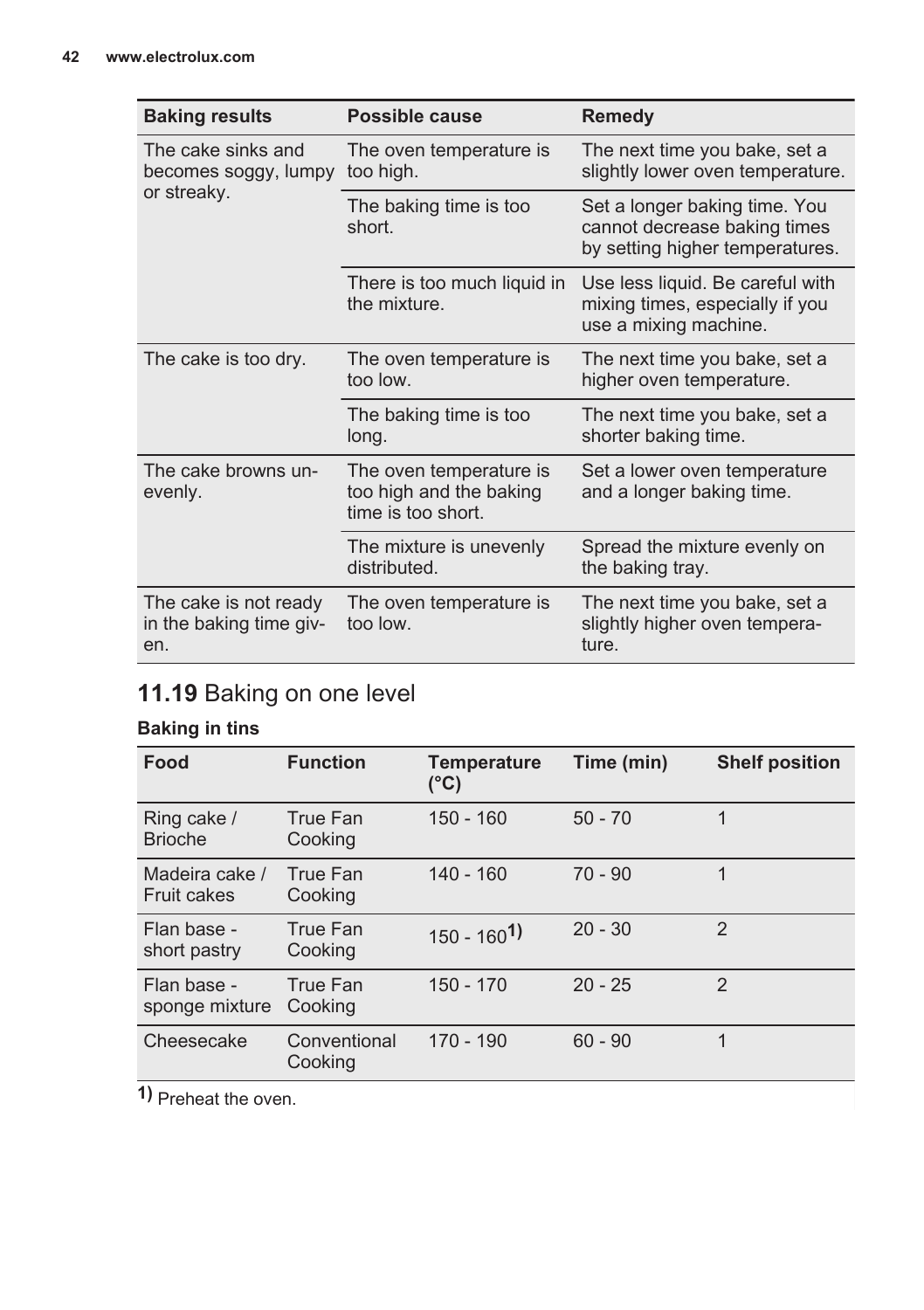| Food                                                                                 | <b>Function</b>                 | <b>Temperature</b><br>$(^{\circ}C)$                     | Time (min)                              | <b>Shelf position</b> |
|--------------------------------------------------------------------------------------|---------------------------------|---------------------------------------------------------|-----------------------------------------|-----------------------|
| Plaited bread /<br>Bread crown                                                       | Conventional<br>Cooking         | $170 - 190$                                             | $30 - 40$                               | 3                     |
| Christmas stol-<br>len                                                               | Conventional<br>Cooking         | $160 - 1801$                                            | $50 - 70$                               | $\overline{2}$        |
| Bread (rye<br>bread):<br>1. First 20 mi-<br>nutes:<br>After that<br>2.<br>reduce to: | Conventional<br>Cooking         | 230 <sup>1</sup><br>1 <sup>1</sup><br>$160 - 180$<br>2. | 20<br>1.<br>$30 - 60$<br>2 <sup>2</sup> | 1                     |
| Cream puffs /<br><b>Eclairs</b>                                                      | Conventional<br>Cooking         | $190 - 2101$                                            | $20 - 35$                               | 3                     |
| Swiss roll                                                                           | Conventional<br>Cooking         | $180 - 2001$                                            | $10 - 20$                               | 3                     |
| Cake with<br>crumble top-<br>ping (dry)                                              | True Fan Cook- 150 - 160<br>ing |                                                         | $20 - 40$                               | 3                     |
| Buttered al-<br>mond cake /<br>Sugar cakes                                           | Conventional<br>Cooking         | $190 - 2101$                                            | $20 - 30$                               | 3                     |
| <b>Fruit flans</b>                                                                   | Conventional<br>Cooking         | 180                                                     | $35 - 55$                               | 3                     |
| Yeast cakes<br>with toppings<br>(e.g. quark,<br>cream, custard)                      | Conventional<br>Cooking         | 160 - 180 <sup>1</sup> )                                | $40 - 60$                               | 3                     |

### **Cakes / pastries / breads on baking trays**

**1)** Preheat the oven.

### **Biscuits**

| Food                             | <b>Function</b>                        | Temperature<br>(°C) | Time (min)  | <b>Shelf position</b> |
|----------------------------------|----------------------------------------|---------------------|-------------|-----------------------|
| Short pastry /<br>sponge mixture | True Fan Cook- 150 - 160<br>ina        |                     | $15 - 25$   | 3                     |
| <b>Meringues</b>                 | True Fan Cook- 80 - 100<br>ing         |                     | $120 - 150$ | 3                     |
| Macaroons                        | True Fan Cook- 100 - 120<br>ing        |                     | $30 - 50$   | 3                     |
| Yeast dough<br>biscuits          | True Fan Cook- 150 - 160<br><b>Ing</b> |                     | $20 - 40$   | 3                     |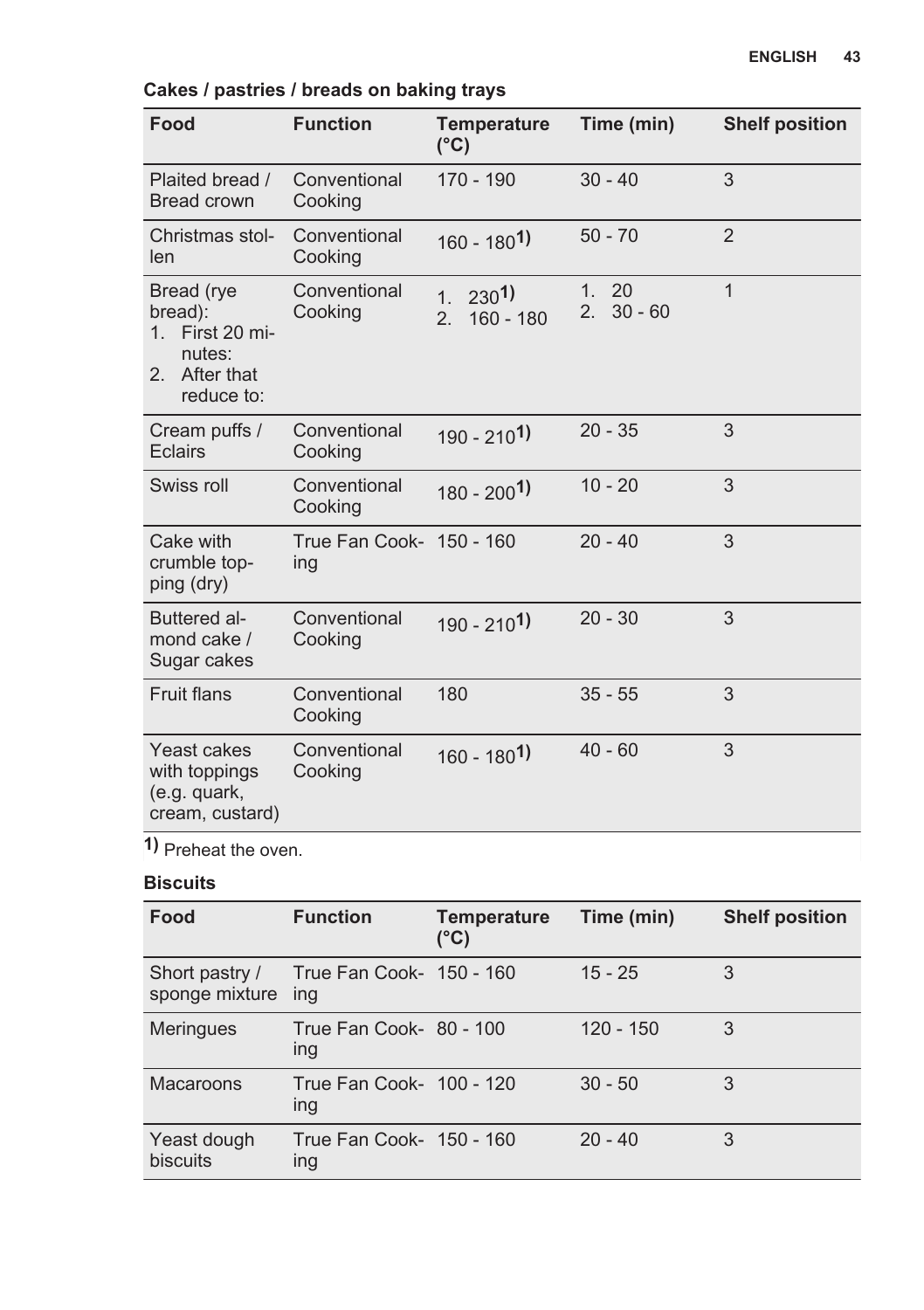| Food          | <b>Function</b>                          | <b>Temperature</b><br>$(^{\circ}C)$ | Time (min) | <b>Shelf position</b> |
|---------------|------------------------------------------|-------------------------------------|------------|-----------------------|
| Puff pastries | True Fan Cook- 170 - 1801)<br><b>Ing</b> |                                     | $20 - 30$  |                       |
| <b>Rolls</b>  | Conventional<br>Cooking                  | $190 - 2101$                        | $10 - 25$  |                       |

**1)** Preheat the oven.

### **11.20** Bakes and gratins

| Food                                   | <b>Function</b>                        | <b>Temperature</b><br>$(^{\circ}C)$ | Time (min) | <b>Shelf position</b> |
|----------------------------------------|----------------------------------------|-------------------------------------|------------|-----------------------|
| Pasta bake                             | Conventional<br>Cooking                | $180 - 200$                         | $45 - 60$  | 1                     |
| Lasagne                                | Conventional<br>Cooking                | $180 - 200$                         | $25 - 40$  | 1                     |
| Vegetables au<br>gratin <sup>1</sup> ) | <b>Turbo Grilling</b>                  | 170 - 190                           | $15 - 35$  | 1                     |
| Baguettes with<br>melted cheese        | True Fan Cook- 160 - 170<br>ing        |                                     | $15 - 30$  | 1                     |
| Milk rice                              | Conventional<br>Cooking                | $180 - 200$                         | $40 - 60$  | 1                     |
| Fish bakes                             | Conventional<br>Cooking                | 180 - 200                           | $30 - 60$  | 1                     |
| Stuffed vegeta-<br>bles                | True Fan Cook- 160 - 170<br><b>Ing</b> |                                     | $30 - 60$  | 1                     |

**1)** Preheat the oven.

### **11.21** Moist Fan Baking

| Food          | Temperature<br>(°C) | Time (min) | Shelf posi-<br>tion |
|---------------|---------------------|------------|---------------------|
| Pasta gratin  | $200 - 220$         | $45 - 55$  | 3                   |
| Potato gratin | $180 - 200$         | $70 - 85$  | 3                   |
| Moussaka      | 170 - 190           | $70 - 95$  | 3                   |
| Lasagne       | $180 - 200$         | $75 - 90$  | 3                   |
| Cannelloni    | $180 - 200$         | $70 - 85$  | 3                   |
| Bread pudding | $190 - 200$         | $55 - 70$  | 3                   |
| Rice pudding  | $170 - 190$         | $45 - 60$  | 3                   |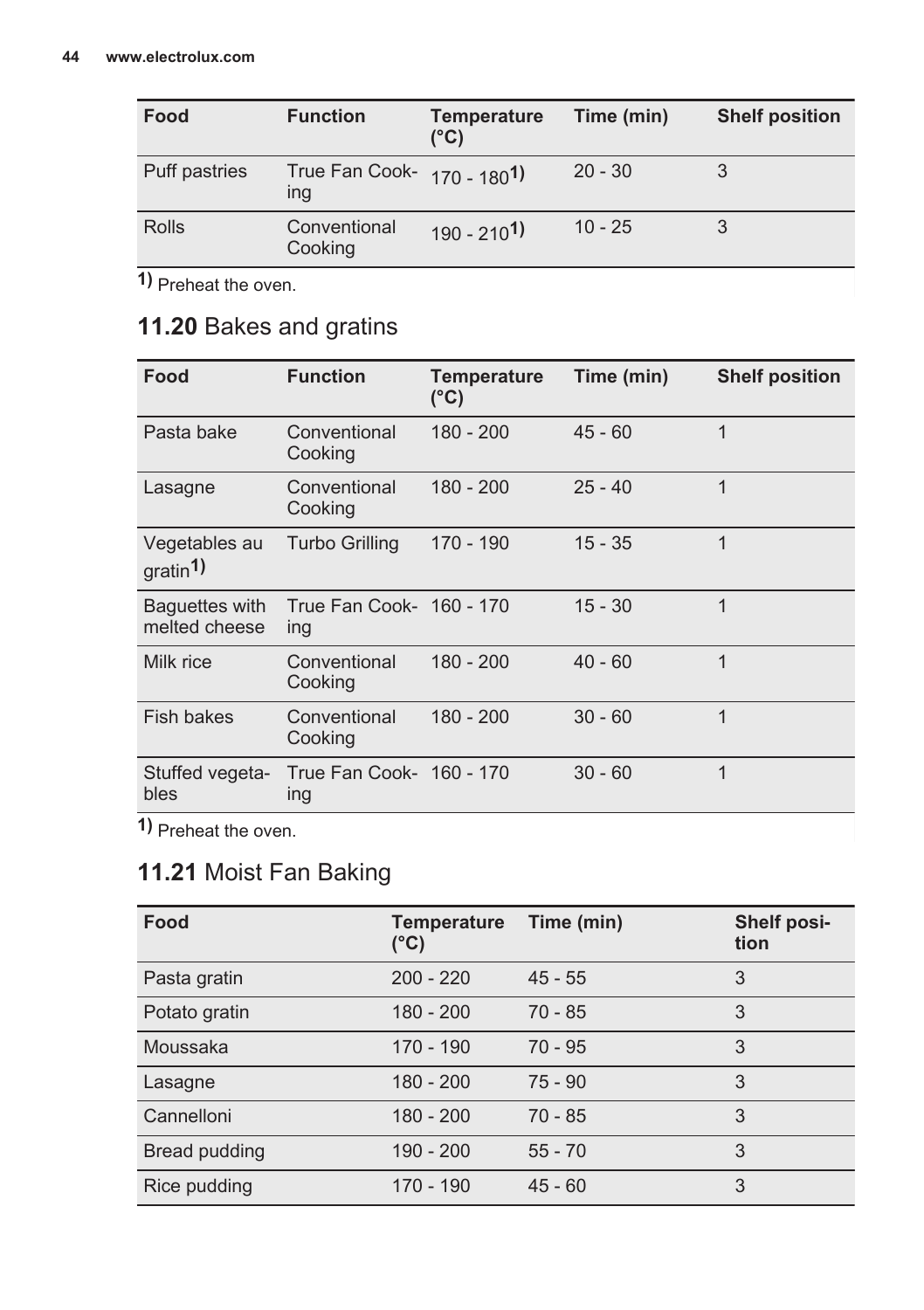| Food                                                        | <b>Temperature</b><br>$(^{\circ}C)$ | Time (min) | <b>Shelf posi-</b><br>tion |
|-------------------------------------------------------------|-------------------------------------|------------|----------------------------|
| Apple cake, made with<br>sponge mixture (round cake<br>tin) | $160 - 170$                         | $70 - 80$  | 3                          |
| White bread                                                 | $190 - 200$                         | $55 - 70$  | 3                          |

### **11.22** Multilevel Baking

Use the function: True Fan Cooking.

#### **Cakes / pastries / breads on baking trays**

| Food                            | <b>Temperature</b><br>$(^{\circ}C)$ | Time (min) | <b>Shelf position</b> |                          |
|---------------------------------|-------------------------------------|------------|-----------------------|--------------------------|
|                                 |                                     |            | 2 positions           | 3 positions              |
| Cream puffs /<br><b>Eclairs</b> | $160 - 180^{1}$                     | $25 - 45$  | 1/4                   | $\qquad \qquad$          |
| Dry streusel<br>cake            | $150 - 160$                         | $30 - 45$  | 1/4                   | $\overline{\phantom{0}}$ |

**1)** Preheat the oven.

#### **Biscuits**

| Food                                         | <b>Temperature</b> | Time (min)  | <b>Shelf position</b> |                 |
|----------------------------------------------|--------------------|-------------|-----------------------|-----------------|
|                                              | (°C)               |             | 2 positions           | 3 positions     |
| Short pastry /<br>sponge mixture<br>biscuits | $150 - 160$        | $20 - 40$   | 1/4                   | 1/3/5           |
| <b>Meringues</b>                             | $80 - 100$         | $130 - 170$ | 1/4                   |                 |
| Macaroons                                    | $100 - 120$        | $40 - 80$   | 1/4                   |                 |
| Yeast dough<br>biscuits                      | $160 - 170$        | $30 - 60$   | 1/4                   |                 |
| Puff pastries                                | $170 - 1801$       | $30 - 50$   | 1/4                   | $\qquad \qquad$ |
| <b>Rolls</b>                                 | 180                | $20 - 30$   | 1/4                   |                 |

**1)** Preheat the oven.

### **11.23** Crispy baking with Pizza Setting

| Food          | Temperature (°C) | Time (min) | <b>Shelf position</b> |
|---------------|------------------|------------|-----------------------|
| Pizza (thin)  | $210 - 230^{12}$ | $15 - 25$  |                       |
| Pizza (thick) | $180 - 200$      | $20 - 30$  |                       |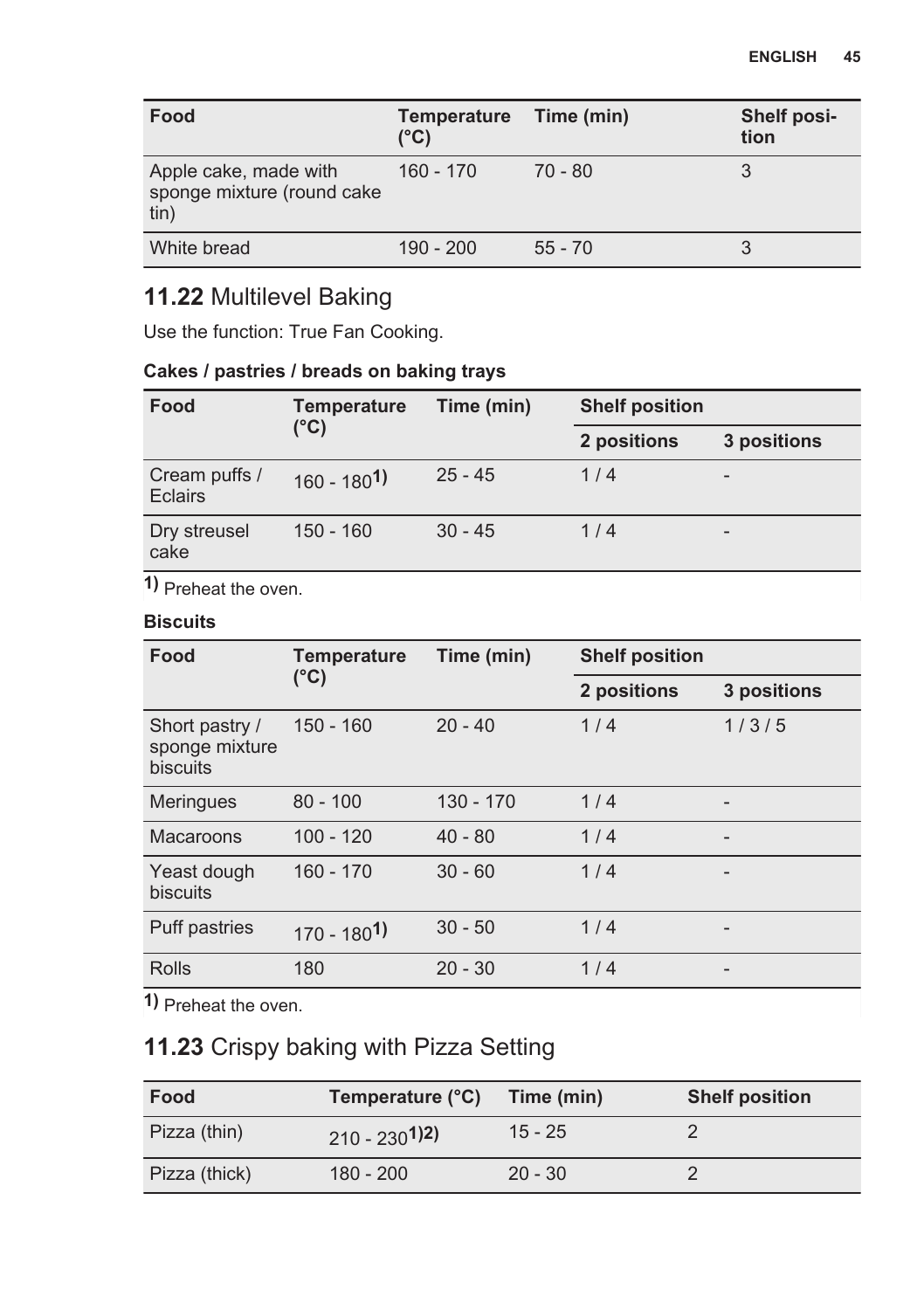| Food                            | Temperature (°C) | Time (min) | <b>Shelf position</b> |
|---------------------------------|------------------|------------|-----------------------|
| Tarts                           | 180 - 200        | $40 - 55$  |                       |
| Spinach flan                    | 160 - 180        | $45 - 60$  | 1                     |
| Quiche Lorraine /<br>Swiss Flan | 170 - 190        | $45 - 55$  | 1                     |
| Apple cake, cov-<br>ered        | $150 - 170$      | $50 - 60$  | 1                     |
| Vegetable pie                   | $160 - 180$      | $50 - 60$  | 1                     |
| Unleavened bread                | $210 - 2301$     | $10 - 20$  | $\mathfrak{p}$        |
| Puff pastry flan                | $160 - 1801$     | $45 - 55$  | $\overline{2}$        |
| Flammekuchen                    | $210 - 2301$     | $15 - 25$  | $\mathfrak{p}$        |
| Pierogi                         | $180 - 2001$     | $15 - 25$  | $\overline{2}$        |

**1)** Preheat the oven.

**2)** Use a deep pan.

### **11.24** Roasting

Use heat-resistant ovenware.

Roast large roasting joints directly in the tray or on the wire shelf placed above the tray.

Put some water in the tray to prevent the meat juices or fat from burning.

Meat with crackling can be roasted in the roasting tin without the lid.

Turn the roast after 1/2 - 2/3 of the cooking time.

### **11.25** Roasting

#### **Beef**

**Food Quantity (kg) Function Temperature (°C) Time (min)** Braised meet 1 - 1.5 Conventional Cooking 230 120 - 150 Roast beef or fillet: rare Turbo Grilling 190 - 200<sup>1</sup>) 5 - 6 Roast beef or fillet: medium Turbo Grilling 180 - 190<sup>1</sup>) 6 - 8

To keep meat more succulent:

- roast lean meat in the roasting tin with the lid or use roasting bag.
- roast meat and fish in large pieces (1 kg or more).
- baste large roasts and poultry with their juices several times during roasting.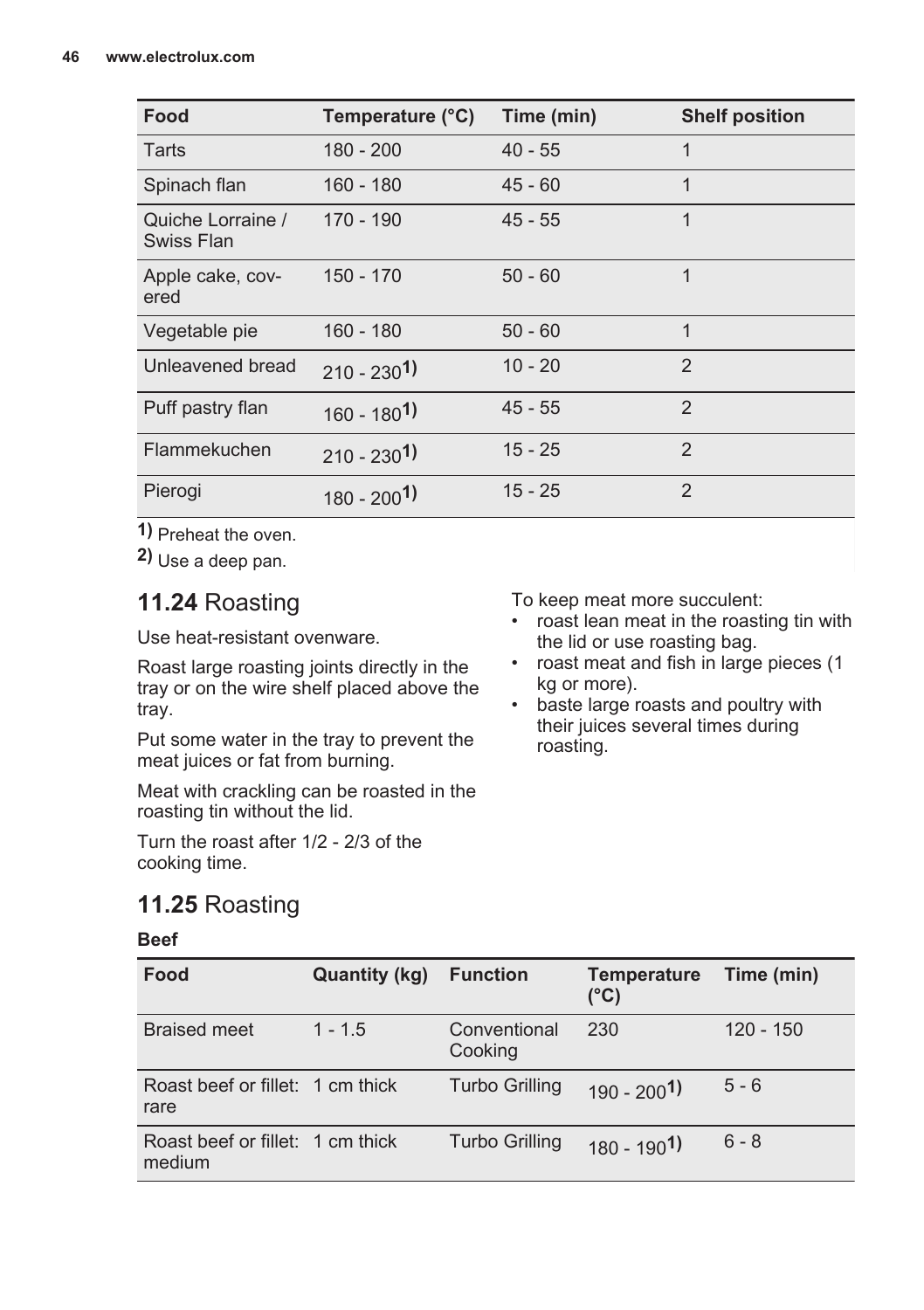| Food                                          | <b>Quantity (kg)</b> Function |                | Temperature Time (min)<br>$(^{\circ}C)$ |          |
|-----------------------------------------------|-------------------------------|----------------|-----------------------------------------|----------|
| Roast beef or fillet: 1 cm thick<br>well done |                               | Turbo Grilling | $170 - 180^{1}$                         | $8 - 10$ |

**1)** Preheat the oven.

#### **Pork**

| Food                                   | Quantity (kg) | <b>Function</b> | <b>Temperature</b><br>$(^{\circ}C)$ | Time (min) |
|----------------------------------------|---------------|-----------------|-------------------------------------|------------|
| Shoulder / Neck /<br>Ham joint         | $1 - 1.5$     | Turbo Grilling  | 150 - 170                           | $90 - 120$ |
| Chop / Spare rib                       | $1 - 1.5$     | Turbo Grilling  | 170 - 190                           | $30 - 60$  |
| Meatloaf                               | $0.75 - 1$    | Turbo Grilling  | $160 - 170$                         | $50 - 60$  |
| Pork knuckle (pre- 0.75 - 1<br>cooked) |               | Turbo Grilling  | $150 - 170$                         | $90 - 120$ |

#### **Veal**

| Food                    | Quantity (kg) | <b>Function</b>       | <b>Temperature</b><br>$(^{\circ}C)$ | Time (min)  |
|-------------------------|---------------|-----------------------|-------------------------------------|-------------|
| Roast veal              |               | <b>Turbo Grilling</b> | 160 - 180                           | $90 - 120$  |
| Knuckle of yeal 1.5 - 2 |               | <b>Turbo Grilling</b> | 160 - 180                           | $120 - 150$ |

#### **Lamb**

| Food                        | Quantity (kg) | <b>Function</b> | <b>Temperature</b><br>$(^{\circ}C)$ | Time (min)  |
|-----------------------------|---------------|-----------------|-------------------------------------|-------------|
| Leg of lamb /<br>Roast lamb | $1 - 1.5$     | Turbo Grilling  | $150 - 170$                         | $100 - 120$ |
| Saddle of lamb 1 - 1.5      |               | Turbo Grilling  | 160 - 180                           | $40 - 60$   |

#### **Game**

| Food                             | Quantity (kg) | <b>Function</b>         | <b>Temperature</b><br>(°C) | Time (min) |
|----------------------------------|---------------|-------------------------|----------------------------|------------|
| Saddle / Leg of 1<br>hare        |               | Turbo Grilling          | $180 - 2001$               | $35 - 55$  |
| Saddle of veni- $1.5 - 2$<br>son |               | Conventional<br>Cooking | $180 - 200$                | $60 - 90$  |
| Haunch of ven- $1.5 - 2$<br>ison |               | Conventional<br>Cooking | $180 - 200$                | $60 - 90$  |

1) Preheat the oven.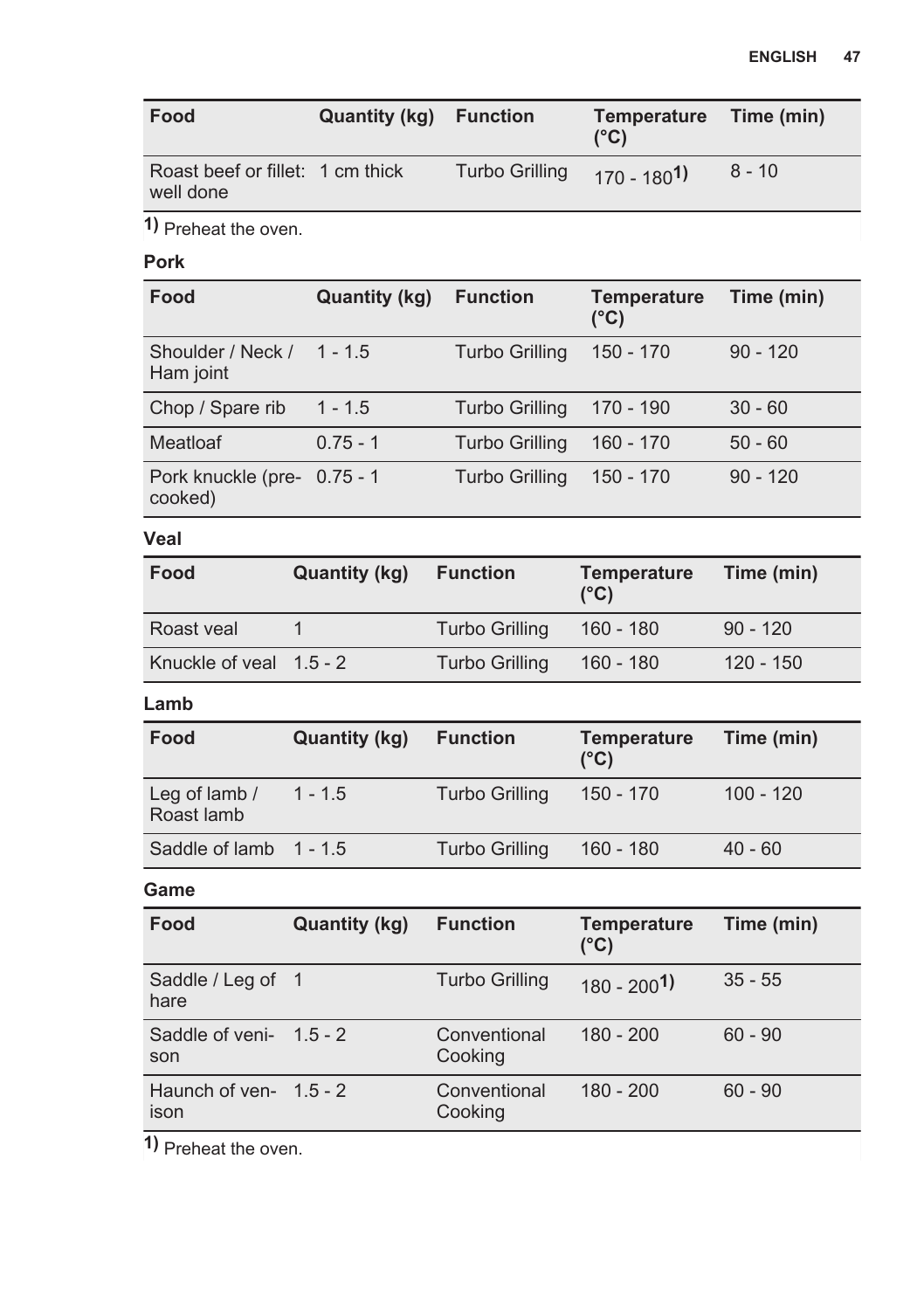#### **Poultry**

| Food                        | Quantity (kg) | <b>Function</b>       | <b>Temperature</b><br>(°C) | Time (min)  |
|-----------------------------|---------------|-----------------------|----------------------------|-------------|
| Poultry portions 0.2 - 0.25 |               | <b>Turbo Grilling</b> | $200 - 220$                | $30 - 50$   |
| Half chicken                | $0.4 - 0.5$   | <b>Turbo Grilling</b> | $190 - 210$                | $40 - 50$   |
| Chicken, pou-<br>lard       | $1 - 1.5$     | <b>Turbo Grilling</b> | $190 - 210$                | $50 - 70$   |
| <b>Duck</b>                 | $1.5 - 2$     | <b>Turbo Grilling</b> | 180 - 200                  | $80 - 100$  |
| Goose                       | $3.5 - 5$     | <b>Turbo Grilling</b> | $160 - 180$                | $120 - 180$ |
| Turkey                      | $2.5 - 3.5$   | <b>Turbo Grilling</b> | $160 - 180$                | $120 - 150$ |
| Turkey                      | $4 - 6$       | <b>Turbo Grilling</b> | $140 - 160$                | 150 - 240   |

**Fish**

| Food       | Quantity (kg) | <b>Function</b> | Temperature<br>$(^{\circ}C)$ | Time (min) |
|------------|---------------|-----------------|------------------------------|------------|
| Whole fish | $1 - 1.5$     | Turbo Grilling  | 180 - 200                    | $30 - 50$  |

### **11.26** Grilling

Preheat the empty oven for 5 minutes.

Put the pan to collect the fat into the first shelf position.

#### **Grilling**

| Food                                 | <b>Temperature</b> | Time (min) |           | <b>Shelf position</b> |
|--------------------------------------|--------------------|------------|-----------|-----------------------|
|                                      | (°C)               | 1st side   | 2nd side  |                       |
| Roast beef                           | $210 - 230$        | $30 - 40$  | $30 - 40$ | $\mathfrak{p}$        |
| Filet of beef                        | 230                | $20 - 30$  | $20 - 30$ | 3                     |
| Back of pork                         | $210 - 230$        | $30 - 40$  | $30 - 40$ | $\mathcal{P}$         |
| Back of yeal                         | $210 - 230$        | $30 - 40$  | $30 - 40$ | $\mathfrak{D}$        |
| Back of lamb                         | $210 - 230$        | $25 - 35$  | $20 - 25$ | 3                     |
| Whole Fish, 0.5 210 - 230<br>$-1$ kg |                    | $15 - 30$  | $15 - 30$ | 3/4                   |

#### **Fast Grilling**

Preheat the empty oven for 3 minutes.

Grill with the maximum temperature setting.

| Food        | Time (min) |          | <b>Shelf position</b> |
|-------------|------------|----------|-----------------------|
|             | 1st side   | 2nd side |                       |
| Pork fillet | $10 - 12$  | $6 - 10$ |                       |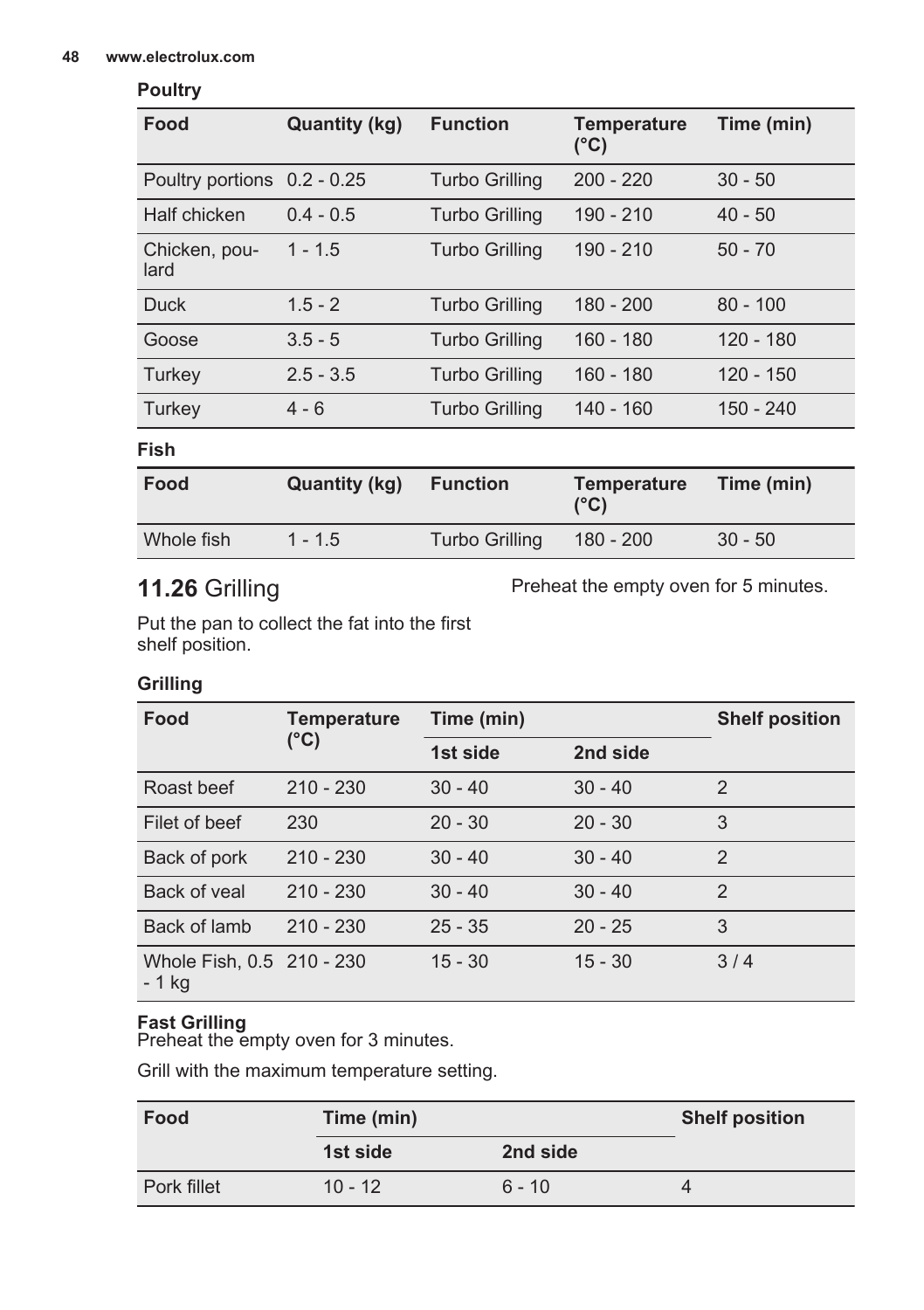| Food                        | Time (min) |          | <b>Shelf position</b> |
|-----------------------------|------------|----------|-----------------------|
|                             | 1st side   | 2nd side |                       |
| Sausages                    | $10 - 12$  | $6 - 8$  |                       |
| Fillet / Veal steaks 7 - 10 |            | $6 - 8$  |                       |
| Toast with topping          | $6 - 8$    |          |                       |

## **11.27** Frozen Foods

| Food                              | Temperature (°C) | Time (min) | <b>Shelf position</b> |
|-----------------------------------|------------------|------------|-----------------------|
| Pizza, frozen                     | $200 - 220$      | $15 - 25$  | $\mathfrak{p}$        |
| Pizza American,<br>frozen         | 190 - 210        | $20 - 25$  | $\mathfrak{p}$        |
| Pizza, chilled                    | $210 - 230$      | $13 - 25$  | $\overline{2}$        |
| Pizza Snacks, fro-<br>zen         | 180 - 200        | $15 - 30$  | $\overline{2}$        |
| French Fries, thin                | 190 - 210        | $15 - 25$  | 3                     |
| French Fries, thick               | 190 - 210        | $20 - 30$  | 3                     |
| Wedges / Cro-<br>quettes          | 190 - 210        | $20 - 40$  | 3                     |
| Hash Browns                       | $210 - 230$      | $20 - 30$  | 3                     |
| Lasagne / Cannel-<br>loni, fresh  | 170 - 190        | $35 - 45$  | $\mathfrak{p}$        |
| Lasagne / Cannel-<br>loni, frozen | $160 - 180$      | $40 - 60$  | $\overline{2}$        |
| Oven baked cheese 170 - 190       |                  | $20 - 30$  | 3                     |
| Chicken Wings                     | 180 - 200        | $40 - 50$  | $\overline{2}$        |

#### **Frozen ready meals**

| Food                                           | <b>Function</b>                                | <b>Temperature</b><br>$(^{\circ}C)$          | Time (min)                                   | <b>Shelf position</b> |
|------------------------------------------------|------------------------------------------------|----------------------------------------------|----------------------------------------------|-----------------------|
| Frozen pizza                                   | Conventional<br>Cooking                        | as per manu-<br>facturer's in-<br>structions | as per manu-<br>facturer's in-<br>structions | 3                     |
| French fries <sup>1</sup> )<br>$(300 - 600 g)$ | Conventional<br>Cooking or Tur-<br>bo Grilling | $200 - 220$                                  | as per manu-<br>facturer's in-<br>structions | 3                     |
| <b>Baguettes</b>                               | Conventional<br>Cooking                        | as per manu-<br>facturer's in-<br>structions | as per manu-<br>facturer's in-<br>structions | 3                     |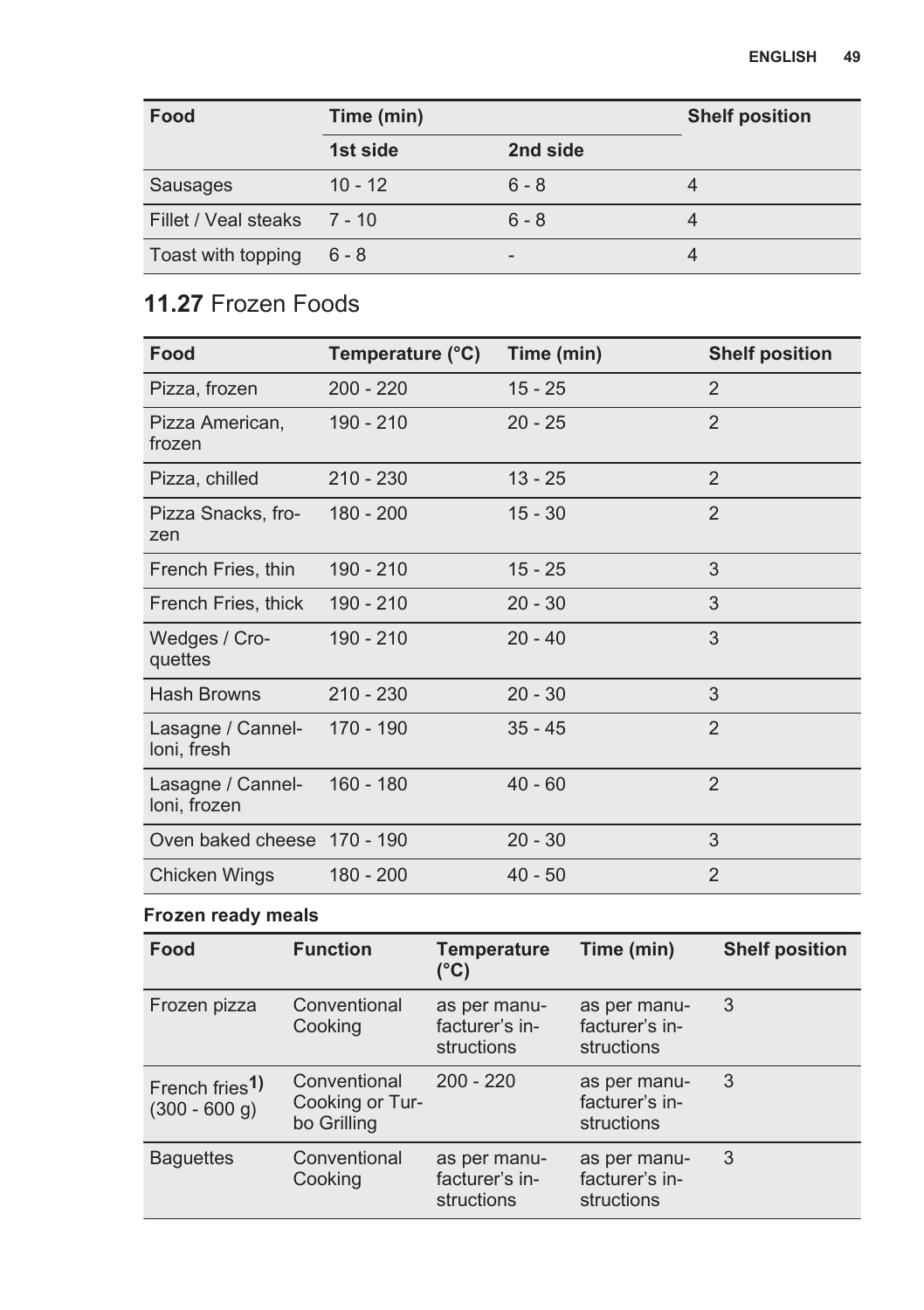| Food               | <b>Function</b>         | <b>Temperature</b><br>(°C)                   | Time (min)                                   | <b>Shelf position</b> |
|--------------------|-------------------------|----------------------------------------------|----------------------------------------------|-----------------------|
| <b>Fruit flans</b> | Conventional<br>Cooking | as per manu-<br>facturer's in-<br>structions | as per manu-<br>facturer's in-<br>structions |                       |

**1)** Turn the French fries 2 or 3 times during cooking.

### **11.28** Slow Cooking

Use this function to prepare lean, tender pieces of meat and fish with core temperatures no more than 65 °C. This function is not applicable to such recipes as pot roast or fatty roast pork. You can use the core temperature sensor to guarantee that the meat has the correct core temperature (see the table for the core temperature sensor).

In the first 10 minutes you can set an oven temperature between 80 °C and 150 °C. The default is 90 °C. After the temperature is set, the oven continues to cook at 80 °C. Do not use this function for poultry.

Always cook without a lid when you use this function.

- **1.** Sear the meat in a pan on the hob on a very high setting for 1 - 2 minutes on each side.
- **2.** Put the meat together with the hot roasting pan in the oven and on the wire shelf.
- **3.** Put the core temperature sensor into the meat.
- **4.** Select the function: Slow Cooking and set the correct end core temperature.

| Set the temperature to 120 °C. |  |
|--------------------------------|--|
|                                |  |

| Food                                             | <b>Time</b><br>(min) | <b>Shelf posi-</b><br>tion |
|--------------------------------------------------|----------------------|----------------------------|
| Roast beef, 1 - 120 - 150 1<br>1.5 <sub>kg</sub> |                      |                            |

| Food                                             | <b>Time</b><br>(min) | <b>Shelf posi-</b><br>tion |
|--------------------------------------------------|----------------------|----------------------------|
| Fillet of beef. 1 90 - 150<br>- 1.5 kg           |                      | 3                          |
| Roast veal. 1 - 120 - 150 1<br>1.5 <sub>kq</sub> |                      |                            |
| Steaks, 0.2 -<br>$0.3$ kg                        | $20 - 40$            | 3                          |

### **11.29** Preserving

Use only preserve jars of the same dimensions available on the market.

Do not use jars with twist-off and bayonet type lids or metal tins.

Use the first shelf from the bottom for this function.

Put no more than six one-litre preserve jars on the baking tray.

Fill the jars equally and close with a clamp.

The jars cannot touch each other.

Put approximately 1/2 litre of water into the baking tray to give sufficient moisture in the oven.

When the liquid in the jars starts to simmer (after approximately 35 - 60 minutes with one-litre jars), stop the oven or decrease the temperature to 100 °C (see the table).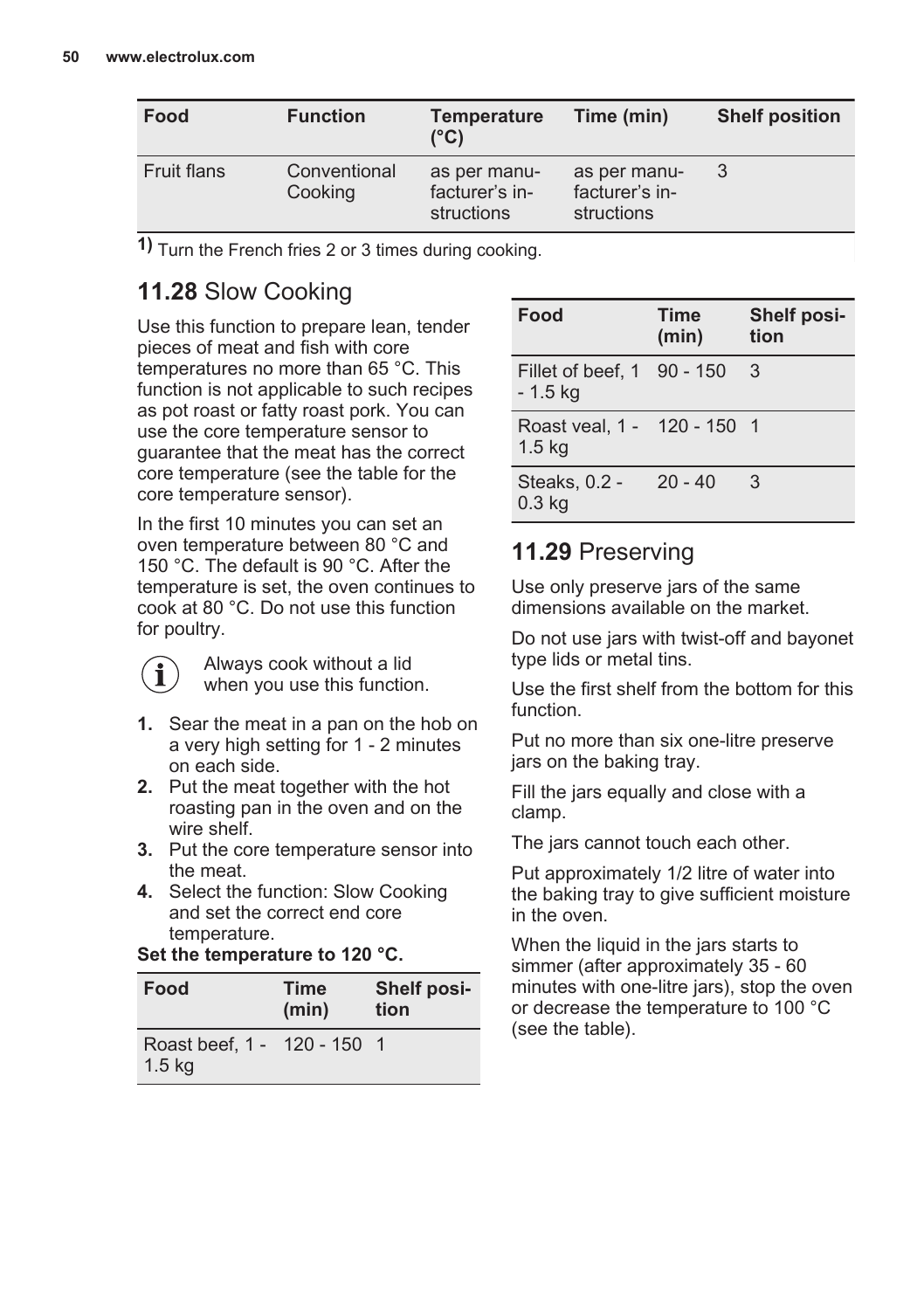#### **Soft fruit**

| Food                                                                                  | Temperature (°C) | Cooking time until Continue to cook<br>simmering (min) | at 100 $^{\circ}$ C (min) |
|---------------------------------------------------------------------------------------|------------------|--------------------------------------------------------|---------------------------|
| Strawberries / Blue- 160 - 170<br>berries / Raspber-<br>ries / Ripe goose-<br>berries |                  | $35 - 45$                                              | -                         |

#### **Stone fruit**

| Food                              | Temperature (°C) | Cooking time until Continue to cook<br>simmering (min) at 100 $\degree$ C (min) |           |
|-----------------------------------|------------------|---------------------------------------------------------------------------------|-----------|
| Pears / Quinces /<br><b>Plums</b> | $160 - 170$      | $35 - 45$                                                                       | $10 - 15$ |

#### **Vegetables**

| Food                           | Temperature (°C) | <b>Cooking time until</b><br>simmering (min) | <b>Continue to cook</b><br>at 100 $°C$ (min) |
|--------------------------------|------------------|----------------------------------------------|----------------------------------------------|
| Carrots <sup>1</sup>           | $160 - 170$      | $50 - 60$                                    | $5 - 10$                                     |
| Cucumbers                      | $160 - 170$      | $50 - 60$                                    | -                                            |
| Mixed pickles                  | $160 - 170$      | $50 - 60$                                    | $5 - 10$                                     |
| Kohlrabi / Peas /<br>Asparagus | $160 - 170$      | $50 - 60$                                    | $15 - 20$                                    |

**1)** Leave standing in the oven after it is deactivated.

### **11.30** Drying

- Cover trays with grease proof paper or baking parchment.
- For a better result, stop the oven halfway through the drying time, open

the door and let it cool down for one night to complete the drying.

#### **Vegetables**

| Food                   | <b>Temperature</b><br>(°C) | Time (h) | <b>Shelf position</b> |             |
|------------------------|----------------------------|----------|-----------------------|-------------|
|                        |                            |          | 1 position            | 2 positions |
| <b>Beans</b>           | $60 - 70$                  | $6 - 8$  | 3                     | 1/4         |
| Peppers                | $60 - 70$                  | $5 - 6$  | 3                     | 1/4         |
| Vegetables for<br>sour | $60 - 70$                  | $5 - 6$  | 3                     | 1/4         |
| <b>Mushrooms</b>       | $50 - 60$                  | $6 - 8$  | 3                     | 1/4         |
| <b>Herbs</b>           | $40 - 50$                  | $2 - 3$  | 3                     | 1/4         |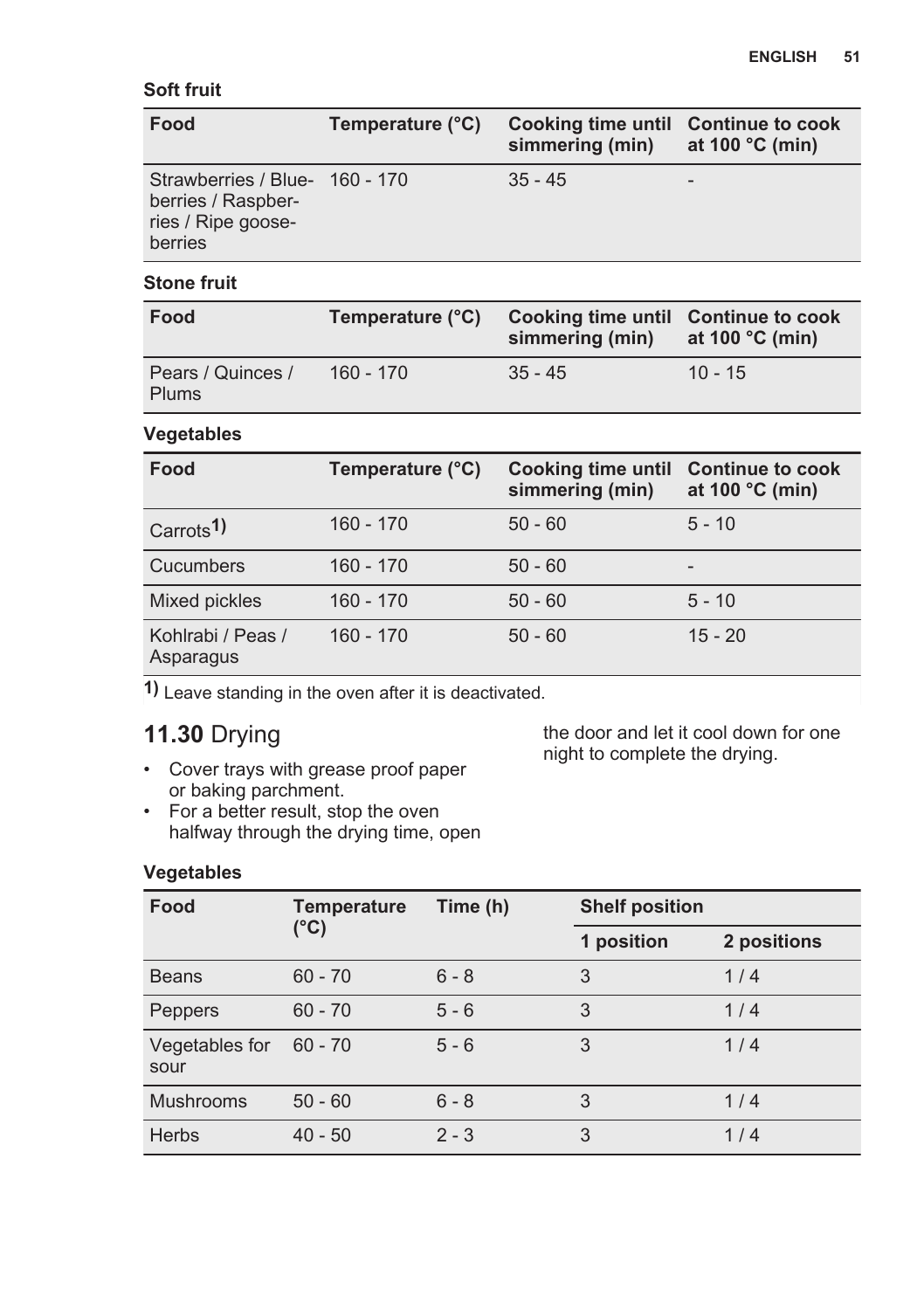#### **52 www.electrolux.com**

#### **Fruit**

| Food         | <b>Temperature</b><br>(°C) | Time (h) | <b>Shelf position</b> |             |
|--------------|----------------------------|----------|-----------------------|-------------|
|              |                            |          | 1 position            | 2 positions |
| <b>Plums</b> | $60 - 70$                  | $8 - 10$ |                       | 1/4         |
| Apricots     | $60 - 70$                  | $8 - 10$ | 3                     | 1/4         |
| Apple slices | $60 - 70$                  | $6 - 8$  | 3                     | 1/4         |
| Pears        | $60 - 70$                  | $6 - 9$  | 3                     | 1/4         |

### **11.31** Bread Baking

Preheating is not recommended.

| Food               | Temperature (°C) | Time (min) | <b>Shelf position</b> |
|--------------------|------------------|------------|-----------------------|
| <b>White Bread</b> | 170 - 190        | $40 - 60$  | $\mathfrak{p}$        |
| <b>Baguette</b>    | $200 - 220$      | $35 - 45$  | $\mathfrak{p}$        |
| <b>Brioche</b>     | $180 - 200$      | $40 - 60$  | $\mathfrak{p}$        |
| Ciabatta           | $200 - 220$      | $35 - 45$  | $\mathfrak{p}$        |
| <b>Rye Bread</b>   | 170 - 190        | $50 - 70$  | $\mathfrak{p}$        |
| Dark Bread         | 170 - 190        | $50 - 70$  | $\mathfrak{p}$        |
| All Grain bread    | 170 - 190        | $40 - 60$  | $\overline{2}$        |
| <b>Bread rolls</b> | $190 - 210$      | $20 - 35$  | $\mathfrak{p}$        |

### **11.32** Core temperature sensor table

#### **Beef**

| Food                                | Food core temperature (°C) |
|-------------------------------------|----------------------------|
| Rib / Fillet steak: rare            | $45 - 50$                  |
| Rib / Fillet steak: medium          | $60 - 65$                  |
| Rib / Fillet steak: well done       | $70 - 75$                  |
| <b>Pork</b>                         |                            |
| Food                                | Food core temperature (°C) |
| Shoulder / Ham / Neck joint of pork | $80 - 82$                  |
| Chop (saddle) / Smoked pork loin    | $75 - 80$                  |
| Meatloaf                            | $75 - 80$                  |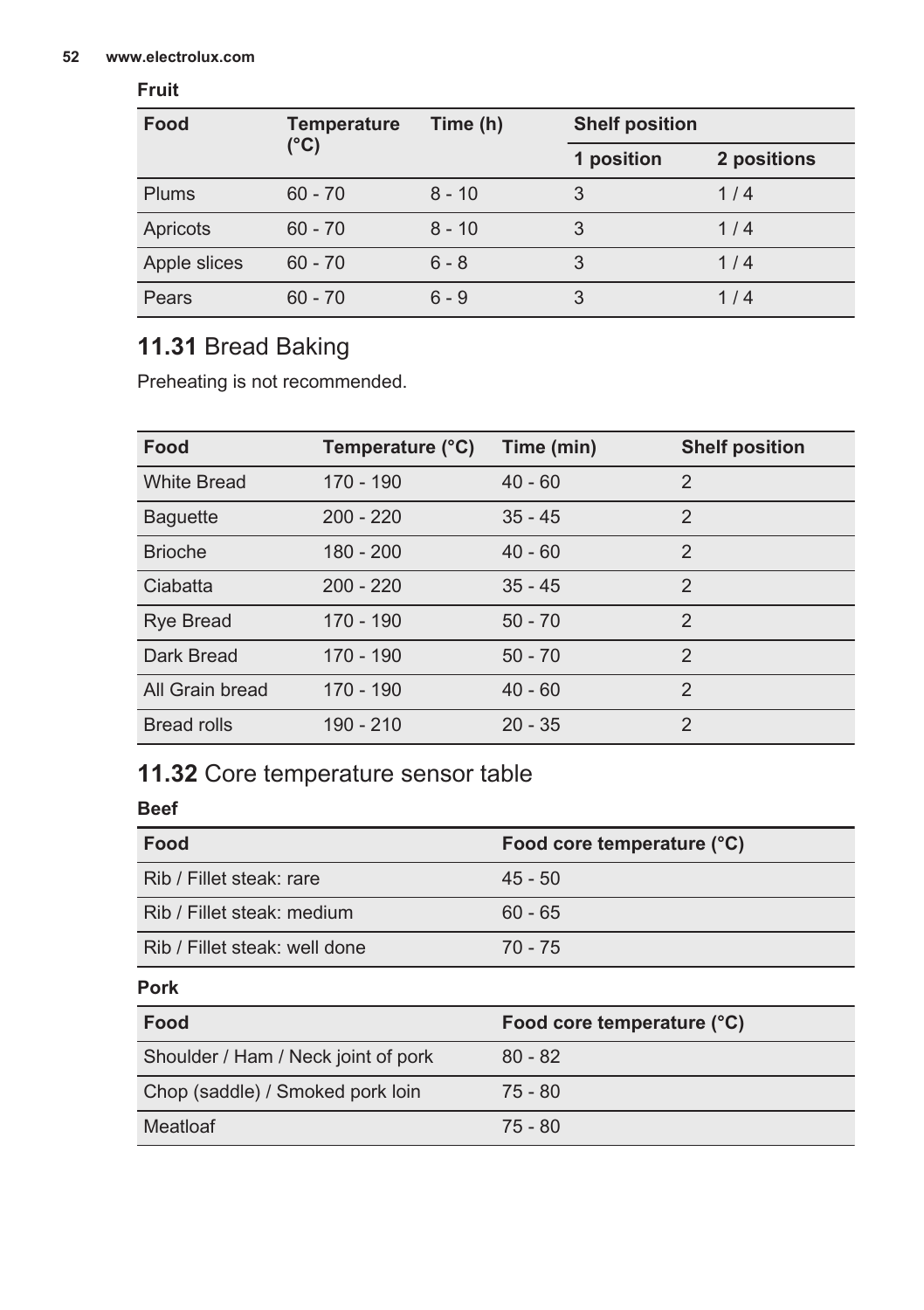**Veal**

| Food                 | Food core temperature (°C) |
|----------------------|----------------------------|
| Roast veal           | 75 - 80                    |
| Knuckle of yeal      | $85 - 90$                  |
| <b>Mutton / lamb</b> |                            |

| Food                     | Food core temperature (°C) |
|--------------------------|----------------------------|
| Leg of mutton            | $80 - 85$                  |
| Saddle of mutton         | $80 - 85$                  |
| Roast lamb / Leg of lamb | $70 - 75$                  |

#### **Game**

| Food              | Food core temperature (°C) |
|-------------------|----------------------------|
| Saddle of hare    | $70 - 75$                  |
| Leg of hare       | $70 - 75$                  |
| Whole hare        | $70 - 75$                  |
| Saddle of venison | $70 - 75$                  |
| Leg of venison    | $70 - 75$                  |

#### **Fish**

| Food   | Food core temperature (°C) |  |
|--------|----------------------------|--|
| Salmon | $65 - 70$                  |  |
| Trouts | $65 - 70$                  |  |

### **11.33** Information for test institutes

Tests according to EN 60350-1:2013 and IEC 60350-1:2011.

#### **Multilevel Baking. Biscuits**

| Food                                   | <b>Temperature</b><br><b>Function</b><br>$(^{\circ}C)$ |     | Time<br>(min) | Shelf posi-<br>tion     |                       |
|----------------------------------------|--------------------------------------------------------|-----|---------------|-------------------------|-----------------------|
|                                        |                                                        |     |               | $2$ po-<br>si-<br>tions | 3 po-<br>si-<br>tions |
| Short bread / Pastry<br><b>Stripes</b> |                                                        | 140 | $25 - 45$     | 1/4                     | 1/3/<br>5             |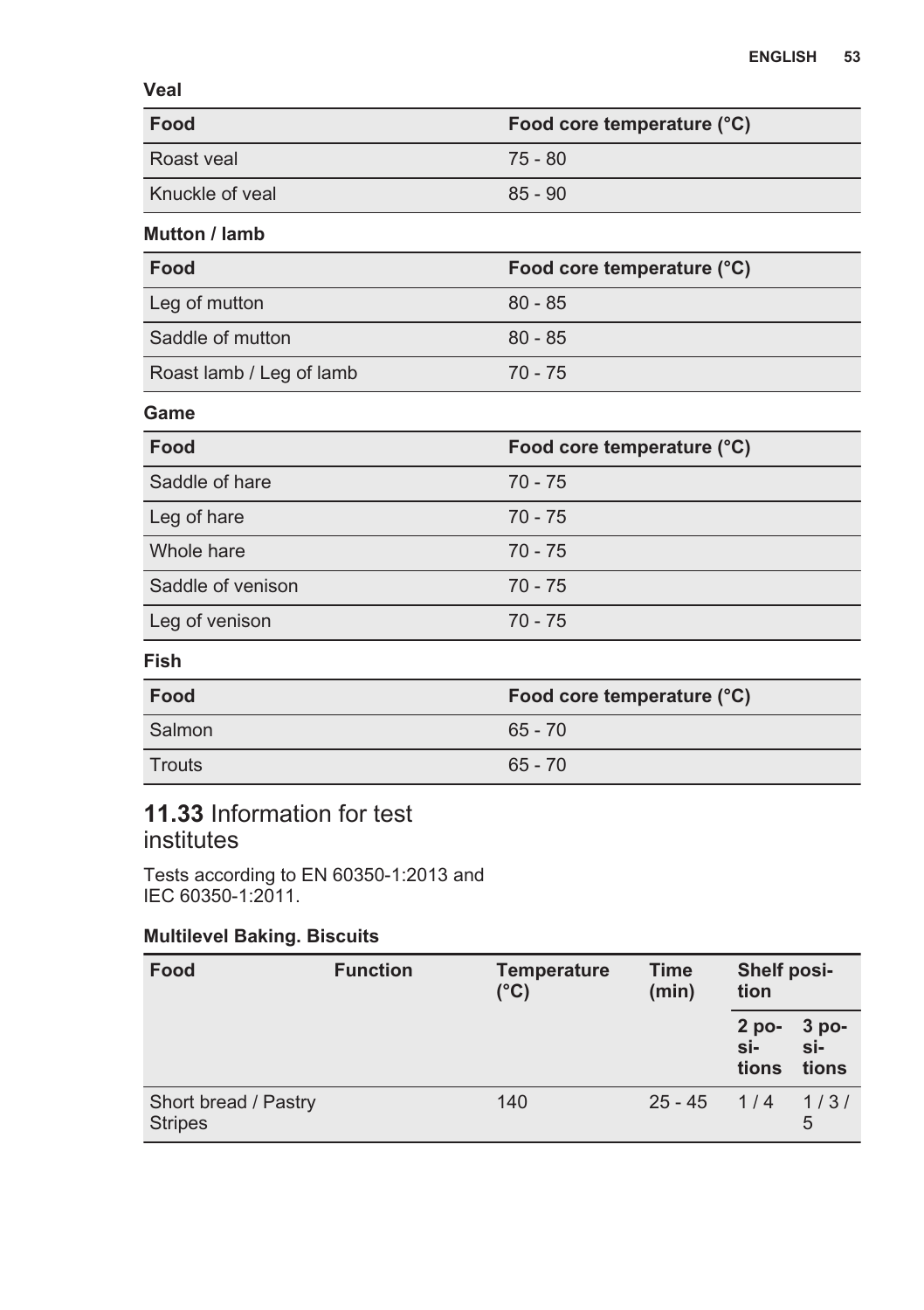| Food                         | <b>Function</b> | <b>Temperature</b><br>$(^{\circ}C)$ | Shelf posi-<br>Time<br>tion<br>(min) |                           |                         |
|------------------------------|-----------------|-------------------------------------|--------------------------------------|---------------------------|-------------------------|
|                              |                 |                                     |                                      | $2$ po-<br>$s -$<br>tions | 3 po-<br>$s -$<br>tions |
| Small cakes (20 per<br>tray) |                 | 150 <sup>1</sup>                    | $23 - 40$                            | 1/4                       | $\sim$                  |

**1)** Preheat the oven.

#### **Grilling**

Preheat the empty oven for 5 minutes.

| Food              | <b>Function</b> | <b>Temperature</b><br>$(^{\circ}C)$ | Time (min)    | Shelf posi-<br>tion |
|-------------------|-----------------|-------------------------------------|---------------|---------------------|
| Toast             | Grilling        | max                                 | $1 - 3$       | 5                   |
| <b>Beef Steak</b> | Grilling        | max                                 | $24 - 30^{1}$ | 4                   |

**1)** Turn halfway through.

#### **Fast Grilling**

Preheat the empty oven for 3 minutes.

Grill with the maximum temperature setting.

| Food           | Time (min) |          | <b>Shelf position</b> |
|----------------|------------|----------|-----------------------|
|                | 1st side   | 2nd side |                       |
| <b>Burgers</b> | $8 - 10$   | $6 - 8$  |                       |
| Toast          | $1 - 3$    | 1 - 3    |                       |

### **11.34** Information for test institutes

Tests according to IEC 60350-1.

Tests for the function: Humidity High.

| Food                  | <b>Container</b><br>(Gastro-<br>norm) | Quantity<br>(g) | Shelf po-<br>sition | Temper-<br>ature<br>$(^{\circ}C)$ | Time<br>(min) | <b>Comments</b>                                                  |
|-----------------------|---------------------------------------|-----------------|---------------------|-----------------------------------|---------------|------------------------------------------------------------------|
| Broccoli <sup>1</sup> | $1 \times 2/3$ per-<br>forated        | 300             | 3                   | 99                                | $13 - 15$     | Put the bak-<br>ing tray on<br>the first<br>shelf posi-<br>tion. |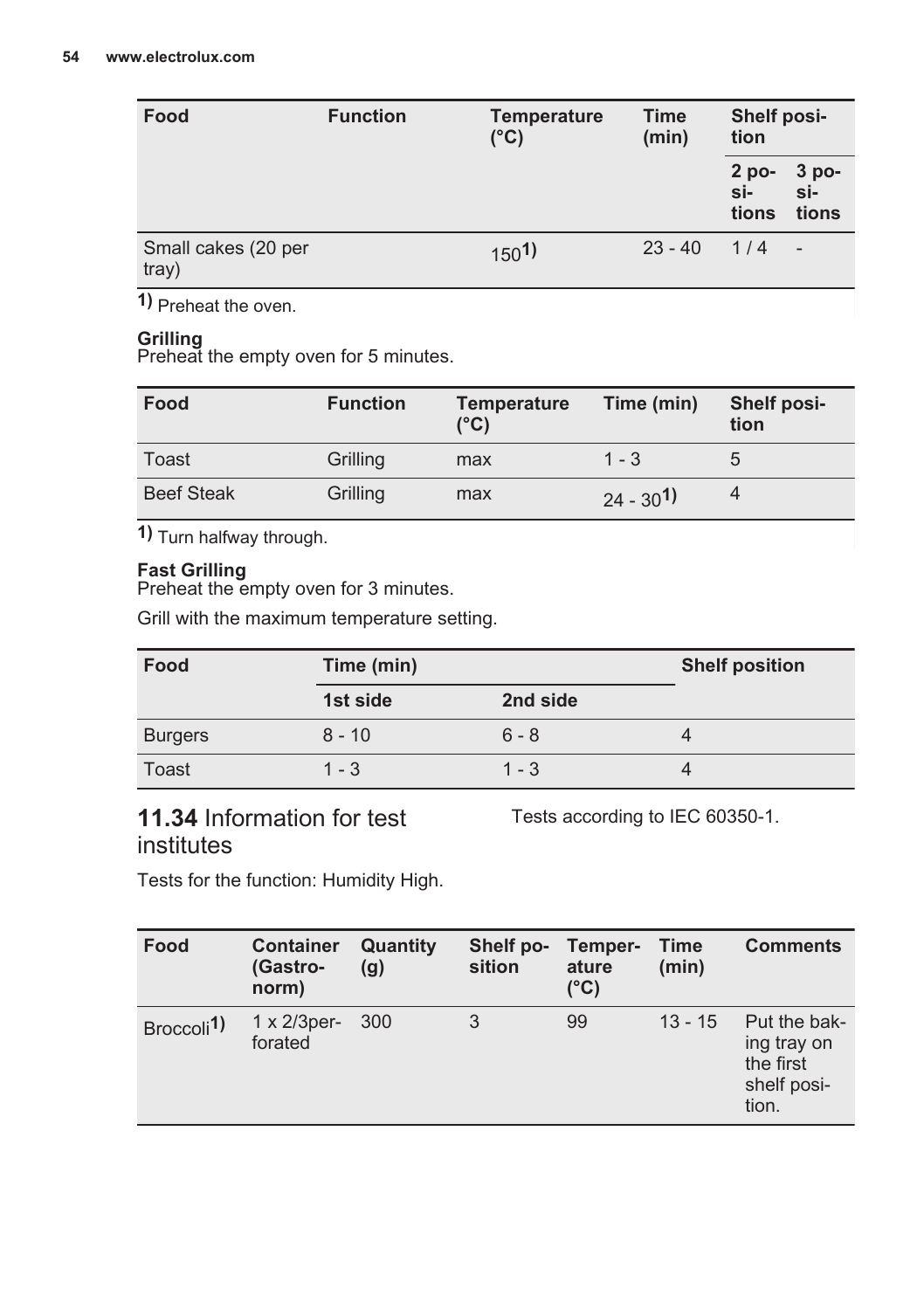<span id="page-54-0"></span>

| Food                    | <b>Container</b><br>(Gastro-<br>norm) | Quantity<br>(g) | Shelf po-<br>sition | Temper-<br>ature<br>$(^{\circ}C)$ | Time<br>(min)                                                                  | <b>Comments</b>                                                  |
|-------------------------|---------------------------------------|-----------------|---------------------|-----------------------------------|--------------------------------------------------------------------------------|------------------------------------------------------------------|
| Broccoli <sup>1</sup> ) | 2 x 2/3 per-<br>forated               | 2 x 300         | 2 and 4             | 99                                | $13 - 15$                                                                      | Put the bak-<br>ing tray on<br>the first<br>shelf posi-<br>tion. |
| Broccoli <sup>1</sup> ) | $1 \times 2/3$ per-<br>forated        | max.            | 3                   | 99                                | $15 - 18$                                                                      | Put the bak-<br>ing tray on<br>the first<br>shelf posi-<br>tion. |
| Frozen<br>peas          | 2 x 2/3 per-<br>forated               | 2 x 1500        | $2$ and $4$         | 99                                | Until the<br>temper-<br>ature in<br>the cold-<br>est spot<br>reaches<br>85 °C. | Put the bak-<br>ing tray on<br>the first<br>shelf posi-<br>tion. |

**1)** Preheat the oven for 5 minutes.

## **12. CARE AND CLEANING**

**WARNING!** Refer to Safety chapters.

### **12.1** Notes on cleaning

Clean the front of the oven with a soft cloth with warm water and a mild cleaning agent.

To clean metal surfaces, use a dedicated cleaning agent.

To clean the bottom side in case of limestone residual, use some drops of vinegar.

Clean the oven interior after each use. Fat accumulation or other food remains may result in a fire. The risk is higher for the grill pan.

Clean all accessories after each use and let them dry. Use a soft cloth with warm water and a cleaning agent.

Clean stubborn dirt with a special oven cleaner.

If you have nonstick accessories, do not clean them using aggressive agents,

sharp-edged objects or a dishwasher. It can cause damage to the nonstick coating.

Clean the moisture from the cavity after each use.

#### **12.2** Recommended cleaning products

Do not use abrasive sponges or aggressive detergents. It can cause damage to the enamel and the stainless steel parts.

You can buy our products at www.electrolux.com/shop and at the best retailer shops.

### **12.3** Removing the shelf supports

Before maintenance, make sure that the oven is cool. There is a risk of burns.

To clean the oven, remove the shelf supports.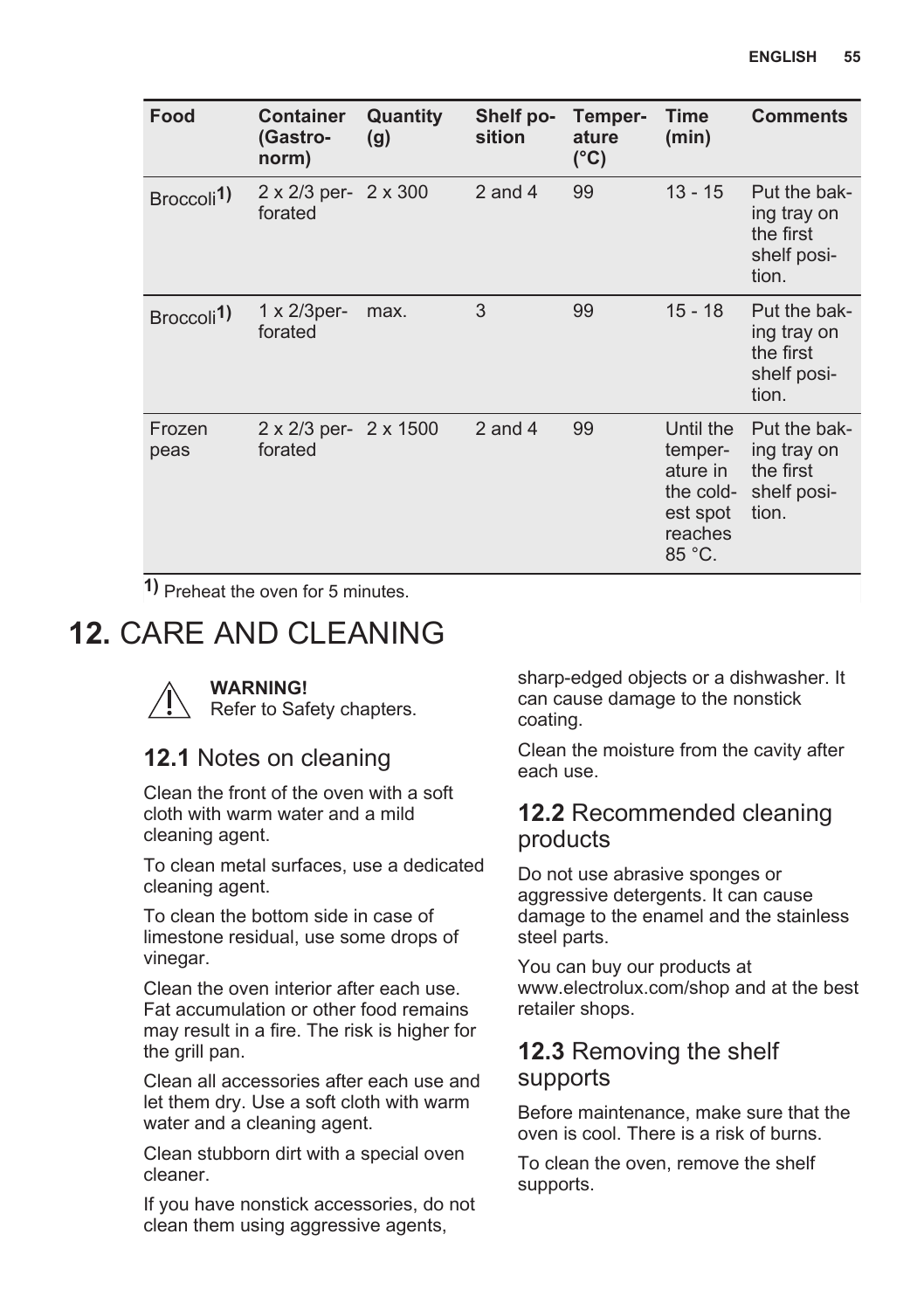#### **56 www.electrolux.com**

**1.** Pull carefully the supports up and out of the front catch.



- **2.** Pull the front end of the shelf support away from the side wall.
- **3.** Pull the supports out of the rear catch.

Install the shelf supports in the opposite sequence.

### **12.4** Steam Cleaning

Remove as much dirt as possible manually.

Remove the accessories and the shelf support to clean the side walls.

The steam cleaning functions support the steam cavity cleaning of the oven.

Before you start a cleaning i procedure, make sure that the oven is cool.

When the steam cleaning function works. the light is off.

- **1.** Fill the water drawer to the maximum level.
- **2.** Choose the steam cleaning function in the menu: Cleaning. **Steam Cleaning** - the duration of the function is around 30 minutes.
	- **a)** Turn on the function.
	- **b)** When the programme ends a signal sounds.
	- **c)** Press the display to turn off the signal.

**Steam Cleaning Plus** - the duration of the function is around 75 minutes.

- **a)** Spray a suitable detergent uniformly in the oven cavity on both enamel and steel parts.
- **b)** Turn on the function. After around 50 minutes a signal sounds. The first part of the programme ends.



- This is not the end of the cleaning procedure. Follow the message in the display to complete the cleaning.
- **c)** Wipe the cavity of the oven with a non-abrasive surface care sponge. You can use warm water or oven detergents.
- **d)** The final part of the procedure starts. The duration of this stage is around 25 minutes.
- **3.** Wipe the cavity of the oven with a non-abrasive sponge. You can use warm water.
- **4.** Remove the remaining water from the water drawer.

After cleaning keep the oven door open for approximately 1 hour. Wait until the oven is dry. To speed up the drying you can heat up the oven with hot air at temperature 150 °C for approximately 15 minutes. You can get maximum effects of the cleaning function if you manually clean the oven immediately after the function ends.

### **12.5** Cleaning Reminder

When reminder is displayed cleaning is necessary. Perform the function Steam Cleaning Plus.

You can enable / disable the function: Cleaning Reminder in the menu: Basic Settings.

### **12.6** Cleaning the water drawer

Remove the water drawer from the appliance.

**1.** Remove the lid of the water drawer. Lift the cover in correspondence with the protrusion in the rear.

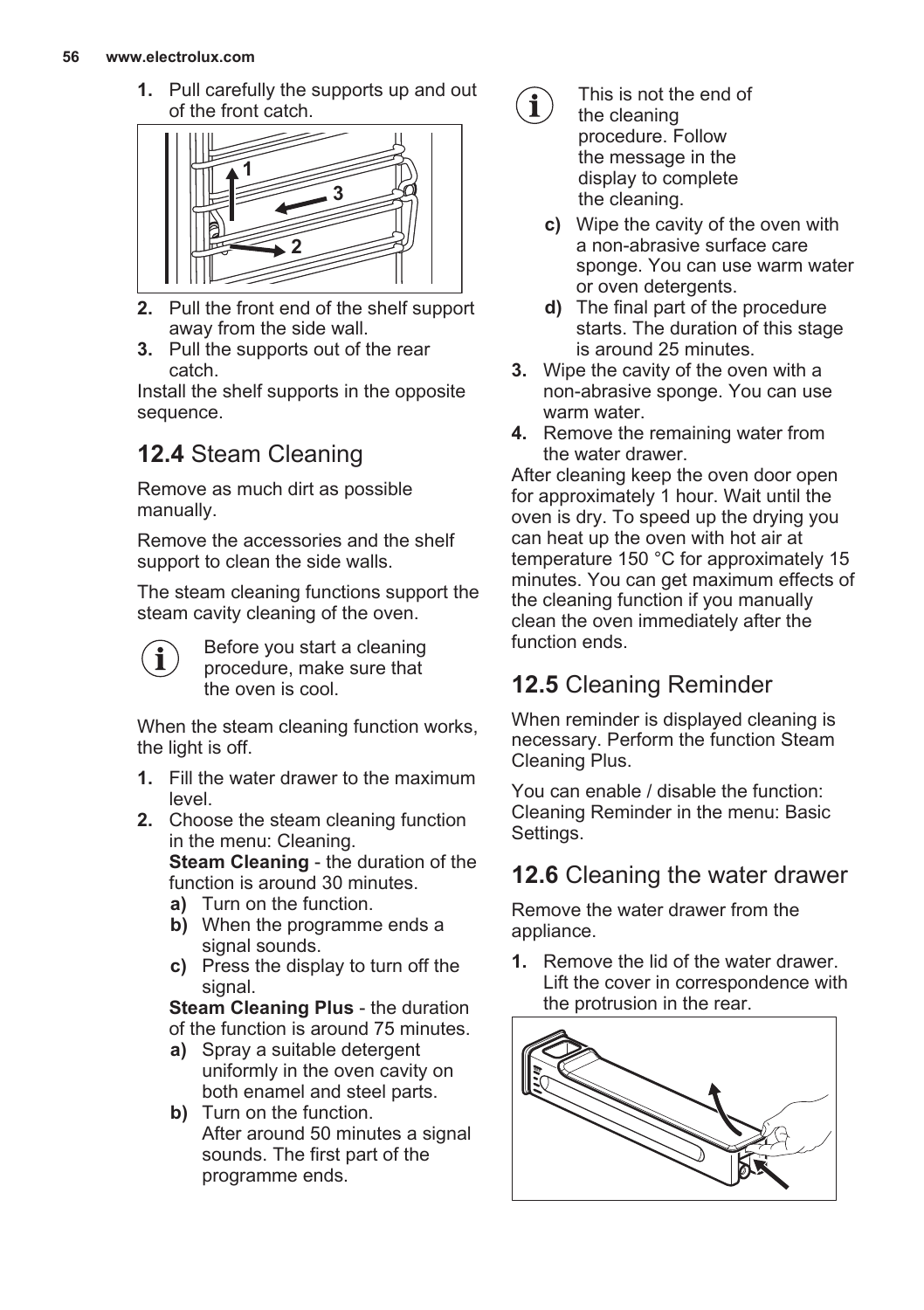- **2.** Remove the wave-breaker. Pull it away from the drawer body until it snaps out.
- **3.** Wash the water drawer parts with your hands. Use tap water and soap.

Do not use abrasive j. sponges. Do not put water drawer inside a dish washer.

After you clean the water drawer parts, reassemble the water drawer.

- **1.** Snap in the wave-breaker. Push it into the drawer body.
- **2.** Assemble the lid. First insert the front snap and then push it against the drawer body.



- **3.** Insert the water drawer inside the appliance.
- **4.** Push the water drawer towards the oven until it latches.

### **12.7** Steam generation system - Descaling

When the steam generator operates. limestone accumulates inside it (because of calcium contents in the water). This can have a negative effect on the steam quality, on the performance of the steam generator and on the food quality. To prevent limestone accumulation, clean the steam generation circuit.

Remove all accessories.

Select the function from the menu: Cleaning. The user interface will guide you through the procedure.

The duration of the complete procedure is about 2 hours.

The light in this function is off.

- **1.** Put the grill- / roasting pan on the first shelf position.
- **2.** Put 250 ml of the descaling agent in the water drawer.
- **3.** Fill the remaining part of the water drawer with water to the maximum level.
- **4.** Insert the water drawer.
- **5.** Activate the procedure.

The duration of this part is  $\mathbf{i}$ around 1 hour 40 minutes.

- **6.** After the end of the first part, empty the grill- / roasting pan and put it on the first shelf position again.
- **7.** Fill the water drawer with fresh water. Make sure there is no remaining cleaning solution inside the water drawer.
- **8.** Insert the water drawer.
- **9.** Activate the second part of the procedure to rinse the steam generation circuit.
	- The duration of this part is around 35 minutes.

Remove the grill- / roasting pan after the end of the procedure.

If the function: Descaling is not performed in the correct way, the display will show a message to repeat it.

If the oven is humid or wet, wipe it out with a dry cloth. Let the oven dry fully with the door open.

### **12.8** Descaling reminder

There are two descaling reminders which remind you to perform the function: Descaling. These reminders activate each time you switch on the appliance.

The soft reminder reminds and recommends you to perform the descaling cycle.

The hard reminder obligates you to perform the descaling.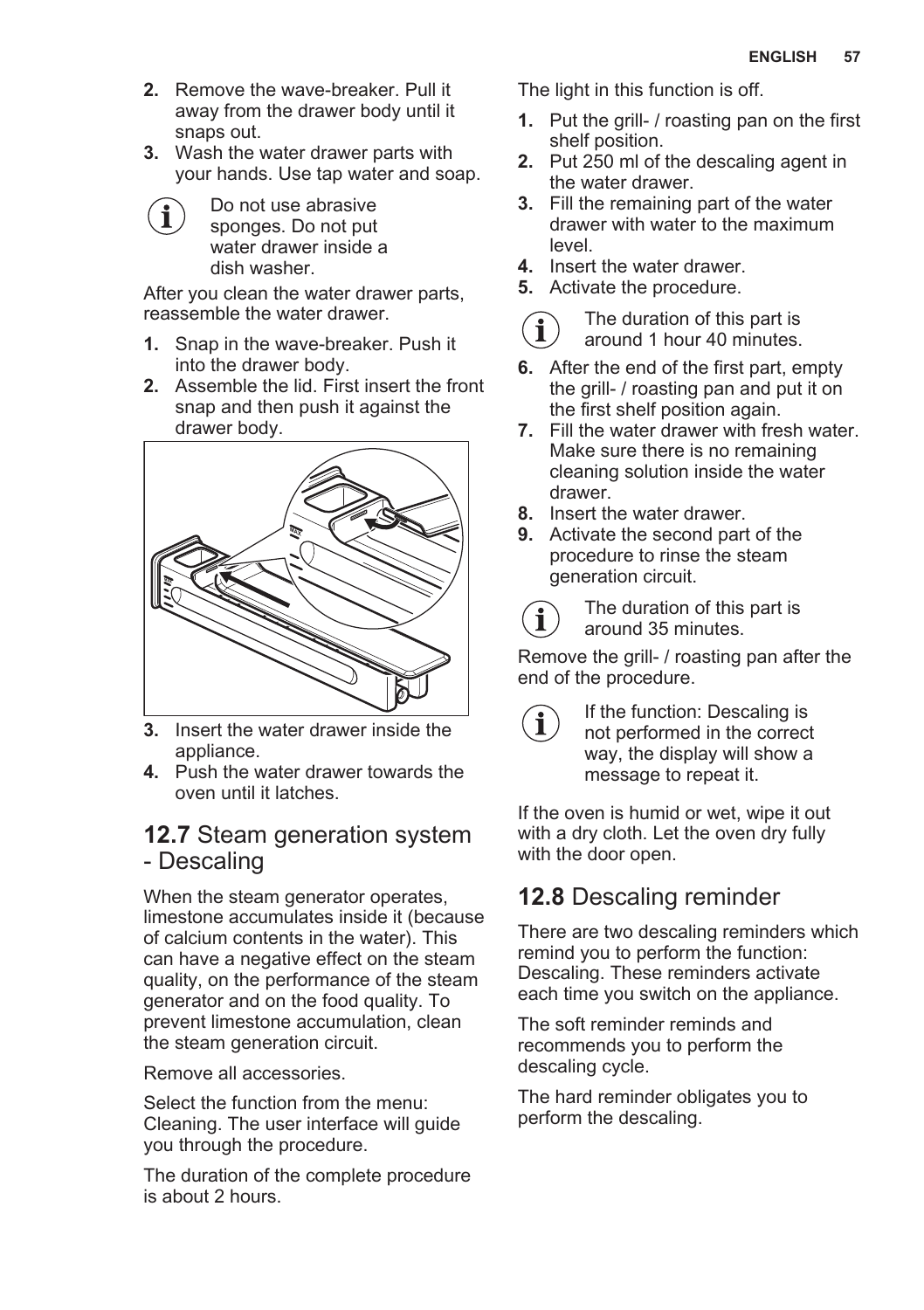$\mathbf{\hat{i}}$ 

If you do not descale the appliance when the hard reminder is on, you cannot use the steam functions. You cannot disable the descaling reminder.

### **12.9** Steam generation system - Rinsing

Remove all accessories.

Select the function from the menu: Cleaning. The user interface will guide you through the procedure.

The duration of the function is around 30 minutes.

The light in this function is off.

- **1.** Put the baking tray on the first shelf position.
- **2.** Fill the water drawer with fresh water.
- **3.** Activate the function.

Remove the baking tray after the end of the procedure.

### **12.10** Removing and installing the door

You can remove the door and the internal glass panels to clean it. The number of glass panels is different for different models.



#### **WARNING!**

The door is heavy.

- **1.** Open the door fully.
- **2.** Fully press the clamping levers (A) on the two door hinges.



- **3.** Close the oven door to the first opening position (approximately 70° angle).
- **4.** Hold the door with one hand on each side and pull it away from the oven at an upwards angle.
- **5.** Put the door with the outer side down on a soft cloth on a stable surface.
- **6.** Hold the door trim (B) on the top edge of the door at the two sides and push inwards to release the clip seal.



- **7.** Pull the door trim to the front to remove it.
- **8.** Hold the door glass panels on their top edge one by one and pull them up out of the guide.



**9.** Clean the glass panel with water and soap. Dry the glass panel carefully. When the cleaning is completed, do the above steps in the opposite sequence. Install the smaller panel first, then the larger and the door.



#### **WARNING!**

Make sure that the glasses are inserted in the correct position otherwise the surface of the door may overheat.

### **12.11** Replacing the lamp



#### **WARNING!**

Risk of electric shock. The lamp can be hot.

- **1.** Turn off the oven.
- Wait until the oven is cooled down.
- **2.** Disconnect the oven from the mains.
- **3.** Put a cloth on the bottom of the cavity.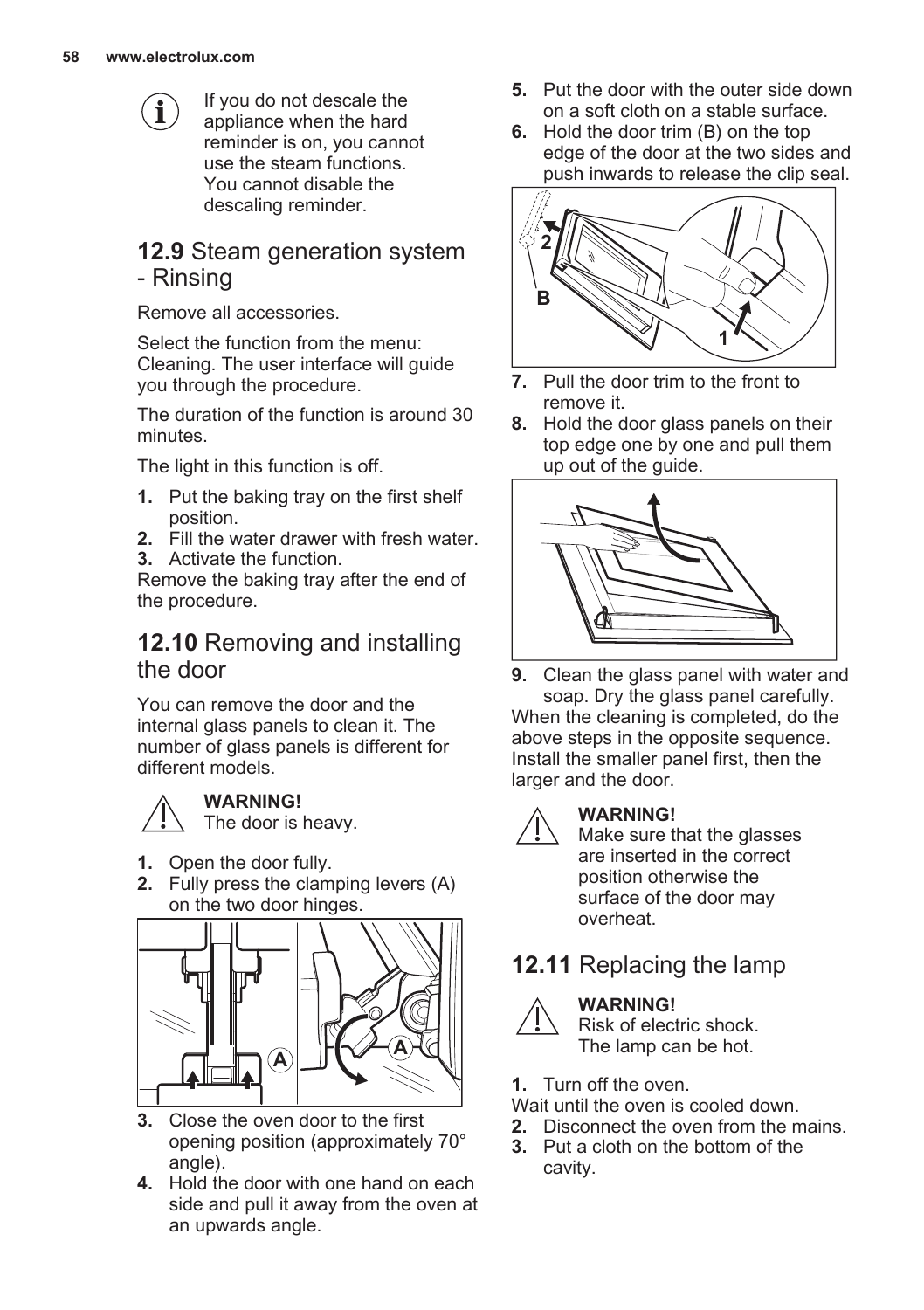### <span id="page-58-0"></span>The top lamp

**1.** Turn the lamp glass cover to remove it.



- **2.** Remove the metal ring and clean the glass cover.
- **3.** Replace the lamp with a suitable 300 °C heat-resistant lamp.
- **4.** Attach the metal ring to the glass cover.

## **13.** TROUBLESHOOTING



#### **WARNING!**

Refer to Safety chapters.

### **13.1** What to do if...

#### **5.** Install the glass cover.

### The side lamp

- **1.** Remove the left shelf support to get access to the lamp.
- **2.** Use a Torx 20 screwdriver to remove the cover.
- **3.** Remove and clean the metal frame and the seal.
- **4.** Replace the lamp with a suitable 300 °C heat-resistant lamp.
- **5.** Install the metal frame and the seal. Tighten the screws.
- **6.** Install the left shelf support.

| Problem                                       | Possible cause                                                                          | <b>Remedy</b>                                                                                                                                 |
|-----------------------------------------------|-----------------------------------------------------------------------------------------|-----------------------------------------------------------------------------------------------------------------------------------------------|
| You cannot activate or op-<br>erate the oven. | The oven is not connected<br>to an electrical supply or it<br>is connected incorrectly. | Check if the oven is cor-<br>rectly connected to the<br>electrical supply (refer to<br>the connection diagram if<br>available).               |
| The oven does not heat<br>up.                 | The oven is deactivated.                                                                | Activate the oven.                                                                                                                            |
| The oven does not heat<br>up.                 | The necessary settings are<br>not set.                                                  | Make sure that the settings<br>are correct.                                                                                                   |
| The oven does not heat<br>up.                 | The Child Lock is on.                                                                   | Refer to "Using the Child"<br>Lock".                                                                                                          |
| The oven does not heat<br>up.                 | The fuse is blown.                                                                      | Make sure that the fuse is<br>the cause of the malfunc-<br>tion. If the fuse is blown<br>again and again, contact a<br>qualified electrician. |
| The lamp does not oper-<br>ate.               | The lamp is defective.                                                                  | Replace the lamp.                                                                                                                             |
| The display shows error<br>message "F"        | Electronic error.                                                                       | Contact an Authorised<br>Service Centre.                                                                                                      |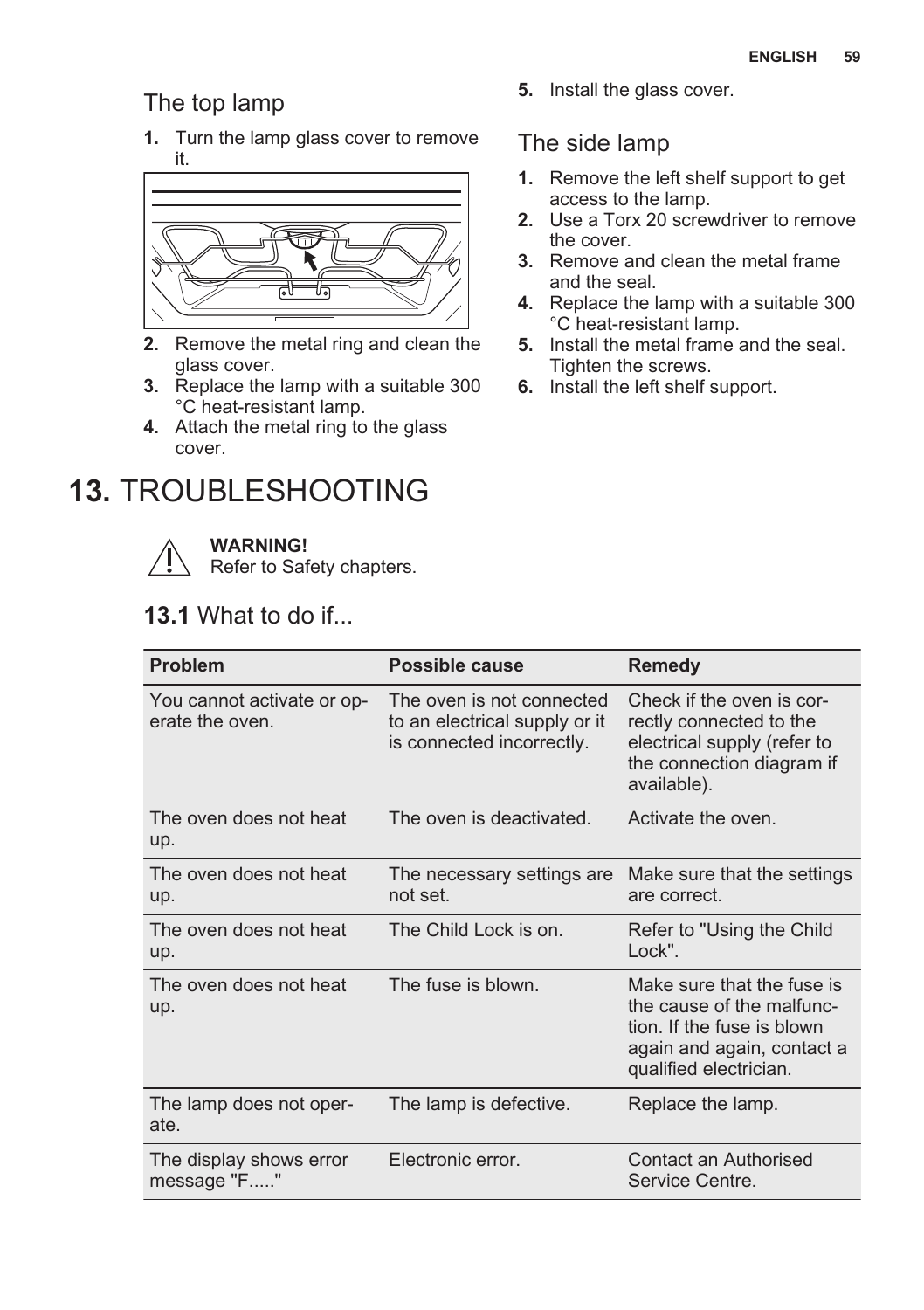| <b>Problem</b>                                                                                      | Possible cause                                                      | Remedy                                                                                                                                                     |
|-----------------------------------------------------------------------------------------------------|---------------------------------------------------------------------|------------------------------------------------------------------------------------------------------------------------------------------------------------|
| Steam and condensation<br>settle on the food and in<br>the cavity of the oven.                      | You left the dish in the<br>oven for too long.                      | Do not leave the dishes in<br>the oven for longer than 15<br>- 20 minutes after the<br>cooking process ends.                                               |
| The appliance does not re-<br>tain the water drawer after<br>you insert it.                         | You did not assemble the<br>lid of the water drawer cor-<br>rectly. | Assemble the lid of the wa-<br>ter drawer correctly.                                                                                                       |
| Water comes out of the<br>water drawer after you car-<br>ry it or put it inside the ap-<br>pliance. | You did not assemble the<br>lid of the water drawer cor-<br>rectly. | Assemble the lid of the wa-<br>ter drawer correctly.                                                                                                       |
| Water comes out of the<br>water drawer after you car-<br>ry it or put it inside the ap-<br>pliance. | You did not assemble the<br>wave-breaker correctly.                 | Assemble the wave-break-<br>er in the body of the water<br>drawer correctly.                                                                               |
| The appliance does not re-<br>tain the water drawer after<br>you push it on the cover.              | You did not fully press the<br>water drawer body.                   | Insert the water drawer<br>body in the appliance by<br>pushing it until it reaches<br>to the end.                                                          |
| The water drawer is diffi-<br>cult to clean.                                                        | You did not remove the lid<br>and the wave-breaker.                 | Refer to "Cleaning the wa-<br>ter drawer".                                                                                                                 |
| The descaling procedure is<br>interrupted before it finish-<br>es.                                  | There was a power cut.                                              | Repeat the procedure.                                                                                                                                      |
| The descaling procedure is<br>interrupted before it finish-<br>es.                                  | The function was stopped<br>by the user.                            | Repeat the procedure.                                                                                                                                      |
| There is no water inside<br>the grill- / roasting pan af-<br>ter the descaling proce-<br>dure.      | You did not fill the water<br>drawer to the maximum<br>level.       | Check if the a descaling<br>agent / water is present in<br>the water drawer body.<br>Repeat the procedure.                                                 |
| There is dirty water on the<br>bottom of the cavity after<br>the descaling cycle.                   | The grill- / roasting pan is<br>on a wrong shelf position.          | Remove the residual water<br>and the descaling agent<br>from the bottom of the<br>oven. Put the grill- / roast-<br>ing pan on the first shelf<br>position. |
| The cleaning function is in-<br>terrupted before it finishes.                                       | There was a power cut.                                              | Repeat the procedure.                                                                                                                                      |
| The cleaning function is in-<br>terrupted before it finishes.                                       | The function was stopped<br>by the user.                            | Repeat the procedure.                                                                                                                                      |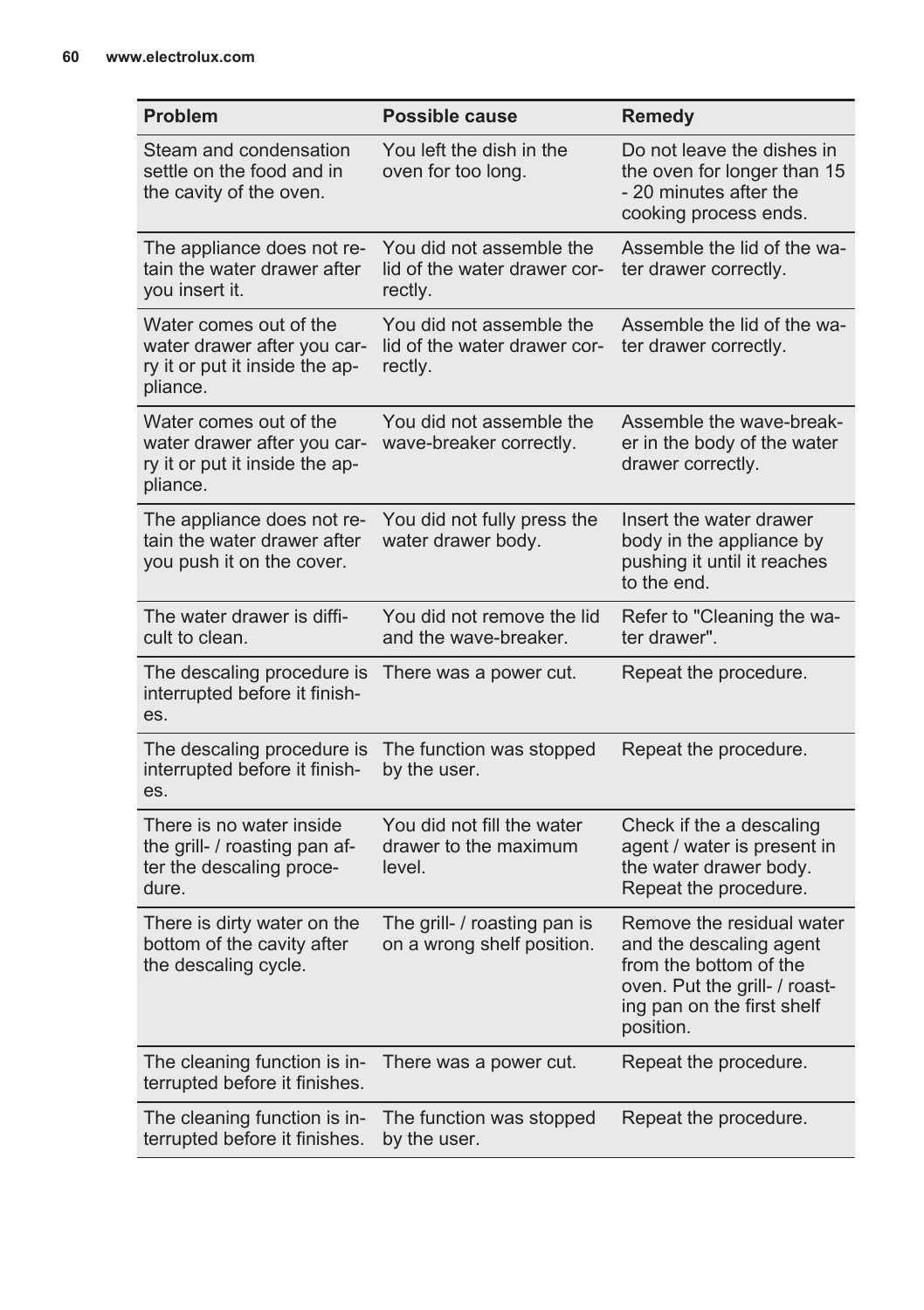<span id="page-60-0"></span>

| <b>Problem</b>                                                                                         | Possible cause                                                                                                                                                                            | Remedy                                                                                                     |
|--------------------------------------------------------------------------------------------------------|-------------------------------------------------------------------------------------------------------------------------------------------------------------------------------------------|------------------------------------------------------------------------------------------------------------|
| There is too much water on<br>the bottom of the cavity af-<br>ter the end of the cleaning<br>function. | You sprayed too much de-<br>tergent in the appliance<br>before the activation of the<br>cleaning cycle.                                                                                   | Cover all parts of the cavity<br>with a thin layer of the de-<br>tergent. Spray the deter-<br>gent evenly. |
| There is no good perform-<br>ance of the cleaning proce-<br>dure.                                      | The initial oven cavity tem-<br>perature of the steam<br>cleaning function was too<br>high.                                                                                               | Repeat the cycle. Run the<br>cycle when the appliance<br>is cold.                                          |
| There is no good perform-<br>ance of the cleaning proce-<br>dure.                                      | You did not remove the<br>side grids before the start<br>of the cleaning procedure.<br>They can transfer heat to<br>the walls and decrease the<br>performance.                            | Remove the side grids<br>from the appliance and re-<br>peat the function.                                  |
| There is no good perform-<br>ance of the cleaning proce-<br>dure.                                      | You did not remove the ac-<br>cessories from the appli-<br>ance before the start of the<br>cleaning procedure. They<br>can compromise the steam<br>cycle and decrease the<br>performance. | Remove the accessories<br>from the appliance and re-<br>peat the function.                                 |

### **13.2** Service data

If you cannot find a solution to the problem yourself, contact your dealer or an Authorised Service Centre.

plate is on the front frame of the oven cavity. Do not remove the rating plate from the oven cavity.

The necessary data for the service centre is on the rating plate. The rating

#### **We recommend that you write the data here:**

Model (MOD.)

Product number (PNC)

Serial number (S.N.)

## **14.** ENERGY EFFICIENCY

**14.1** Product Fiche and information according to EU 65-66/2014

| Supplier's name         | Electrolux |
|-------------------------|------------|
| Model identification    | EOB9956XAX |
| Energy Efficiency Index | 81.0       |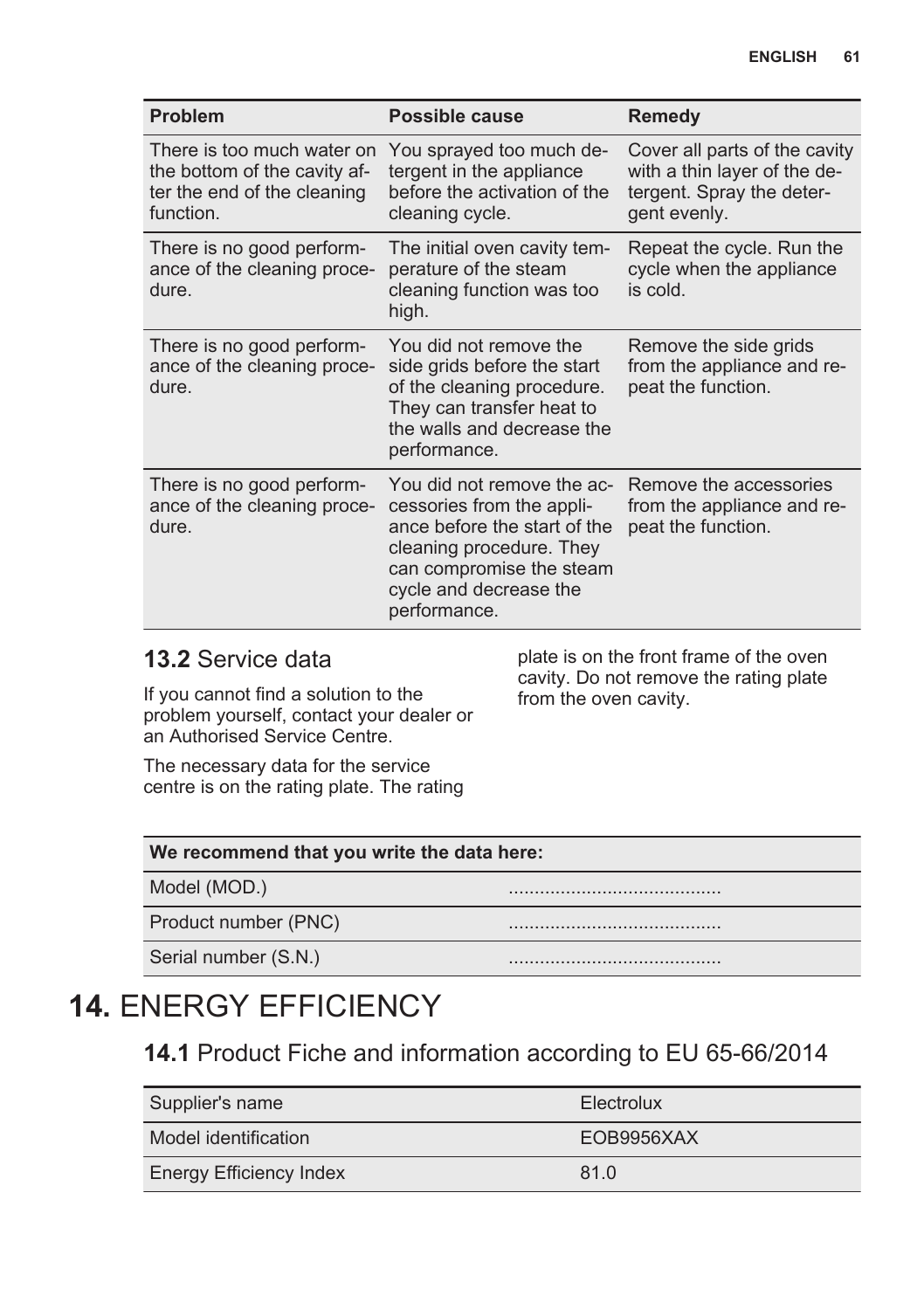| Energy efficiency class                                         | $A+$                 |
|-----------------------------------------------------------------|----------------------|
| Energy consumption with a standard load, con-<br>ventional mode | 0.99 kWh/cycle       |
| Energy consumption with a standard load, fan-<br>forced mode    | 0.68 kWh/cycle       |
| Number of cavities                                              | 1                    |
| Heat source                                                     | Electricity          |
| Volume                                                          | 701                  |
| Type of oven                                                    | <b>Built-In Oven</b> |
| Mass                                                            | 45.0 kg              |

EN 60350-1 - Household electric cooking appliances - Part 1: Ranges, ovens, steam ovens and grills - Methods for measuring performance.

### **14.2** Energy saving

The appliance contains features which help you save energy during everyday cooking.

#### **General hints**

Make sure that the oven door is closed properly when the appliance operates and keep it closed as much as possible during the cooking.

Use metal dishes to improve energy saving.

When possible, do not preheat the oven before you put the food inside.

When the cooking duration is longer than 30 minutes, reduce the oven temperature to minimum 3 - 10 minutes before the end of the cooking time, depending on the duration of the cooking. The residual heat inside the oven will continue to cook.

Use the residual heat to warm up other dishes.

#### **Cooking with fan**

When possible, use the cooking functions with fan to save energy.

#### **Residual heat**

If a programme with the Duration or End Time selection is activated and the cooking time is longer than 30 minutes, the heating elements automatically deactivate earlier in some oven functions.

The fan and lamp continue to operate.

#### **Keep food warm**

Choose the lowest possible temperature setting to use residual heat and keep a meal warm. The display shows the residual heat indicator or temperature.

#### **Cooking with the lamp off**

Deactivate the lamp during cooking and activate only when you need it.

#### **Moist Fan Baking**

Function designed to save energy during cooking. It operates in such a way that the temperature in the oven cavity may differ from the temperature indicated on the display during a cooking cycle and cooking times may be different from the cooking times in other programmes.

When you use Moist Fan Baking, the lamp automatically deactivates after 30 seconds. You may activate the lamp again but this action will reduce the expected energy savings.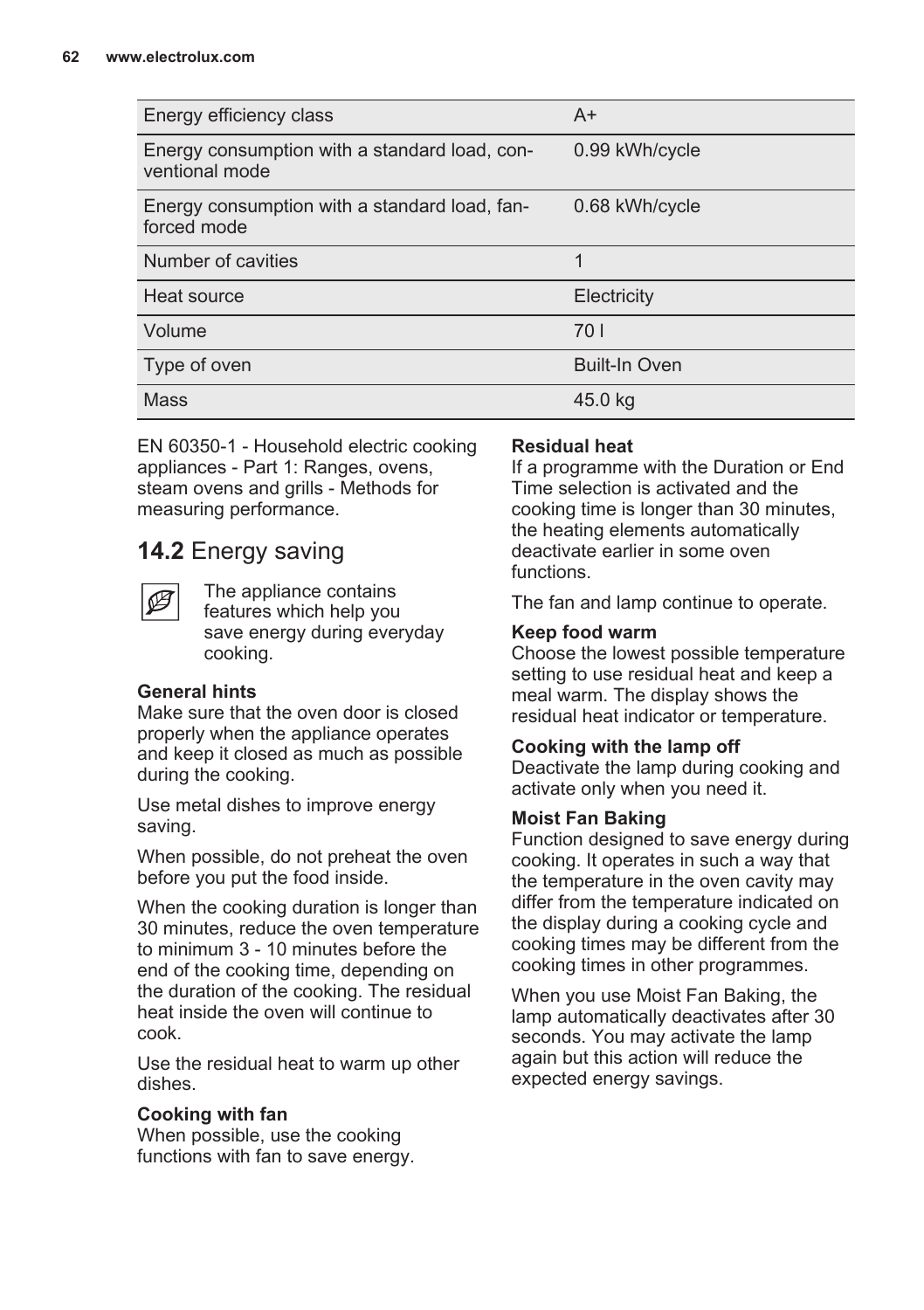## **15.** ENVIRONMENTAL CONCERNS

Recycle materials with the symbol  $\hat{\mathcal{C}}$ . Put the packaging in relevant containers to recycle it. Help protect the environment and human health by recycling waste of electrical and electronic appliances. Do not dispose of

appliances marked with the symbol  $\mathbb{\Sigma}$ with the household waste. Return the product to your local recycling facility or contact your municipal office.